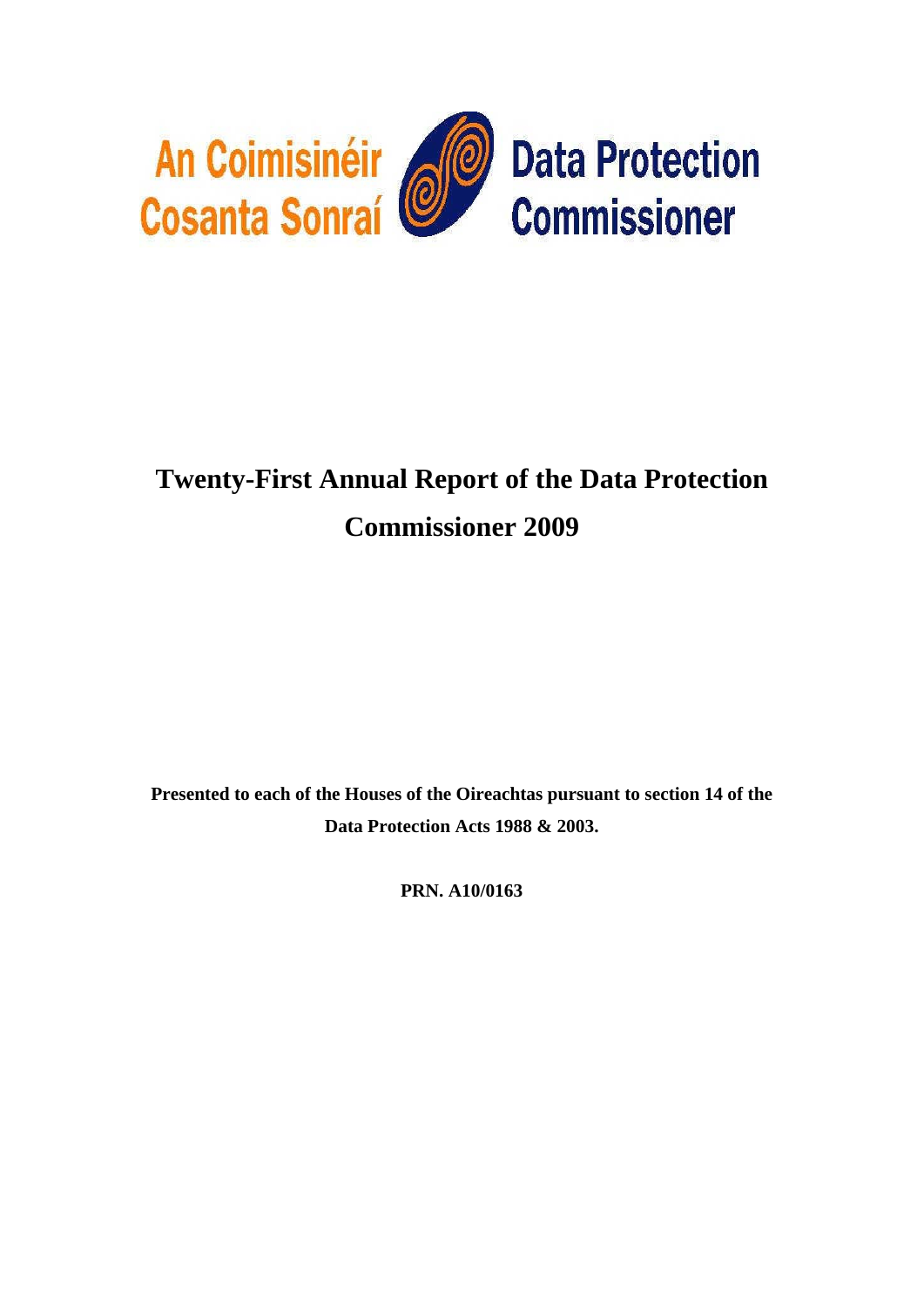## **Contents**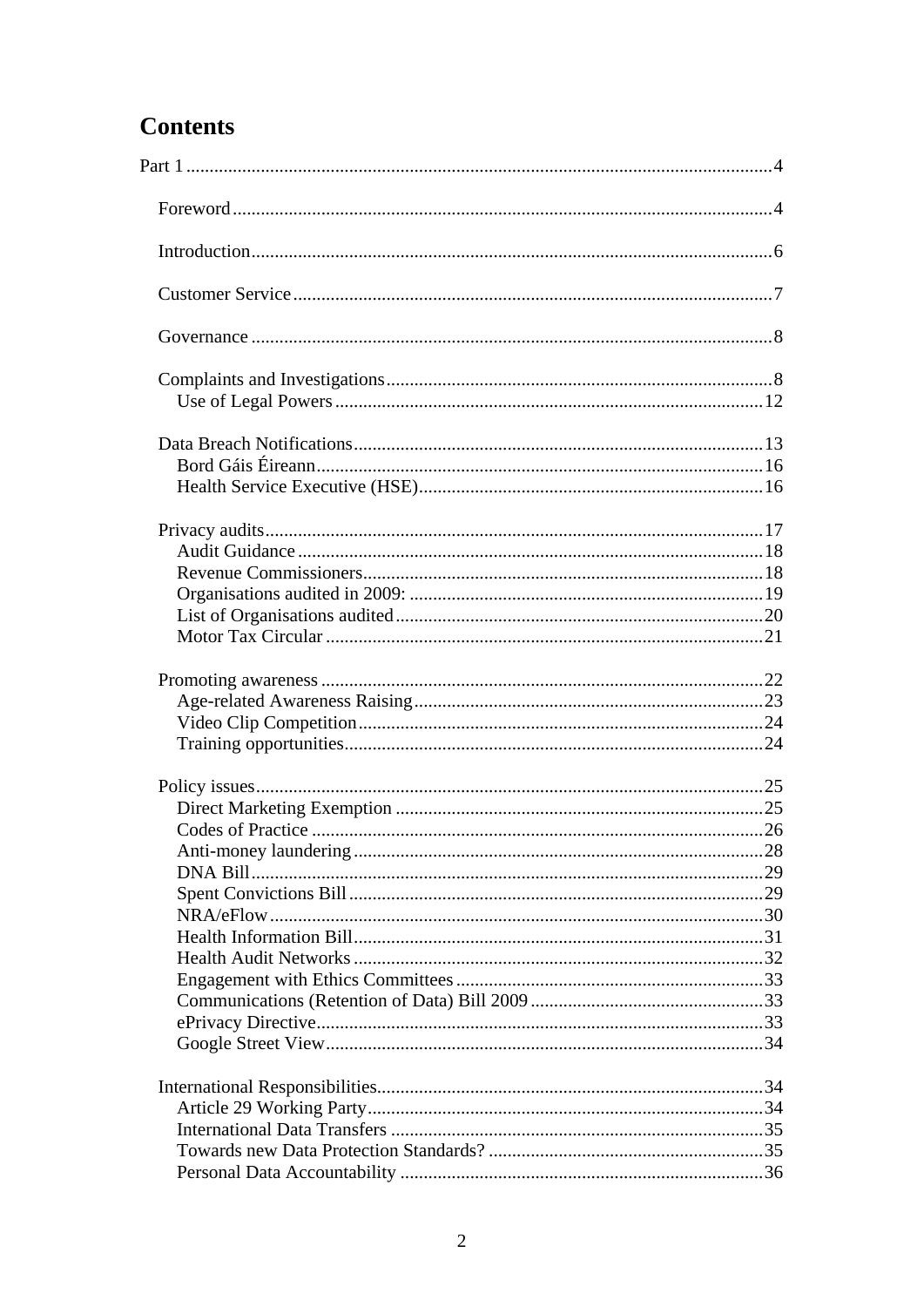| Appendix 3 - Abstract* of Receipts and Payments in the year ended 31 December |  |
|-------------------------------------------------------------------------------|--|
|                                                                               |  |

## List of tables and figures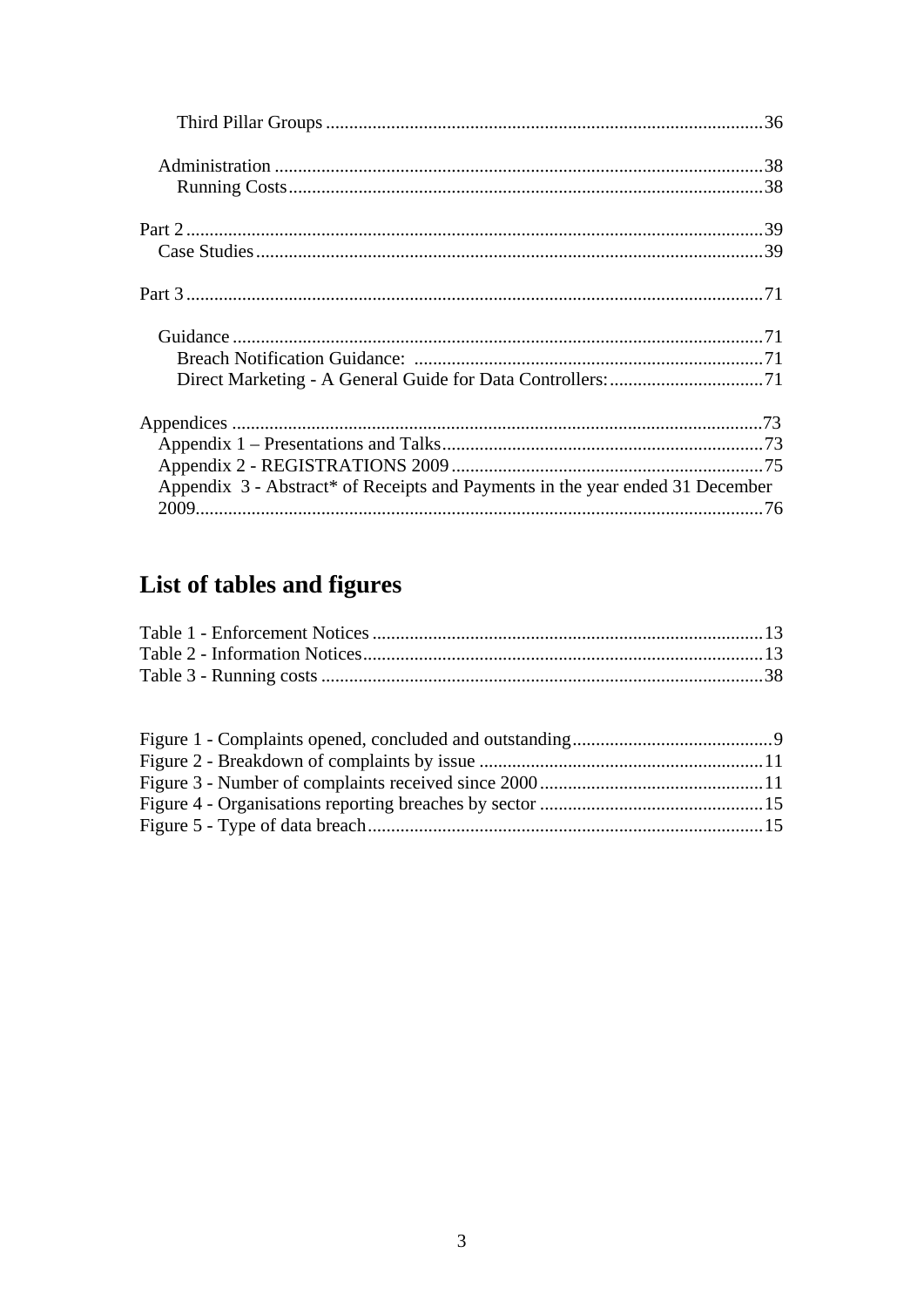## <span id="page-3-0"></span>**Part 1**

## *Foreword*

2009 was a year of change - both actual and promised - in the legal framework governing data protection.

The Lisbon Treaty embedded data protection as a fundamental right of European Union citizens. It provided the basis for an extension of data protection rights into all areas of EU activity. It gave new authority to the European Parliament as co-legislator in this area.

There was increased recognition of the international dimension of data protection. An outline of an international standard on data protection was approved by the International Conference of Data Protection and Privacy Commissioners. There was significant progress in work being done to the same end within the International Standards Organisation and in the APEC (Asia-Pacific) region. Developments within the European Union further facilitated the safe transfer of personal data to other regions of the world. The interest of international business in these developments was demonstrated by their active involvement in an *Accountability* project facilitated by our Office.

In Ireland, increasing government concern at data breaches led to the establishment of a working group to examine the possible need for legislative change in this area. Such change would reflect the new provisions introduced at EU level in the revised *e*Privacy Directive. We have been actively involved in promoting best practice in this area through our guidance and audit activities.

Data protection principles have stood the test of time. The challenge of giving practical effect to the fundamental right to protection of personal data remains.

 Rapidly changing technology can be both a threat to this right and the means of protecting it. Building data protection safeguards into new technologies and applications of these technologies remains the best approach. This is as much true of data processing in the "cloud" as it is of a routine development of an IT application in an organisation.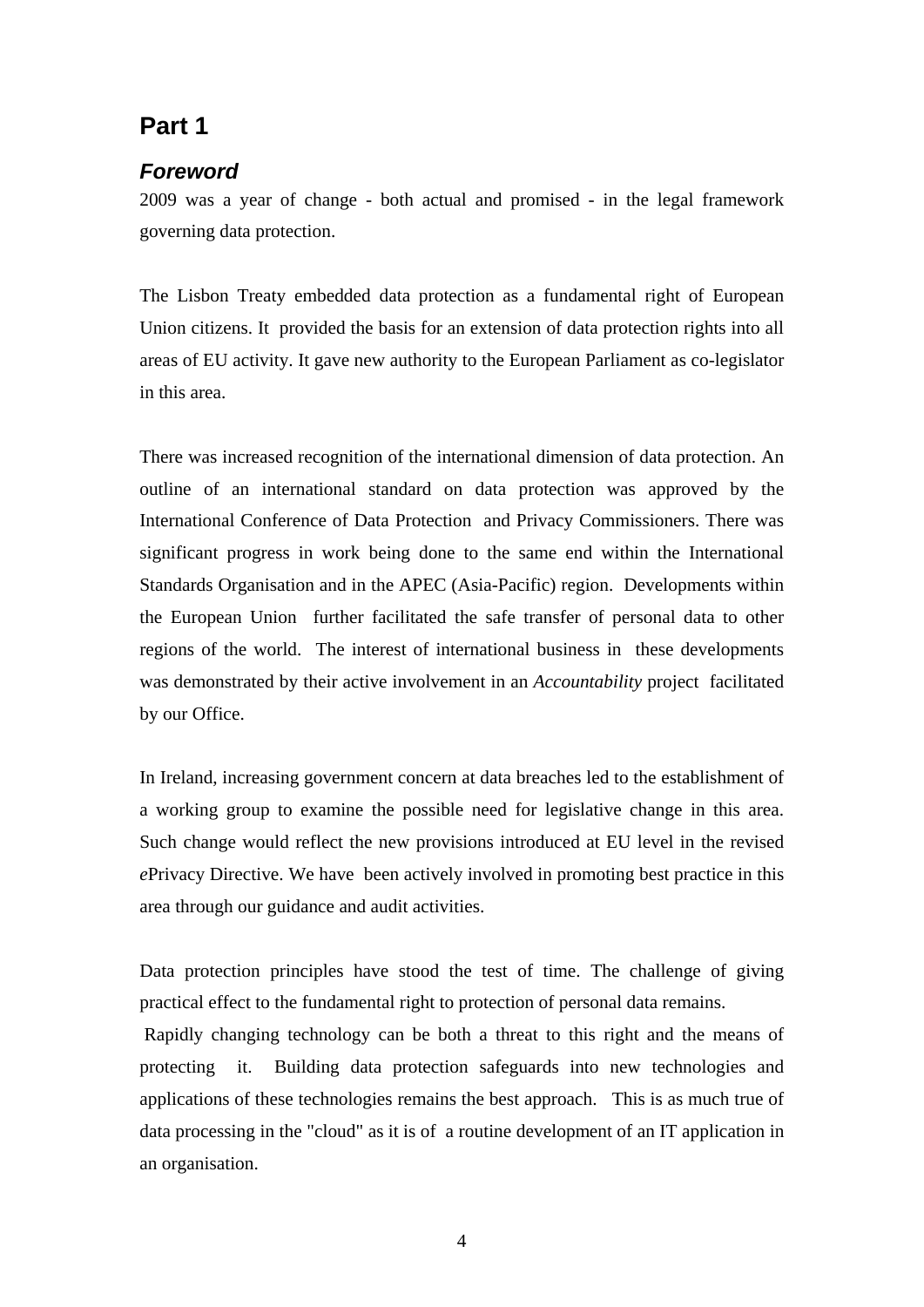During the year, we continued to use the full "tool-kit" provided to us by law to advance the data protection rights of individuals. Most organisations do their best to respect the rights of their customers and clients - recognising that this is also an issue of good customer service. For them, our focus continued to be on advice on how best to meet their obligations. For the minority who are careless about data protection rights, we used the full range of our enforcement powers to bring about change. Targeted use of prosecutions has been particularly effective to stamp out abuses in the area of electronic marketing. Selective use of our audit and investigation powers have also helped to bring about improvements at sectoral level.

An area of some disappointment has been the reluctance of some State bodies to take sufficient account of data protection issues when framing new legislation or applying existing law. In some such cases, I have, reluctantly, felt it necessary to bring concerns directly to the attention of the legislature. In all such cases, I try to fully recognise the difficult balancing act that is often required to take account of issues such as security, fraud and administrative efficiency.

As I come to the end of my 5-year term of office, I wish to pay a warm tribute to the staff of the Office. Despite reduced resources, they have continued to work cheerfully and patiently to make data protection a reality for all who come in contact with us.

> *Billy Hawkes Data Protection Commissioner Portarlington, March 2010*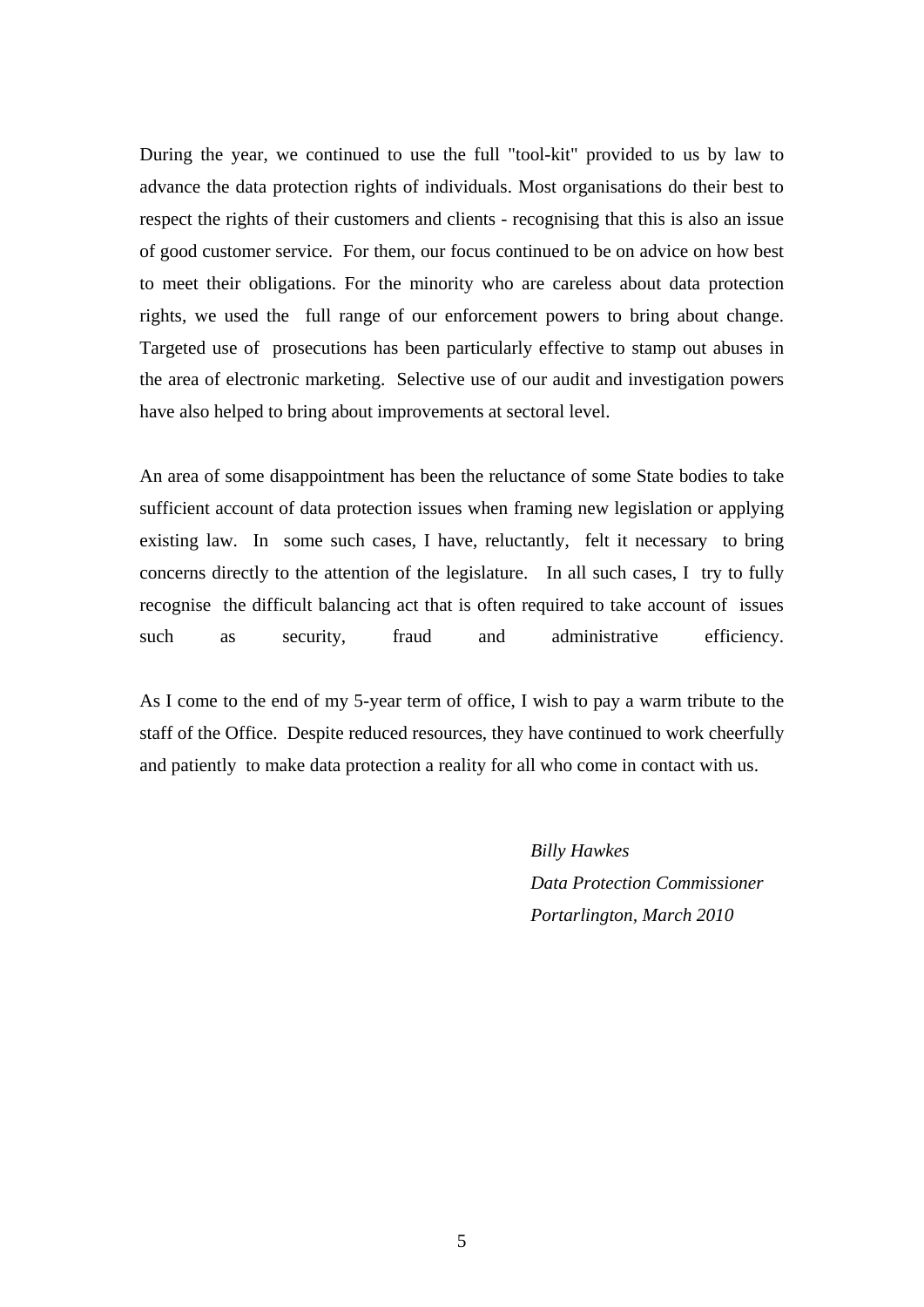## <span id="page-5-0"></span>*Introduction*

The Lisbon Treaty, which entered into force in December 2009, embedded data protection as a Treaty-guaranteed fundamental right in the European Union's legal order. A framework decision on data protection in EU police and judicial cooperation entered into force in January. A revised e-privacy directive approved in November will strengthen the powers of national data protection authorities to address breaches of privacy in the telecommunications area. In this country, the Minister for Justice, Equality and Law Reform established a Data Protection Review Group to make recommendations on whether Irish data protection legislation needs to be amended to provide for mandatory notification of data security breaches and for the imposition of penalties where necessary. With all these developments, it would be comforting, but misleading, to imagine that our data protection rights are well-entrenched and our privacy is therefore adequately safeguarded.

Despite efforts to raise awareness of data security issues, data security breach reports from both private and public sector organisations increased in 2009. While the performance of some organisations has undoubtedly improved, I remain disappointed with the continuing security problems within particular sectors. It was also disappointing that my Office felt obliged to prosecute several organisations, mostly in relation to unsolicited electronic communications.

Proportionate and well thought out security measures can be a valid response to concerns about terrorist or other threats. Similarly, fair and legitimate commercial processing of personal data is perfectly acceptable. Understandably, those who are responsible for the security of our state want our security infrastructure to be as strong as possible. In a difficult commercial environment, private companies are driven to seek every possible advantage. Problems arise when security or commercial interests are allowed to take unquestioned precedence over the privacy rights of the individual. The State must protect individual human rights (including the right to privacy) or risk oppressing its citizens and ultimately strengthening its enemies. Commercial companies that ignore individual privacy rights risk handing an advantage to competitors (and a potential prosecution). My Office will continue to promote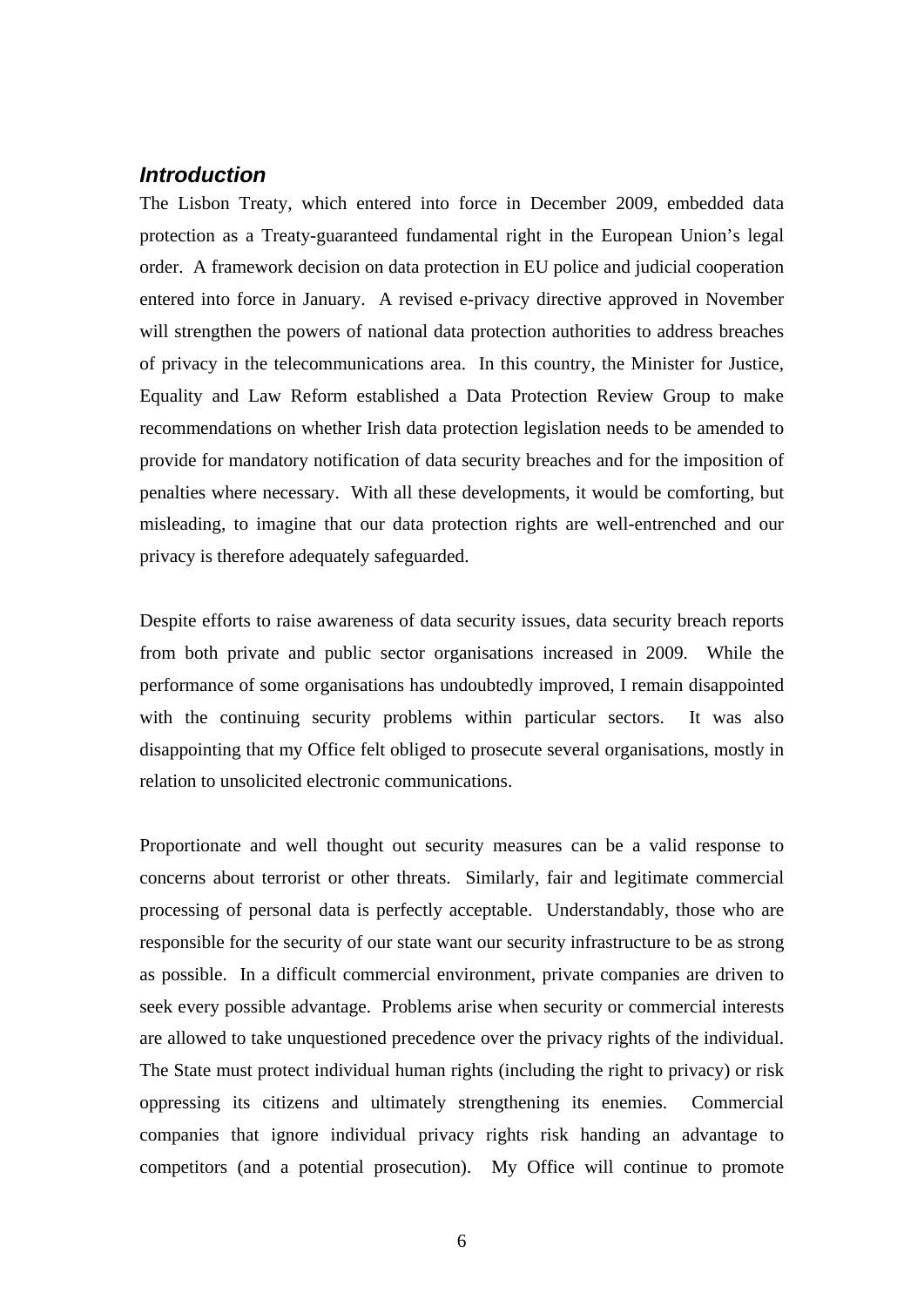<span id="page-6-0"></span>proportionate, fair and balanced practices on the part of public and private sector bodies - in everybody's interests.

## *Customer Service*

As a public office, I consider that customer service is of great importance and we retain a focus on the provision of comprehensive and practical information and advice on data protection to all our customers. Indeed much of the day-to-day work of the Office entails the provision of advice and information in response to enquiries received either in person, by phone, by email or by post. Our website, [www.dataprotection.ie](http://www.dataprotection.ie/docs/Home/4.htm), remains our key point of contact with our customers. Content is regularly reviewed to ensure that it is accessible, up-to-date and accurate. As part of this broad effort we are currently developing a new layout to increase the accessibility of this key customer tool. We try to ensure that all the tasks that we undertake - audits, investigations and enforcement - contribute to our broader goal of ensuring that members of the public are aware of and demand their rights and that organisations are aware of their corresponding obligations. During 2009 we continued our practice of involving the entire team in the provision of advice and information directly to our customers so that everyone is in touch with their concerns.

Our interaction with the media continues to be a valuable means of raising awareness of data protection issues. We try to make staff available to respond to queries and requests for interviews to the maximum extent possible, allowing us to communicate best practice in response to emerging data protection issues. Last year my Office dealt with over one hundred queries from the media.

We also try to maximise our accessibility to business, NGOs and public sector organisations. Members of the ODPC team make public presentations on data protection as part of their duties in so far as we possibly can. These presentations are given in response to invitations from groups in the private or public sector that want an opportunity to learn more about their data protection rights and responsibilities. We have found that these events provide an excellent opportunity to discuss privacy issues in the context of new technologies, products and challenges. Details of our presentations in 2009 are given in [Appendix 1 – Presentations and Talks](#page-72-1) of this report. While we try to accept such invitations to the maximum extent possible,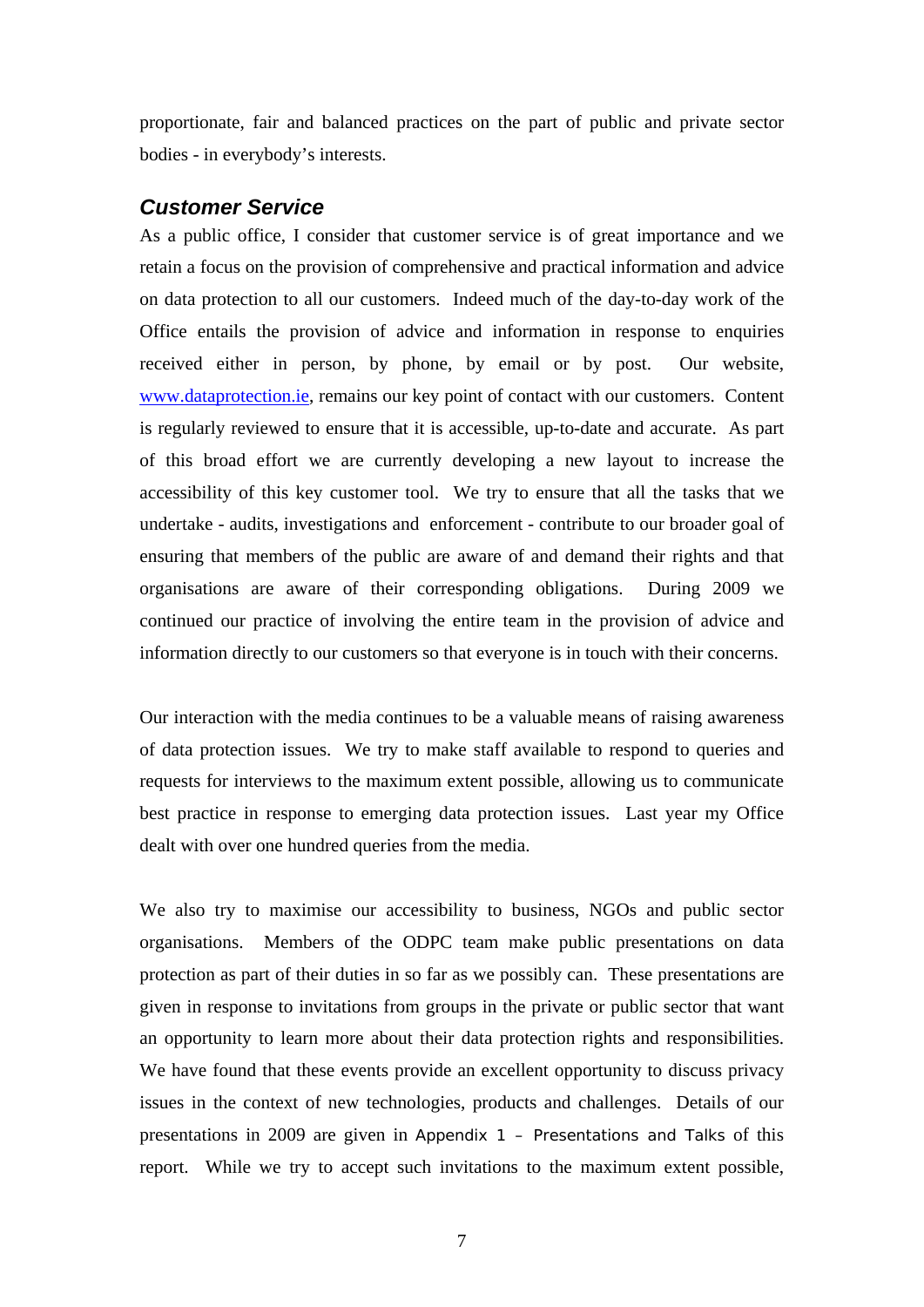<span id="page-7-0"></span>unfortunately resource constraints on the Office necessitate that they cannot all be accepted.

I encourage a 'train the trainer' approach through the provision of guidance material and learning aids on my Office's website where it is not possible for my Office to give a presentation.

Our Irish Language Scheme under the Official Languages Act 2003 has been in effect for four years. During that time my Office has made great progress in providing services to customers in both Irish and English and in ensuring that key information is available on our Irish language website, [www.cosantasonrai.ie.](http://www.cosantasonrai.ie/viewdoc.asp?DocID=4&UserLang=GA) In the early months of 2010 we developed a new Irish Language Scheme aimed at copper fastening the progress already achieved.

#### *Governance*

A Revised Code of Practice for the Governance of State Bodies was issued on 9th June 2009 by the Department of Finance and it was circulated to all Heads of Agencies. It is mandatory for all State bodies.

My Office utilises core systems and services provided by the Department of Justice, Equality  $& Law Reform - payroll$ , general payments, HR, and IT (Citrix) - which are subject to that Department's procedures. The Office is also subject to the Department's internal audit system. In so far as matters under its control are concerned, the Office is in full compliance with the requirements of the Code.

## *Complaints and Investigations*

My Office continues to receive significant numbers of complaints from members of the public in relation to the treatment of their personal data. In 2009 a total of 914 complaints were formally opened for investigation by my Office, representing a slight reduction in the numbers opened in recent years (1,031 complaints were opened in 2008 and 1,037 complaints in 2007). It is likely that this slight decrease can be accounted for by the increased focus in my Office on identifying the relevant data protection issues in complaints at first instance and seeking to resolve such matters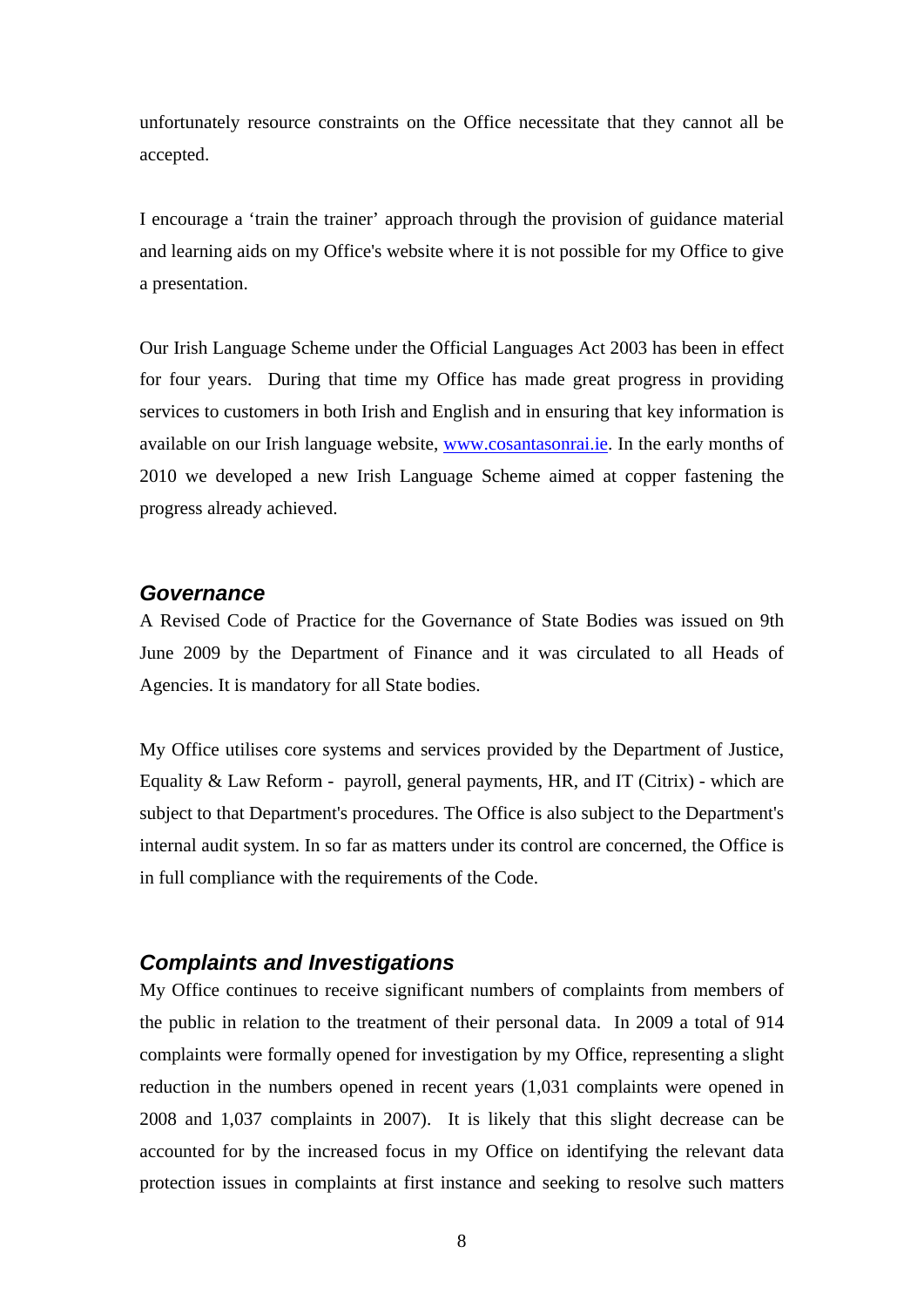<span id="page-8-0"></span>informally where possible or to seek additional information from a complainant to support a complaint. The continued high volume of complaints places a considerable burden on my Office's Investigation Unit and on the resources of my Office generally.

[Figure 1 - Complaints opened, concluded and outstanding](#page-8-1) - illustrates the numbers of complaints opened, concluded and outstanding in 2007, 2008 and 2009.

<span id="page-8-1"></span>

**Figure 1 - Complaints opened, concluded and outstanding**

I am very pleased to report that the 2008 trend of a significant decrease in the number of complaints which fall under the Privacy in Electronic Communications Regulations (S.I. 535 of 2003 as amended) has continued. In 2009 we opened a total of 262 complaints in this category reporting unsolicited direct marketing text messages, phone calls, fax messages and emails. This compares with 321 such complaints in 2008 and 538 in 2007. In the last two years, therefore, complaints in this area have halved. As we reported last year, a number of factors have combined to bring about a welcome decrease in this category of complaint (which in many cases constitute criminal offences). There is greater awareness among marketing companies of legal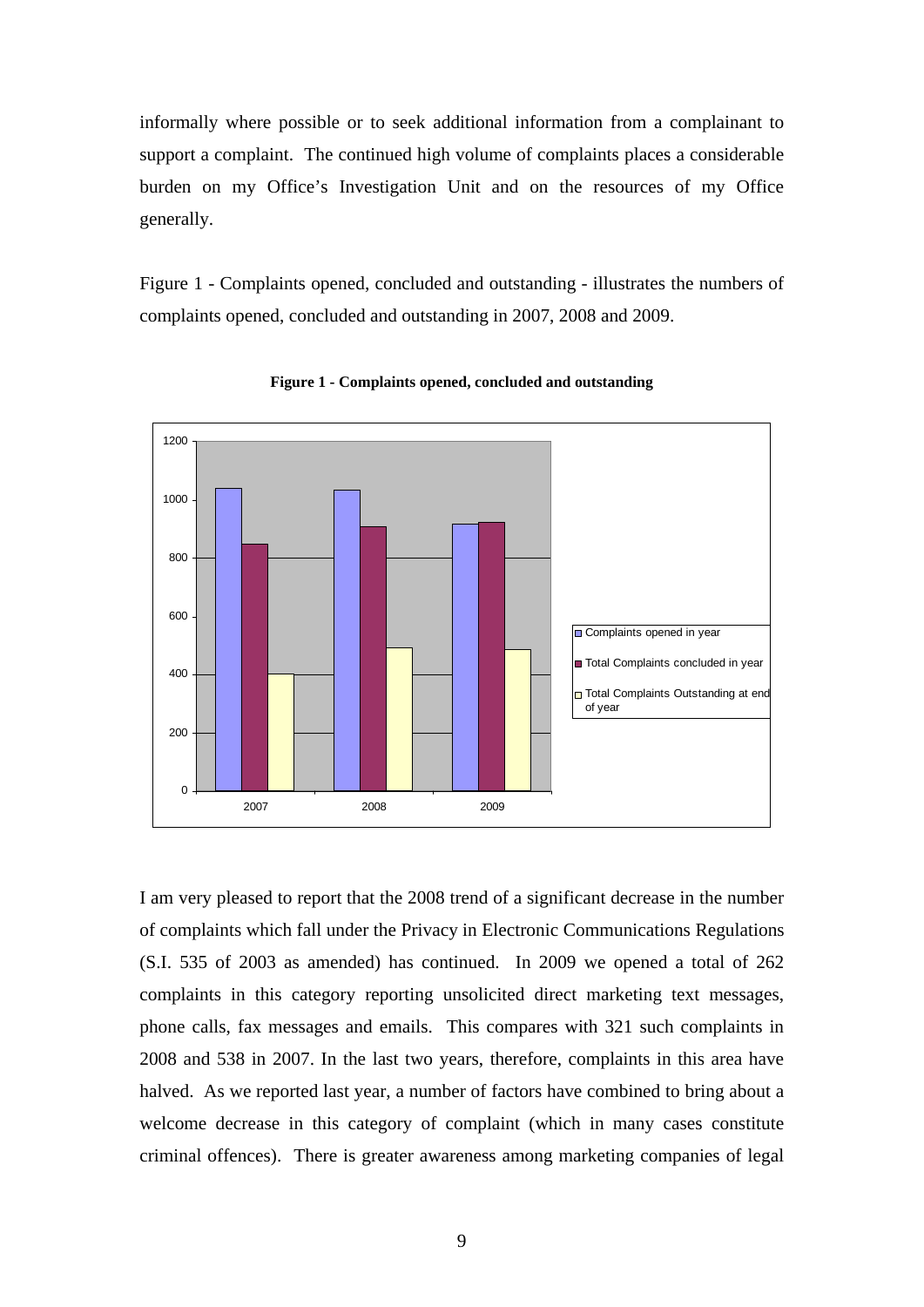requirements governing the use of phone numbers which are entered on the National Directory Database Opt-Out Register. As the number of phone numbers entered on that Register continues to grow, complaints concerning cold calling continue to decrease. Regarding unsolicited marketing text messages, my Office opened 50 fewer complaints in 2009 than in 2008, and almost 250 fewer complaints than in 2007. This decrease can be attributed to the effect on the text marketing sector of prosecution proceedings which I lodged in the District Court towards the end of 2007 against a number of companies operating in the premium rate text messaging sector. Many of those cases were eventually heard by the District Court in 2009. I successfully prosecuted four companies operating in the premium rate text messaging sector in 2009 for offences under S.I. 535 of 2003, namely Opera Telecom (Ireland) Ltd, Zamano Solutions Limited, Mountwilson Ltd and Púca Technologies Ltd (in its capacity as a provider of the SMS technology and network used for the sending of messages by a client). A number of other summonses lodged in the District Court in 2007 have yet to be heard and I expect that these will be successfully concluded later this year.

In addition, outside of the premium rate text messaging sector, I also prosecuted Map Dance Ltd (trading as Jackie Skelly's Gyms) and Home RBVR Ltd (trading as Brasserie 66 restaurant) in 2009 for offences relating to the sending of unsolicited marketing text messages. Separately, I prosecuted Prism Fax Services Ltd in 2009 for the sending of unsolicited marketing fax messages. I will continue to exercise my powers of prosecution in 2010 for offences under S.I. 535 of 2003 (as amended). The message from my Office is clear - entities that continue to commit offences in relation to electronic marketing face prosecution and where my investigations establish that offences have been committed I will use my powers of prosecution against those entities who commit them and do not learn from their mistakes.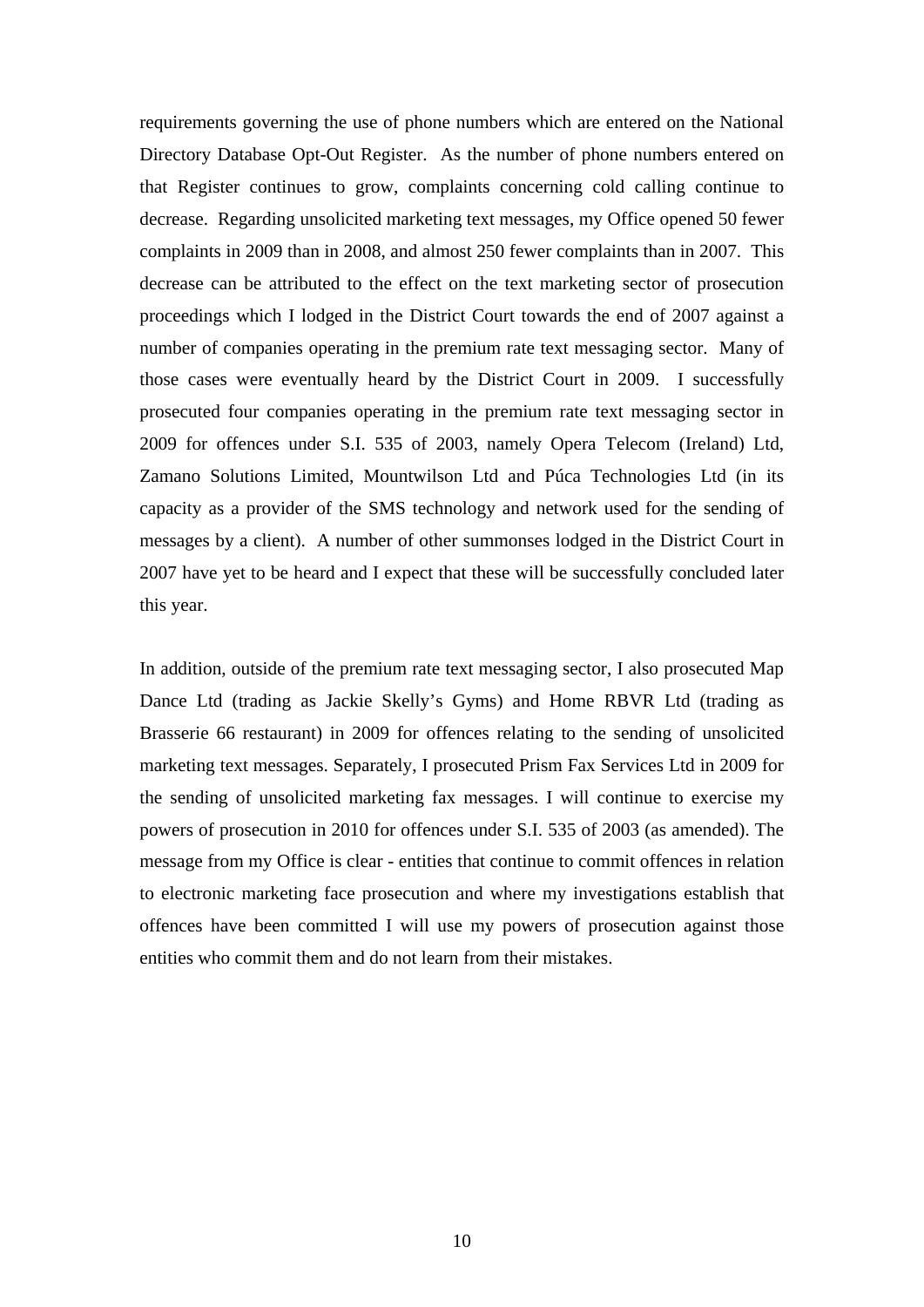<span id="page-10-0"></span>

|                                    | 2009 |
|------------------------------------|------|
| Access Rights                      | 29%  |
| <b>Electronic Direct Marketing</b> | 28%  |
| <b>Disclosure</b>                  | 17%  |
| Unfair obtaining of data           | 5%   |
| Failure to secure data             | 4%   |
| Unfair processing of data          | 3%   |
| Accuracy                           | 2%   |
| Use of CCTV footage                | 2%   |
| Excessive data requested           | 2%   |
| <b>Postal Direct Marketing</b>     | 2%   |
| Unfair retention of data           | 2%   |
| Other                              | 4%   |
|                                    |      |

|  |  | Figure 2 - Breakdown of complaints by issue |  |
|--|--|---------------------------------------------|--|
|--|--|---------------------------------------------|--|

<span id="page-10-1"></span>[Figure 2 - Breakdown of complaints by issue](#page-10-1) illustrates the breakdown of complaints by data protection issue. After a big increase in 2008, complaints in relation to breaches of the Data Protection Acts, 1988 & 2003 have decreased slightly from 710 in 2008 (which was 69% of the overall total) to 652 in 2009 (72% of the overall total). Complaints concerning access rights accounted for 29% of complaints overall. A total of 259 such complaints were opened in 2009 compared with 312 complaints about access rights in 2008 and 187 in 2007. This reflects a greater level of public awareness of the right of access to personal data, a key fundamental right enshrined in data protection legislation.

| Year | <b>Complaints Opened</b> |
|------|--------------------------|
| 2000 | 131                      |
| 2001 | 233                      |
| 2002 | 189                      |
| 2003 | 258                      |
| 2004 | 385                      |
| 2005 | 300                      |
| 2006 | 658                      |
| 2007 | 1037                     |
| 2008 | 1031                     |
| 2009 | 914                      |

| Figure 3 - Number of complaints Opened since 2000 |  |  |  |
|---------------------------------------------------|--|--|--|
|                                                   |  |  |  |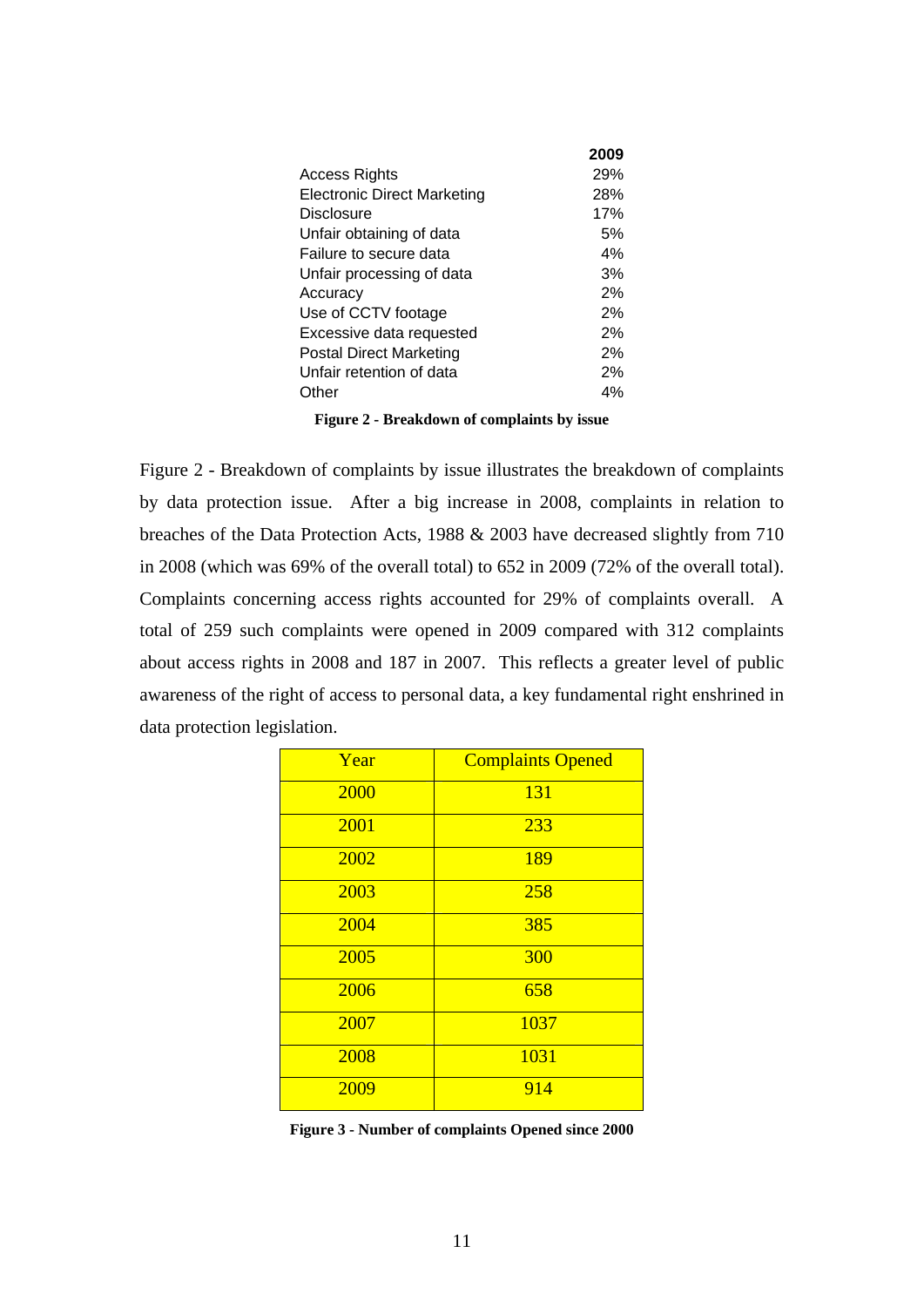<span id="page-11-0"></span>When a complaint is opened under the Data Protection Acts, I am required by Section 10 of the Acts to investigate it and to try, in the first instance, to arrange an amicable resolution. I do not open investigations where there is no prima facie basis to form a view that the Data Protection Acts were breached based on the information provided to me. I can also deem that a complaint is 'frivolous or vexatious' and therefore no requirement to investigate arises (it is very rare for my Office to have to consider that a complaint falls into that category). As in previous years, the vast majority of complaints concluded in 2009 were resolved amicably without the need for a formal decision under Section 10 of the Acts. In 2009 I made a total of twenty-four formal decisions. Two of these rejected the substance of the data subject's complaint, two partially upheld the complaint and the remaining twenty fully upheld the complaint. This was a substantial increase on the number of formal decisions I issued in 2007 (ten) and 2008 (seventeen).

As Commissioner, I do not have the power to award compensation. However, if a data controller fails to observe their duty of care in respect of personal data, they are liable to be pursued for damages through the courts (under Section 7 of the Acts). My Office has no function in relation to any such proceedings (which I understand are rarely instigated).

#### **Use of Legal Powers**

In my Annual Report for 2007, for the first time, I included a list of occasions when I have had to resort to the use of my legal powers to advance an investigation. This involves serving Enforcement Notices or Information Notices as provided for in the Acts. Details of selected Enforcement Notices and Information Notices served by me in 2009 are set out in the following tables. I hope that publication of these lists will encourage all organisations that are the subject of complaints to co-operate fully with my Office in relation to our statutory investigations. I have not included Enforcement Notices where the organisation has exercised its right of appeal to the Circuit Court. While I may issue an Enforcement Notice in relation to a number of aspects of the Data Protection Acts, it is not normally necessary to do so. The vast majority of organisations engage with my Office without the need for a formal legal notice to advance an investigation.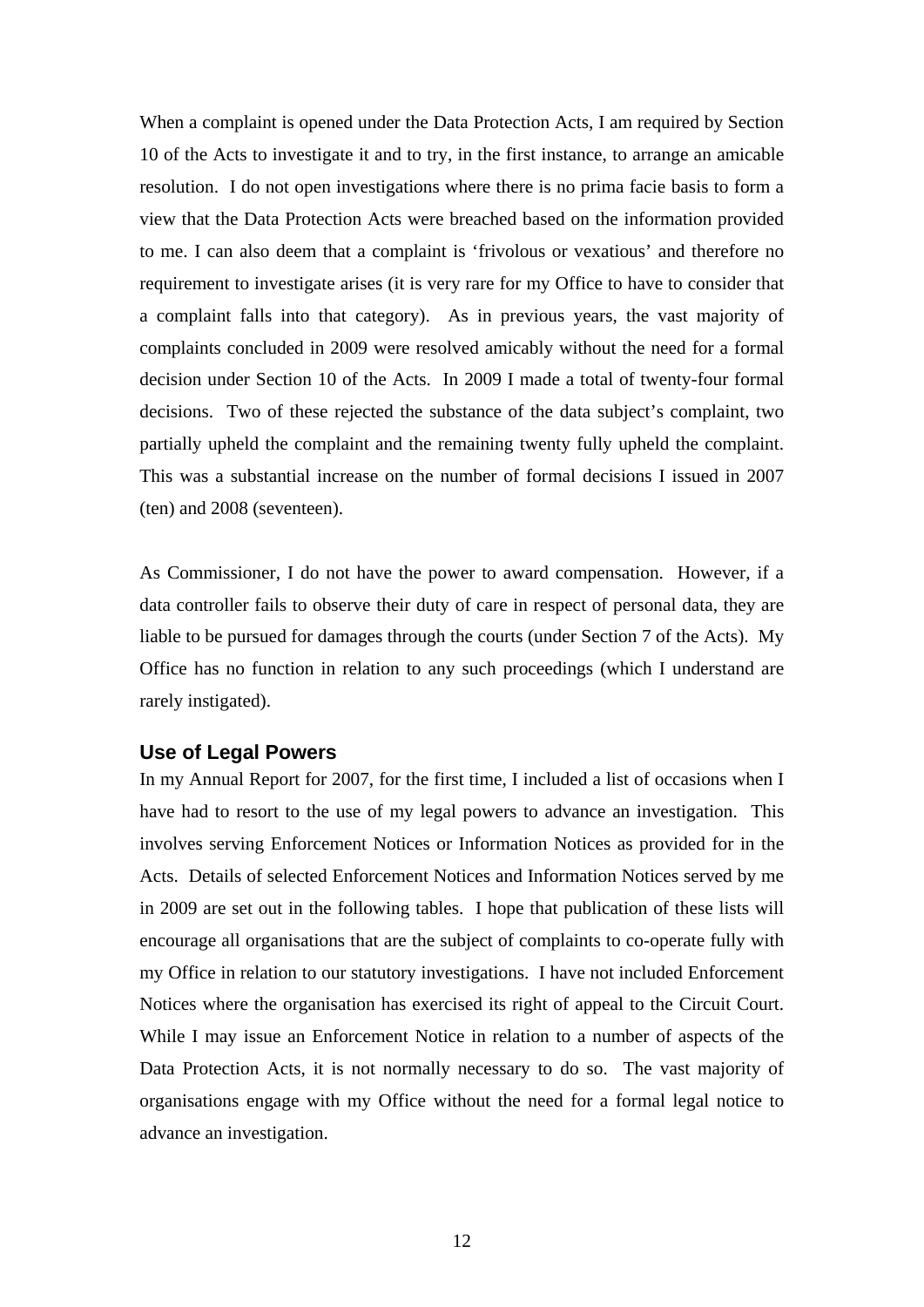#### <span id="page-12-0"></span>**Table 1 - Enforcement Notices**

| <b>Data Controller:</b>             | In relation to:                           |
|-------------------------------------|-------------------------------------------|
|                                     |                                           |
| Iarnród Éireann                     | Section 4 (1) of the Data Protection Acts |
| Iarnród Éireann                     | Section 4 (1) of the Data Protection Acts |
| <b>Banta Global Turnkey Limited</b> | Section 4 (1) of the Data Protection Acts |
|                                     |                                           |
| Ice Broadband / Ice                 | Section 3 of the Data Protection Acts     |
| Communications Ltd.                 |                                           |

Table [1](#page-12-1) - Enforcement Notices<sup>1</sup> issued in 2009

#### **Table 2 - Information Notices**

1

| Data Controller: |                                                                                 |
|------------------|---------------------------------------------------------------------------------|
| Dunnes Stores    |                                                                                 |
| l Ice Broadband  |                                                                                 |
|                  | $T-1.1 - 0 = 0.1 - 1.1$ $T_1 + 0.1 - 1.1$ $T_2 + 0.1 - 1.1 - 1.1$ $T_3 + 0.000$ |

Table  $2$  - Selected Information Notices<sup>2</sup> issued in 2009

## *Data Breach Notifications*

During 2009, my Office received 119 data security breach notifications. This is a significant increase on the 81 breach notifications received in the preceding 12 months.

Rather than an increase in the absolute number of data security breaches, I attribute this increase to a greater awareness among organisations of their data protection responsibilities. As a matter of good practice when faced with a data security breach, more organisations are contacting my Office for advice on how to deal with the matter. I welcome this development, though obviously I would prefer to see evidence of a reduction in the number of data security breach incidents.

A total of 86 organisations (some organisations reported more than once) notified my Office of data security breaches in 2009. Sixty of these organisations were in the private sector and twenty six organisations were in the public sector. This is an

<span id="page-12-1"></span><sup>&</sup>lt;sup>1</sup> Under section 10 of the Data Protection Acts, 1988 and 2003, the Data Protection Commissioner may require a data controller or data processor to take whatever steps the Commissioner considers appropriate to comply with the terms of the Acts.

<span id="page-12-2"></span><sup>&</sup>lt;sup>2</sup> Under section 12 of the Data Protection Acts, 1988 and 2003, the Data Protection Commissioner may require a person to provide him with whatever information the Commissioner needs to carry out his functions, such as to pursue an investigation.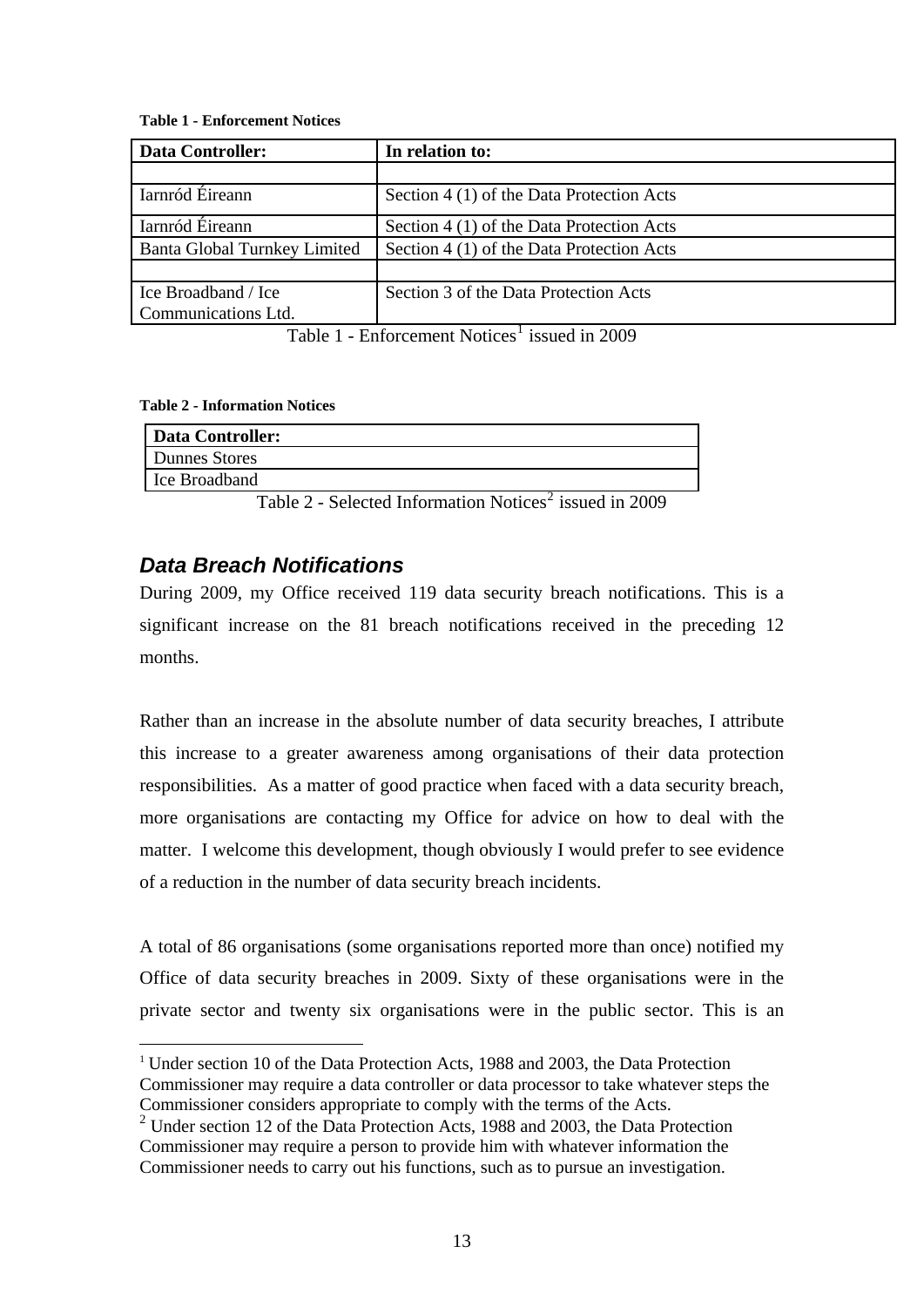increase of 26 organisations reporting breaches to my Office on last year (see [Figure 4](#page-14-1)  [- Organisations reporting breaches by sector\)](#page-14-1). The most common cause of reports to my Office is the theft or loss of IT Equipment. We received 27 reports of such incidents (see [Figure 5 - type of data breach](#page-14-2)). This includes the loss or theft of laptops and mobile storage devices such as USB memory sticks. As the use of such devices is now very common and given their capacity to hold large amounts of data, it is very important that organisations ensure that a valid business need exists for personal data to be held on such devices and that appropriate security is in place on the device. At this point there really is no excuse for any organisation placing personal data on a portable device without securing that device properly.

The next biggest cause of data breaches reported to my Office is in relation to mailing, both postal and electronic. There have been 17 reported incidents involving postal breaches. These have involved such issues as incorrect addressing and the inclusion of other individuals' data in an envelope. While it may seem that there would be little impact from this type of incident, several of the incidents reported involved a large batch of letters and many contained financial details that could cause distress or damage to individuals. In relation to the reported incidents of electronic mail breaches (16), many involved disclosing e-mail addresses to other individuals who were also recipients of an e-mail. There is a simple remedy to this problem; organisations must use the Blind Carbon Copy (BCC) field when sending an e-mail to a number of individuals and should have documented procedures in this regard to ensure that all staff are aware of their responsibilities.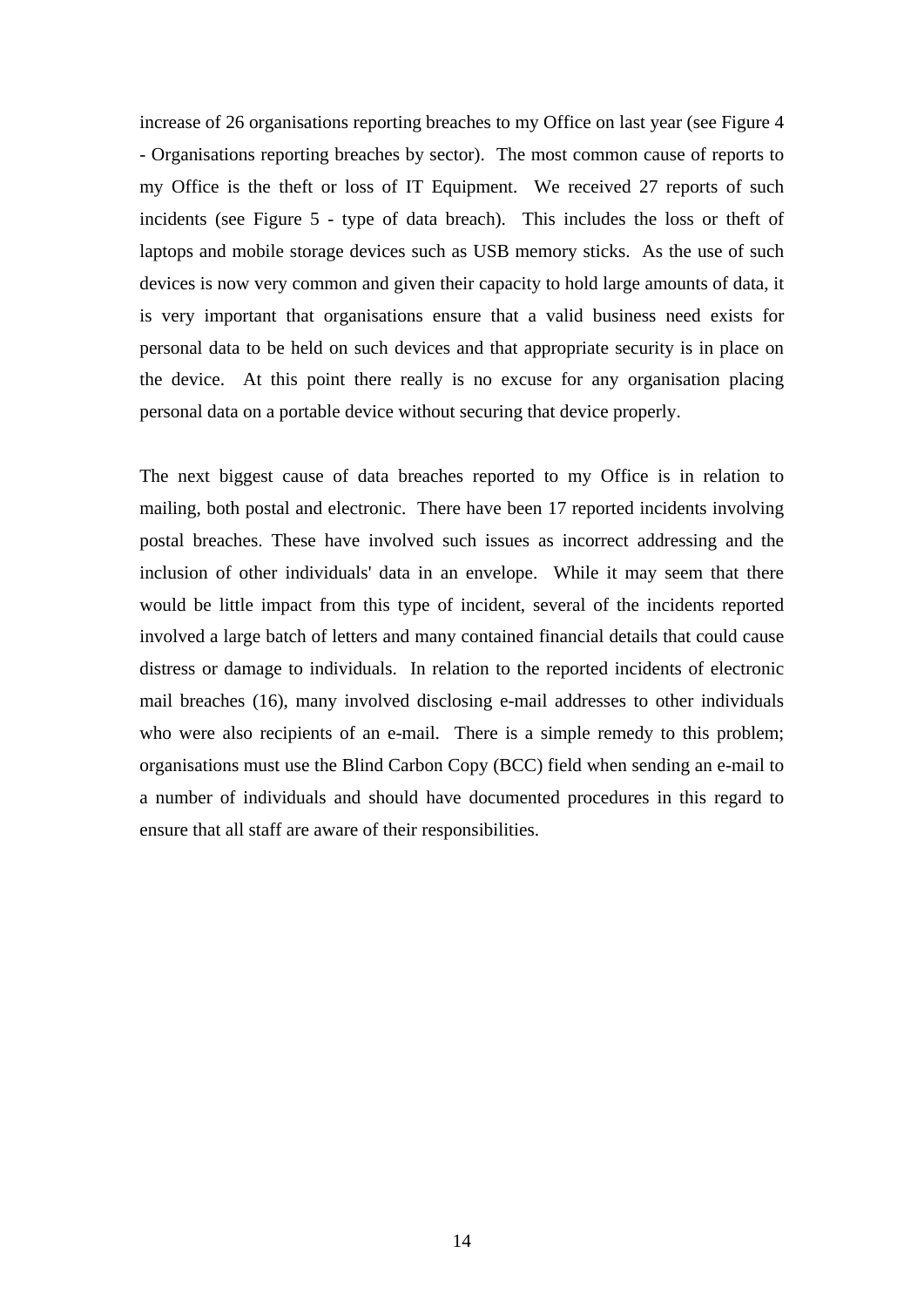<span id="page-14-0"></span>

**Figure 4 - Organisations reporting breaches by sector** 

<span id="page-14-1"></span>

**Figure 5 - type of data breach** 

<span id="page-14-2"></span>I welcome the practice of voluntarily reporting data security breaches to my Office (there is currently no specific obligation on organisations to inform either my Office or the individuals affected). As I reported in my Annual Report last year, the Minister for Justice, Equality & Law Reform established a High Level Group on Data Breach Notification to advise him on whether changes to data protection legislation are necessary in this area. The Group published a consultation paper in November and, at time of writing, its final report is expected shortly.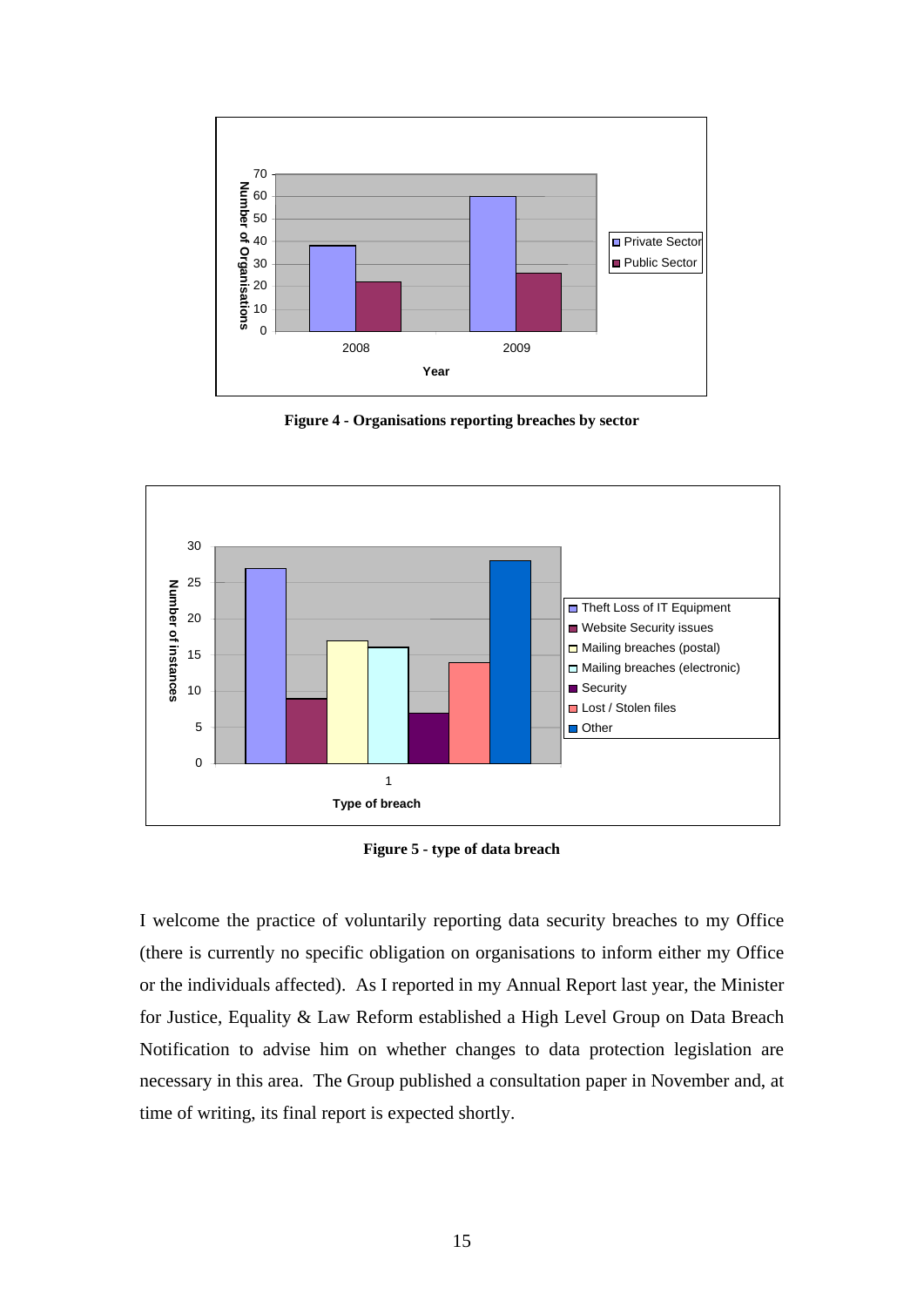<span id="page-15-0"></span>Another security vulnerability that came to our attention during the year was the prescription of readily-known pieces of information - such as date of birth or mother's maiden name - as passwords for access to services. It is essential that organisations, in considering the basis on which they permit access to personal data, ensure that such access is properly safeguarded against abuse by third parties.

Certain security breaches attracted a considerable amount of attention among members of the public concerned at the implications of the cases for their personal privacy.

## **Bord Gáis Éireann**

In June I launched an investigation in relation to a significant loss of personal data arising from the theft of a laptop computer held by Bord Gáis Éireann which had reported the matter to my Office upon becoming aware of the theft. The information included records relating to "Big Switch" customers<sup>[3](#page-15-1)</sup>, including names, addresses, email addresses and financial data. Throughout the process Bord Gáis Éireann cooperated completely with the conduct of the investigation. The investigation concluded that Bord Gáis Éireann failed to have security measures on the stolen laptop that were appropriate to the harm that could result to individuals from the loss of their personal data. As well as an apology to those affected by this incident, Bord Gáis Éireann's efforts to reach an amicable resolution to the complaints which I received included a substantial donation to the Peter McVerry Trust.

## **Health Service Executive (HSE)**

Also in June I launched an investigation in relation to a report from the HSE that a robbery at the HSE West  $PCCC<sup>4</sup>$  $PCCC<sup>4</sup>$  $PCCC<sup>4</sup>$  Offices in Roscommon had resulted in the theft of an unencrypted laptop containing personal data related to clients of the HSE. The HSE cooperated fully with the conduct of the investigation. The investigation concluded that the HSE failed to have security measures on the stolen laptop that were appropriate to the harm that could result to individuals from the loss of the data. I note that the HSE was also mentioned in the context of breach reports in my Annual Report for 2008. Therefore the recommendations of my Office in regard to this incident were extensive and demanding:

<u>.</u>

 $3 \text{ Customers}$  who had chosen to move electricity supplier from the Electricity Supply Board

<span id="page-15-2"></span><span id="page-15-1"></span>Primary, Community and Continuing Care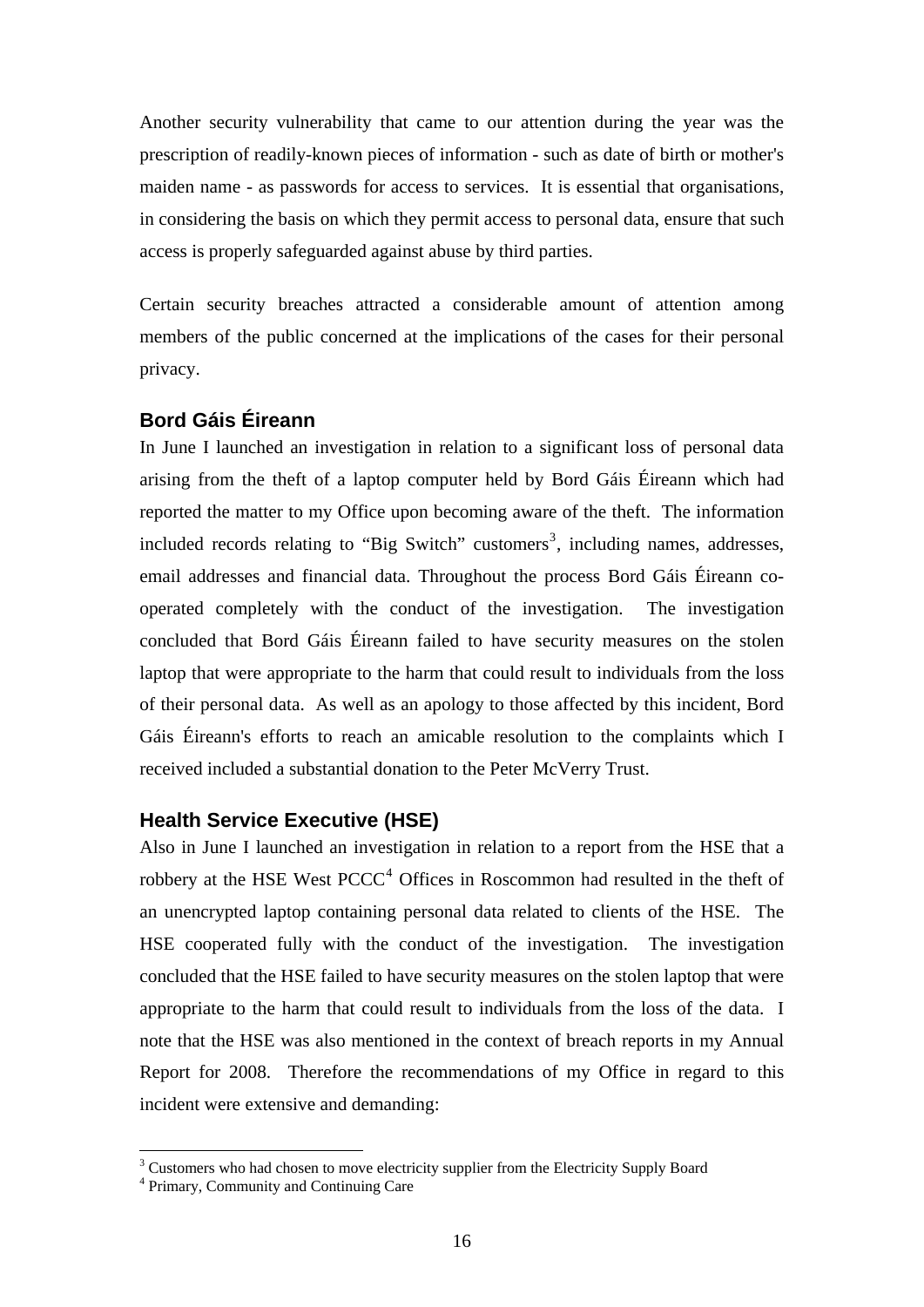- <span id="page-16-0"></span>The HSE must take organisational responsibility for the encryption of all laptops; it is not sufficient to delegate this responsibility to individual staff members. All HSE areas should make the appropriate arrangements with their laptop suppliers to ensure that laptops are encrypted before they are allocated to staff members. The level of encryption should be regularly reviewed to ensure that it reflects the highest standards currently used in the Irish public service. Steps must be taken to ensure that previously issued laptops are encrypted or to prevent the use of such laptops for any purpose involving personal data.
- The HSE must introduce policies to prevent situations arising in which they do not own or control devices storing HSE patient data.
- The HSE should prioritise the development of secure networks and devices for the transfer of patient data.
- The results of the investigation indicate that the existing controls on patient database development within the HSE are insufficient to prevent the development of ad-hoc databases. HSE staff should be trained to recognise when the creation of a record amounts to a new database and to understand the nature of the controls around such developments.
- The development of appropriate controls governing access to patient databases, including directory services, should be a priority for the HSE.
- Staff training should be further improved to ensure that all staff, particularly at management level, understand the need to report serious data security breaches to the appropriate Consumer Affairs Area Office and, through them, to the ODPC. The HSE should develop a comprehensive breach management policy to cover all forms of data security breach including those involving manual data.

I will be following up progress in this regard.

## *Privacy audits*

I am empowered to carry out privacy audits and inspections to ensure compliance with the Acts and to identify possible breaches.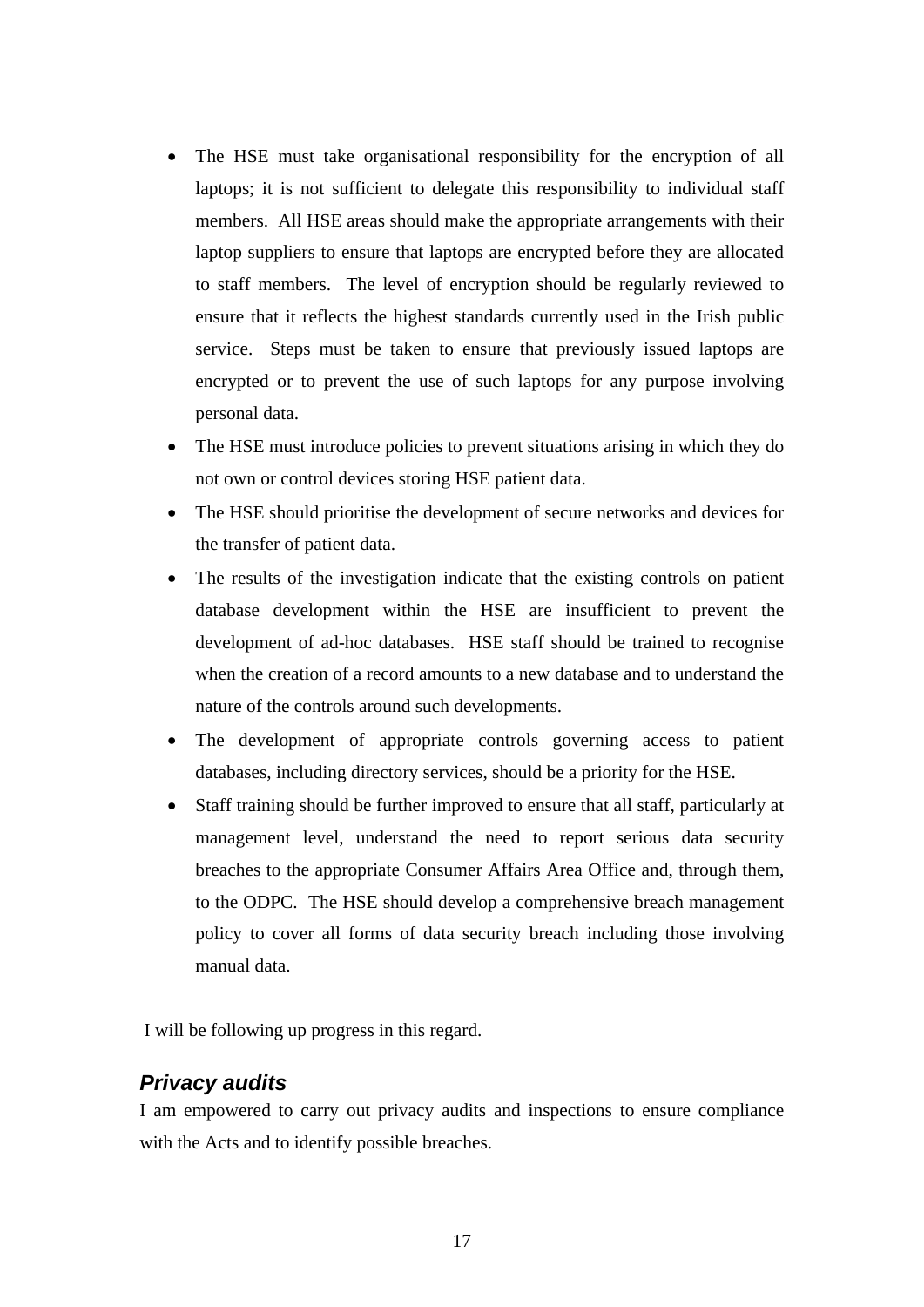<span id="page-17-0"></span>Scheduled audits are intended to assist a data controller in ensuring that their data protection systems are effective and comprehensive. These audits are in addition to investigations carried out by my Office in response to specific complaints. My Office also continued with unscheduled inspections under powers conferred under section 24 of the Data Protection Acts in response to specific issues of concern.

An audit should be viewed as an aid to the organisation concerned in ensuring that its data processing operations are conducted in compliance with the provisions of the Act. Upon conclusion of the audit process, a final report is issued to each organisation audited containing a set of findings and recommendations based on my audit team's examination of key systems processing personal data within the organisation.

Priorities and targets for audit are identified taking account of complaints and enquiries to the Office. During 2009 my Office continued to adopt a proactive role in this regard. In the course of the year, over thirty comprehensive audits were carried out.

#### **Audit Guidance**

At the beginning of 2009, I published guidance on audits aimed at assisting organisations selected for audit by the Office of the Data Protection Commissioner [http://www.dataprotection.ie/documents/enforcement/AuditResource.pdf.](http://www.dataprotection.ie/documents/enforcement/AuditResource.pdf) The audit resource also provides organisations holding personal data with a simple and clear basis to conduct a self-assessment of their compliance with their obligations.

## **Revenue Commissioners**

In 2008, I commenced an audit of the Revenue Commissioners, as a public sector entity holding substantial amounts of personal data. The initial stages of the audit programme were focused on obtaining an overview of the organisation in terms of the capture and movement of personal data within it. This initial exploratory stage allowed the audit team to identify priority areas, systems and processes for inspection. The audit took place over a number of dates between November 2008 and May 2009 in various locations across the country.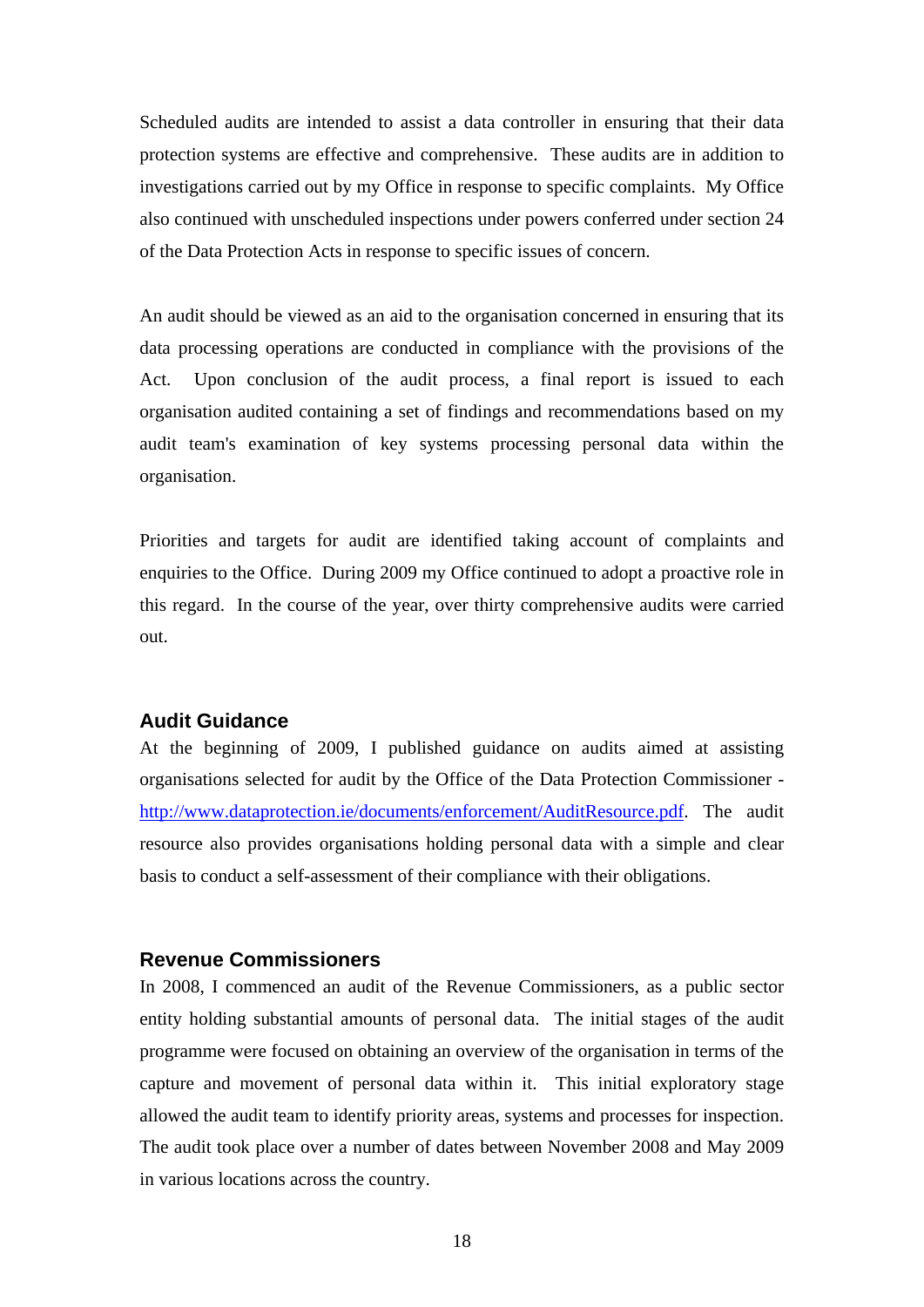<span id="page-18-0"></span>The audit of Revenue focused on ascertaining and verifying the exact legal basis for each data transfer, the means by which such information is disclosed to Revenue and the channels deployed for any outward bound disclosures. I sought evidence and assurance of the safe and secure transmission of all personal data contained in these transfers. Internal Revenue repositories for the storage and retention of large volumes of personal data were examined in detail in order to assess the efficacy of the policies and procedures in place to safeguard the data held by Revenue.

My Inspection Team found a very high organisational awareness of data protection principles in Revenue and the resulting report commended Revenue for this, at the same time outlining a series of recommendations concerning data retention, privacy impact assessments, data transfers, data protection training and laptop security. I will continue to liaise with the Data Protection Unit in Revenue to ensure that these recommendations are acted upon.

I am pleased that Revenue took the decision to publish the audit report in full on its website:

[Report of the Data Protection Commissioner on Data Protection in Revenue](http://www.revenue.ie/en/about/data/data-protection-commissioner-report.pdf) (<http://www.revenue.ie/en/about/data/data-protection-commissioner-report.pdf>)

#### **Organisations audited in 2009:**

In the course of 2009, 30 audits were carried out by my Office. This is an increase on the previous year in which 28 audits were completed. I intend, resources permitting, to continue this level of audit frequency in 2010.

In selecting target organisations for audit, our aim is to reach a broad mix of public, private and voluntary sector entities holding personal data. Audit targets may be selected, for instance, on foot of complaints received by my Office or on foot of specific allegations in media reports etc. However, many organisations are selected for audit purely because they are representative of a particular sector. In most cases it is my hope that the conduct of an audit in a particular sector will have a multiplier effect across a sector and serve to raise standards generally. Such audits also help us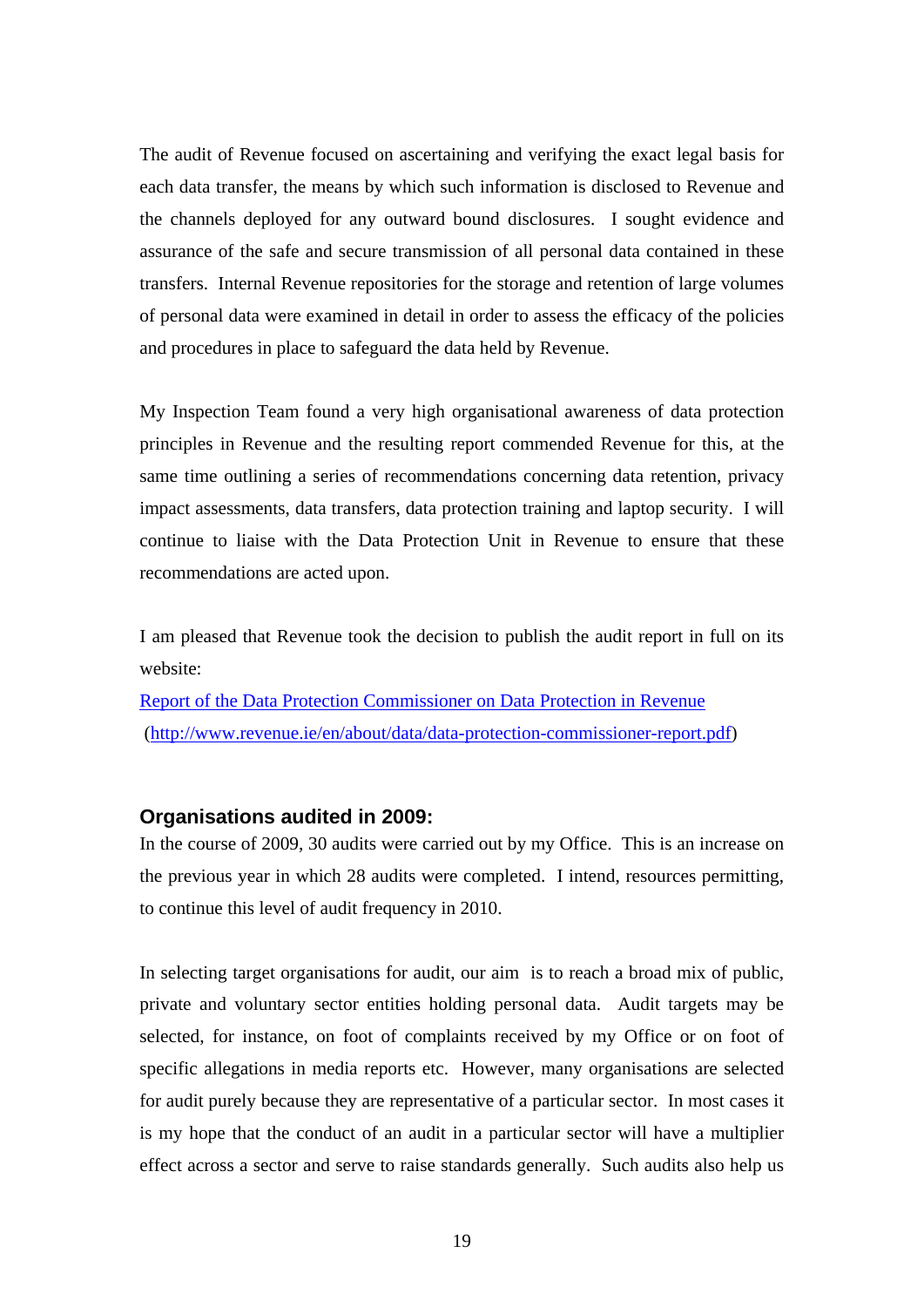<span id="page-19-0"></span>to better understand the challenges faced by organisations and to produce more relevant guidance material.

My inspection teams found that there was a reasonably high level of awareness of, and compliance with, data protection principles in the organisations that were inspected. Notwithstanding this, the majority of organisations had areas where immediate remedial action was necessary. I note with satisfaction that the majority of the data controllers audited have demonstrated a willingness to put procedures in place to ensure they are meeting their data protection responsibilities in full. I would like to thank all of the organisations audited and inspected throughout the year for their cooperation.

I encourage organisations to agree to the publication of the audits we carry out, as an aid to good practice at sectoral level. I am happy that a number of the audited organisations agreed to such publication.

#### **List of Organisations audited**

Joint National Internet Research (JNIR) Dublin Airport Driving School Higher Education Authority Eumom National Roads Authority (Operation of M50 barrier free tolling) Eircom Irish Rugby Football Union Cedar Clinic Prescreen.ie Alzheimer's Society Central Applications Office (CAO) Tullamore Credit Union Vodafone Primacare Dundrum Medical Centre Newbridge Superquinn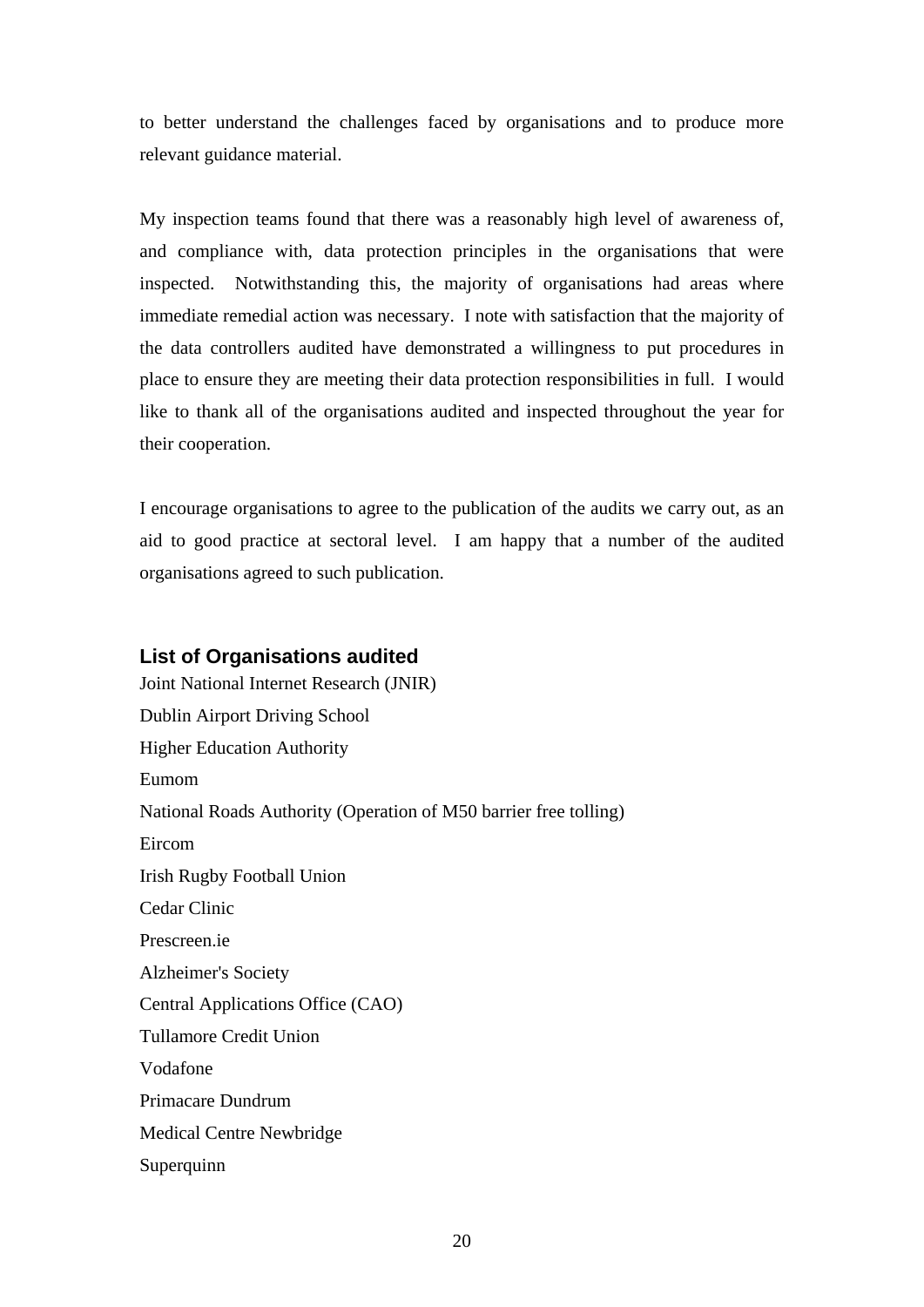<span id="page-20-0"></span>Allied Foods Mazda All Ireland League Rugby Club Corduff Community CCTV Lidl Allianz VHI Dublin Airport Authority St Attracta's School Tubercurry AIB Tullamore NIB Athlone Dundrum Credit Union Experian Boran Plastic Packaging

## **Motor Tax Circular**

In the last quarter of 2008, my Office conducted an audit of Laois Motor Tax Office and an audit of the National Vehicle & Driver's File (NVDF) at the Driver and Vehicle Computer Services Division (DVCSD), Department of Transport, in Shannon Co. Clare. During that same period my Office attended and presented at a national Motor Tax Conference targeted at authorised officers employed in motor tax offices across the country.

A key issue to emerge from my engagement with this sector was the concern expressed by practitioners themselves regarding procedures around the release of the personal data of drivers to third parties. The attention of my Office was directed to an array of both primary legislation and Statutory Instruments (SIs) providing for the release of certain driver and vehicle data to a range of third parties some of whom were specifically listed. Alongside these there also existed another set of SIs featuring provisions whereby unnamed third parties could request basic driver data.

My Office was made aware that on an increasingly frequent basis, individual Motor Tax Offices were receiving requests for driver data from various insurance and other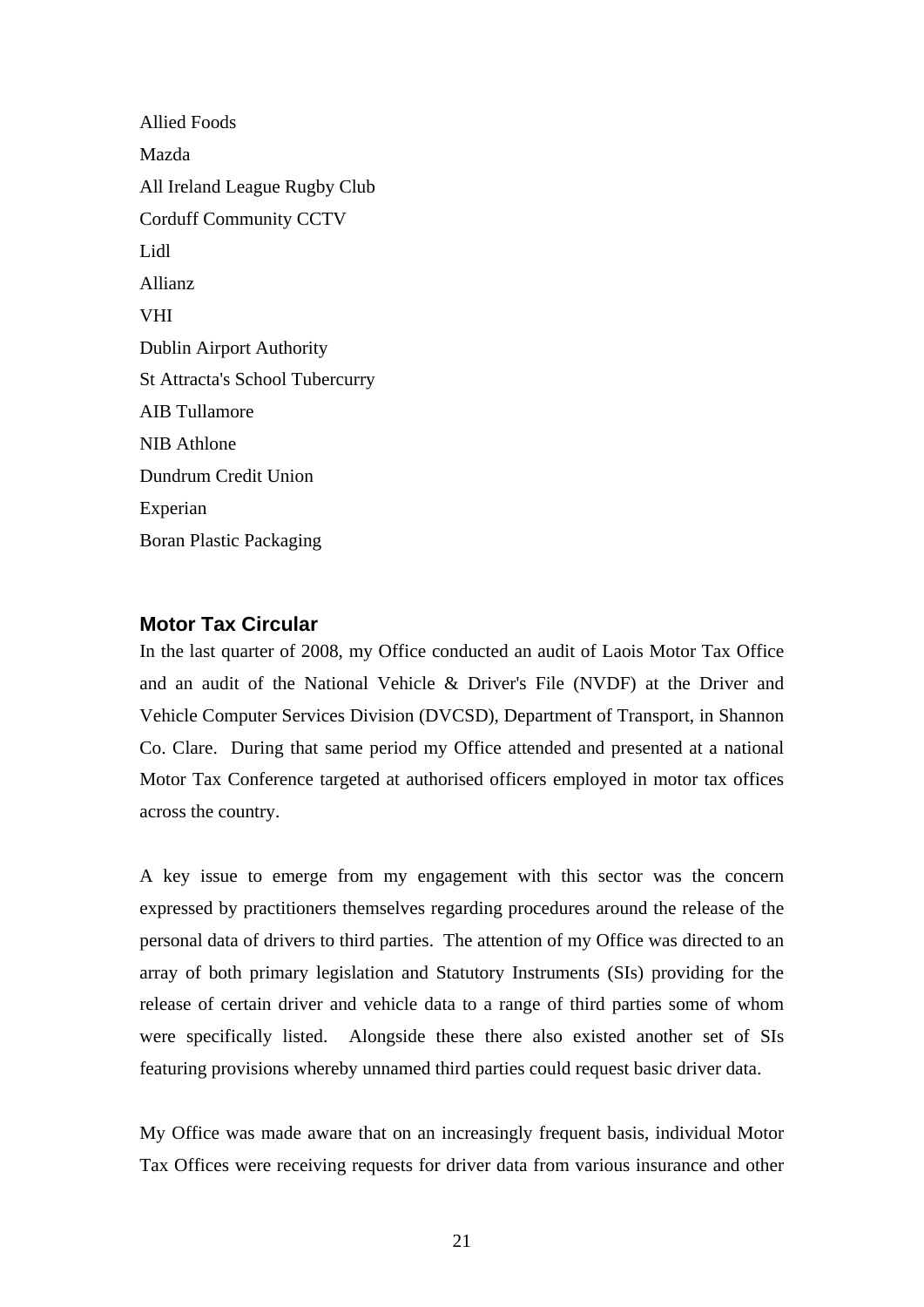<span id="page-21-0"></span>similar services. Such requests typically sought to verify not only an individual's licence, but also an individual's licence history, including details of penalty points, disqualifications or convictions. With regard to sensitive data such as penalty points and road offence convictions, the Data Protection Acts were being invoked by way of a type of 'enforced subject access request'; data subjects seeking insurance or renewal of insurance would sign a declaration agreeing to the release of information held on the NVDF to a third party such as an insurance company or an employment screening company. After a review of the sector via the audit findings and direct consultation with both practitioners and policy makers, I reiterated a previously conveyed view of this Office in similar circumstances that a request (signed by the individual and forwarded by a third party) for penalty point data or copies of endorsements on licences held by a Motor Tax Office could not be considered as the 'free' or 'valid' consent of the data subject as would be required to engage the provisions of Section 8(h) of the Data Protection Acts.

I was pleased therefore to note that in 2009 new guidelines were issued by the Department of Transport to all motor tax offices addressing the disclosure of driver data held on the National Vehicle Drivers File (NVDF). My Office was consulted regarding the content of the guidelines.

The guidelines outline the conditions under which it is possible for a third party to make a legitimate request for **basic** driver data on behalf of another individual. However, with regard to sensitive data such as penalty points, the guidelines state that detailed data will only be issued through the post to the data subject or provided to his/her legal representative.

## *Promoting awareness*

Educating individuals about their rights under the Data Protection Acts and ensuring that organisations are aware of their responsibilities remains a key focus of my Office. The reduced budget available to my Office in 2009 meant that the range of our activities in this area was not as extensive as in previous years.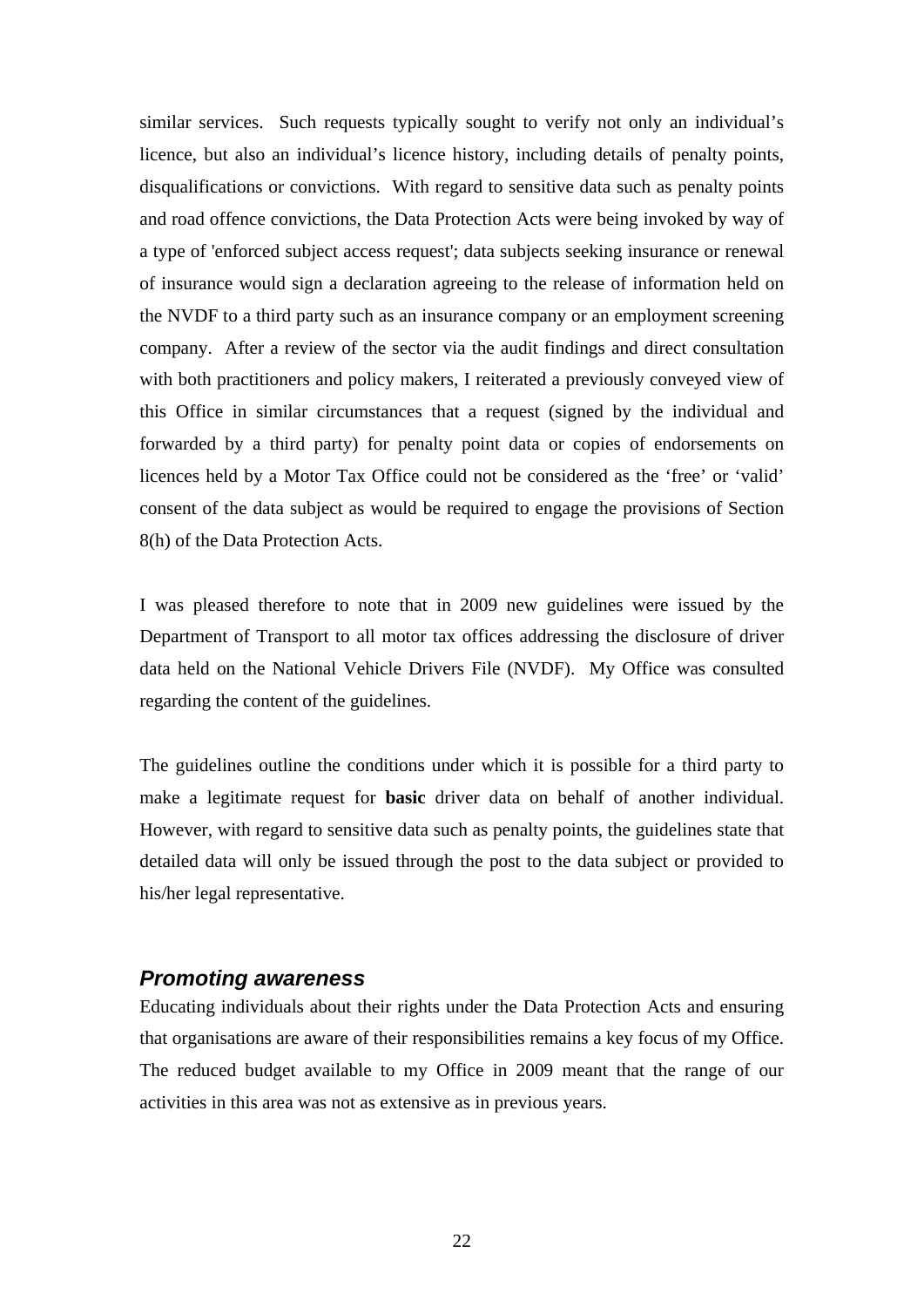<span id="page-22-0"></span>In 2009, I continued to pursue an awareness campaign targeted at young people and I also extended my targeted activities to include the over 65s. Another awarenessraising initiative, a video clip competition hosted on YouTube entitled **'Private I,**  Public Eye', was organised by my Office in 2009 in association with Google.

#### **Age-related Awareness Raising**

The findings from the 2008 Public Awareness survey**[5](#page-22-1)** indicated lower levels of awareness amongst the upper and lower age groups (65+ and 15-24 year olds).

In terms of the 12-18 year old cohort, in 2009 I continued to highlight and promote a data protection resource produced by my Office in 2007 aimed at second level schools - '**Sign Up, Log In, Opt Out: Protecting Your Privacy & Controlling Your Data'** ([http://www.dataprotection.ie/docs/CSPE\\_Booklet/862.htm](http://www.dataprotection.ie/docs/CSPE_Booklet/862.htm)). I was pleased to note the inclusion of a question on the CSPE 2009 Junior Cert Examination concerning CCTV (Closed Circuit Television). I am hopeful that there will be further questions on CSPE examination papers reflecting other topics and issues addressed in the **'Sign Up, Log In, Opt Out'** resource. I am also aware of the data protection question which appeared on the Leaving Cert Business Studies Examination Paper (Ordinary Level) in 2008. All of this is indicative of the growing incorporation of privacyrelated issues into the Irish educational curriculum.

With regard to the over 65's, I submitted several articles for publication to Ageing Matters - an Age Action Ireland publication. In these articles I highlighted key rights under data protection including access rights, the right to opt-out from marketing and I also drew attention to the need for online security measures. I was pleased to be informed by Age Action that the online security material produced by my Office is being used in free computer classes delivered by Age Action to the over 55s.

1

<span id="page-22-1"></span><sup>&</sup>lt;sup>5</sup> Survey Key Findings[:](http://www.dataprotection.ie/documents/trainingandawarenes/PAS08.pdf) <http://www.dataprotection.ie/documents/trainingandawarenes/PAS08.pdf>

Survey Full Report:<http://www.dataprotection.ie/documents/press/Survey08.pdf>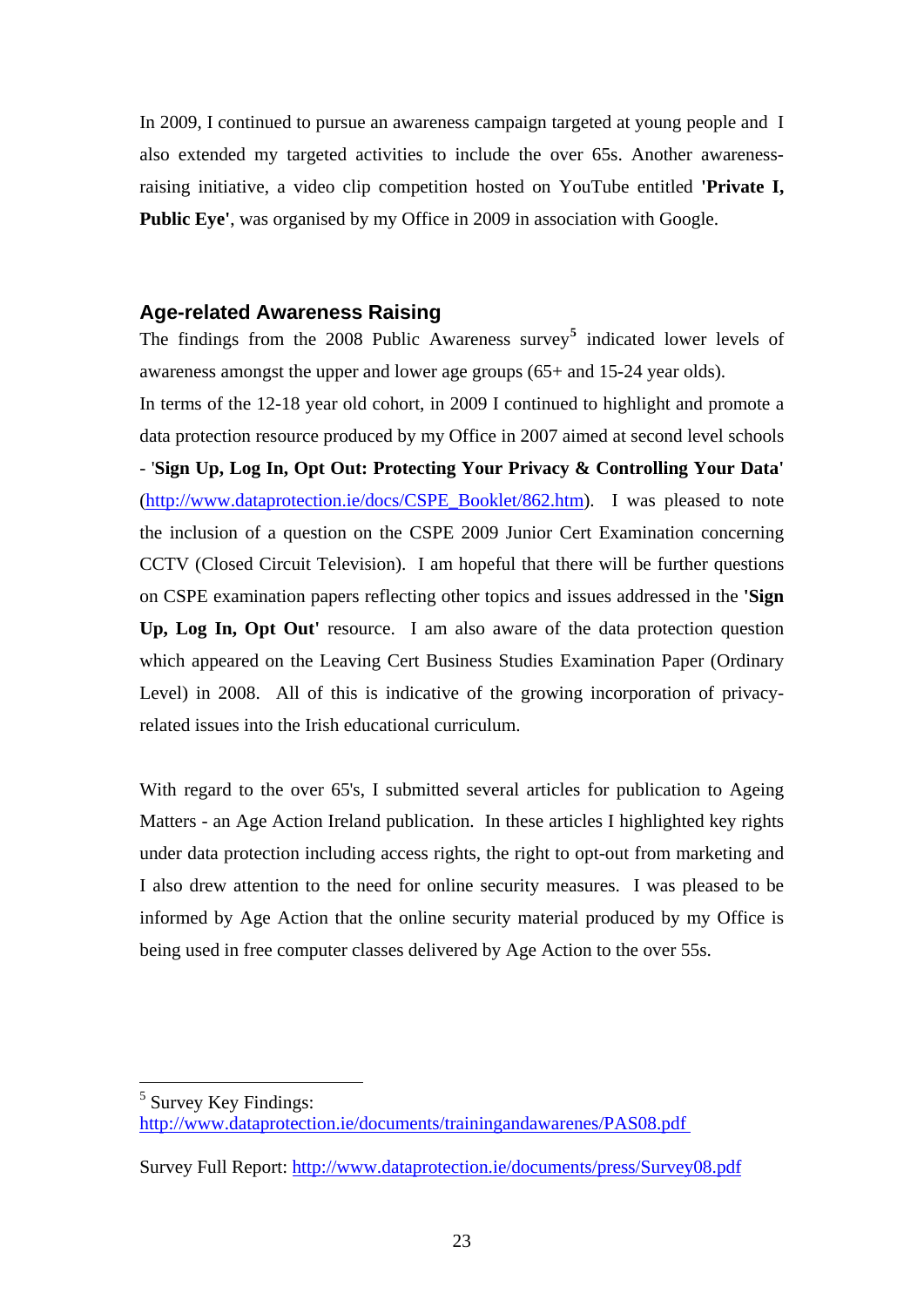## <span id="page-23-0"></span>**Video Clip Competition**

An innovative video clip competition was launched in 2008 by my Office in association with Google. This competition was hosted on my Office's YouTube channel ( [www.youtube.ie/dataprotection](http://www.youtube.ie/dataprotection) ). In 2009, I decided to run the competition again, replacing the 2008 theme of '**Privacy in the 21st Century'** with the theme **'Private I, Public Eye'.** The competition had a total prize fund of  $\in$  0,000 generously provided by Google and attracted a high standard of entries that provided a creative and entertaining look at a range of privacy issues. In an effort to focus on the 18-24 year old age group, I particularly targeted third level colleges where digital media courses were being taught.

The winning clips are available to view at: First prize [www.youtube.com/watch?v=a5V8OCJA6jA](http://www.youtube.com/watch?v=a5V8OCJA6jA) Second prize [www.youtube.com/watch?v=BiQ\\_2h-CwPU](http://www.youtube.com/watch?v=BiQ_2h-CwPU) Third prize [www.youtube.com/watch?v=EbHzi8RQD8A](http://www.youtube.com/watch?v=EbHzi8RQD8A)

Gallery of entries to the competition<http://www.youtube.ie/dataprotection>

#### **Training opportunities**

In response to a number of high profile data breaches and cases concerning inappropriate employee access to personal data held by a public sector data controller, a special training initiative targeted at the Civil Service was held in Dublin in February 2009 jointly organised with the Centre for Management and Organisation Development (CMOD) in the Department of Finance. As well as presentations by staff members from my Office, I was pleased at the participation of the Department of Social & Family Affairs and CMOD in delivering presentations to the large audience present.

I continued to promote awareness of data protection rights through the Citizens Information Centres by provision of advice and participation in the Information Providers Programme and I also engaged with the Money Advice & Budgeting Services on similar lines in 2009.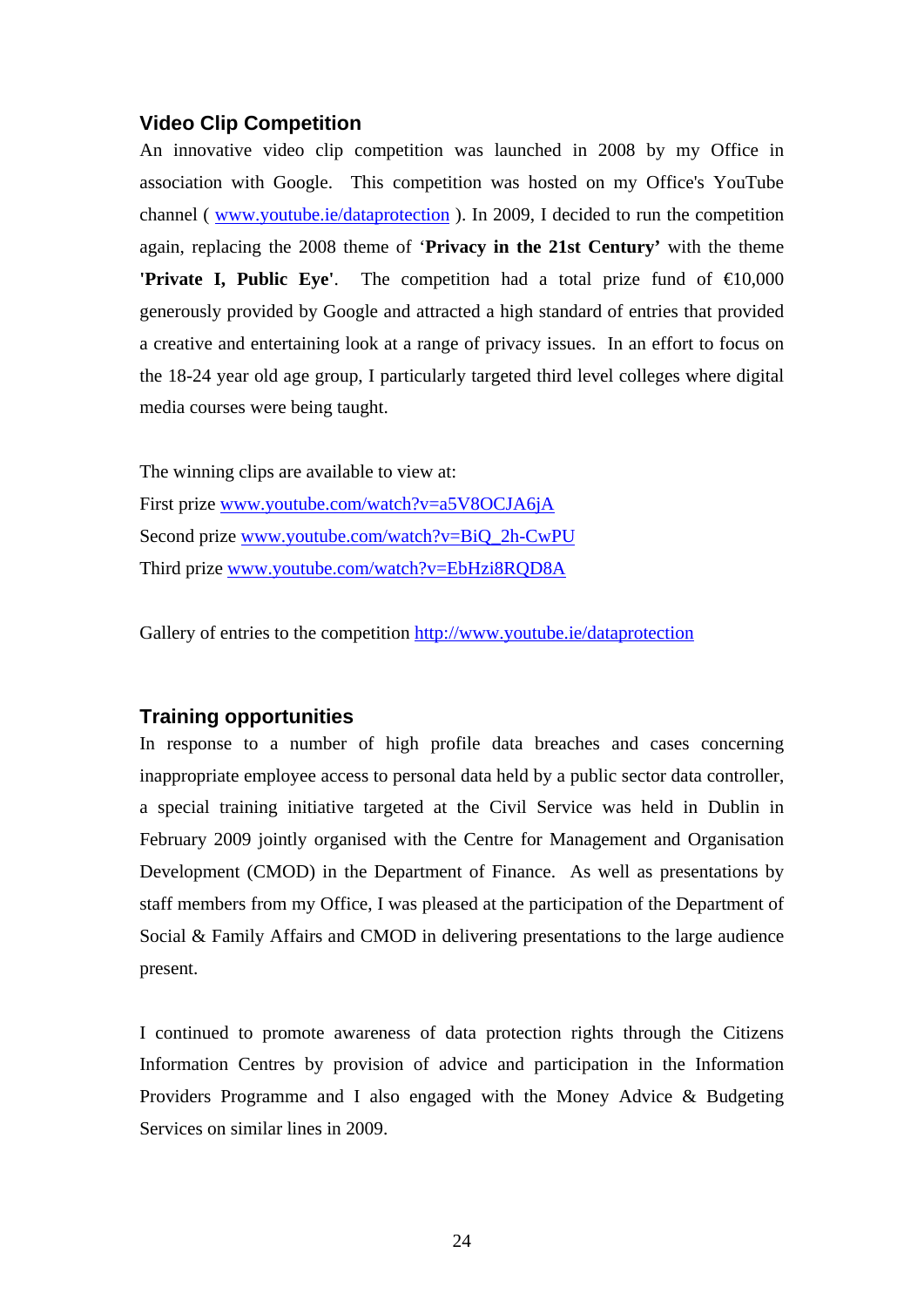<span id="page-24-0"></span>My Office was invited to participate in the Garda College Human Rights Community Fair in April 2009. This event offered the opportunity to promote awareness amongst Garda students of the data protection considerations involved in everyday policing practice.

In the private sector, I gave a significant number of presentations to the insurance sector throughout 2009. I did this in light of the publication by my Office in 2008 of a Code of Practice for the Insurance Sector and the ensuing need to inform and ensure the sector is in a position to comply with all areas of the Code.

The following training aids and guidance material are available free of charge to assist organisations in raising staff awareness of their responsibilities when processing personal information:

( [http://www.dataprotection.ie/docs/Publications\\_and\\_Forms/960.htm](http://www.dataprotection.ie/docs/Publications_and_Forms/960.htm) )

- 1. Booklet A guide for Data Controllers
- 2. Booklet A guide to your Rights
- 3. Training DVD 'My Data, Your Business' and Facilitator's Guide to DVD
- 4. PowerPoint Presentations
- 5. Rights & Responsibilities Chart
- 6. Sign Up, Log In, Opt Out: Protecting Your Privacy & Controlling Your Data
- 7. Audit Resource (January 2009)

Hardcopies of the booklets, chart, DVD and Facilitator's Guide can be obtained by contacting my Office.

## *Policy issues*

#### **Direct Marketing Exemption**

In the lead-up to the June Local Government Elections, my Office received a large number of complaints regarding unsolicited text messages, emails or phone calls from candidates for election or political parties. I found it somewhat unsatisfactory to have to inform these complainants that I was unable to launch investigations into these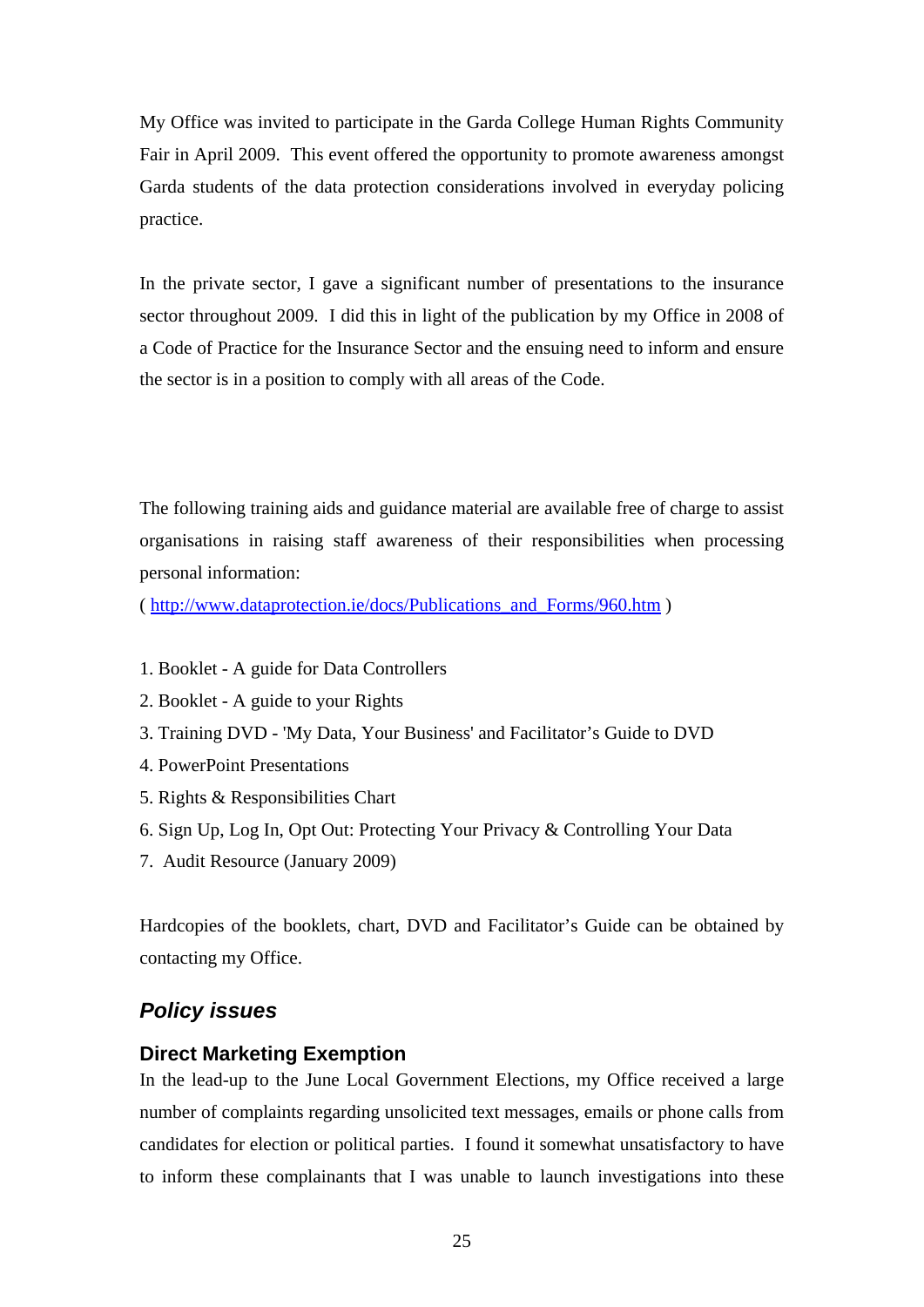<span id="page-25-0"></span>contacts, even when the complainant had made clear that they did not wish to be contacted. This is because of the definition of direct marketing in the Data Protection Acts:

 "'direct marketing' includes direct mailing other than direct mailing carried out in the course of political activities by a political party or its members, or a body established by or under statute or a candidate for election to, or a holder of, elective political office."

The definition excludes any direct marketing carried out for political purposes by political parties or electoral candidates from the scope of the Data Protection Acts. While I have doubts about the consistency of this definition with EU Directives in this area (doubts that I brought to the attention of the Department of Justice, Equality and Law Reform), given the present legislative position I could not investigate these complaints. I would suggest that this is an area that may need to be revisited to ensure that individuals can at least refuse the receipt of such communications going forward if they simply do not wish to receive them.

I also received a number of complaints from individuals who were concerned about the manner in which their details were accessed by the candidates for election to facilitate the contact that was made. Where sufficient evidence was provided I investigated such complaints and, in a number of cases, I found that the contact details of individuals were provided or sourced in contravention of the Data Protection Acts. While the Data Protection Acts provide somewhat generous exemptions to facilitate the conduct of political and electoral activity, I would remind all candidates for election and political parties that it is not appropriate to source the details of individuals from any available source and that doing so may bring them into conflict with the requirements of the Data Protection Acts.

## **Codes of Practice**

As I indicated in last year's report, the Department of Finance established a working group in the latter part of 2007 to examine standards for the protection of personal data in the public sector in Ireland. That working group produced an extensive Guidance Note on Protecting the Confidentiality of Personal Data towards the end of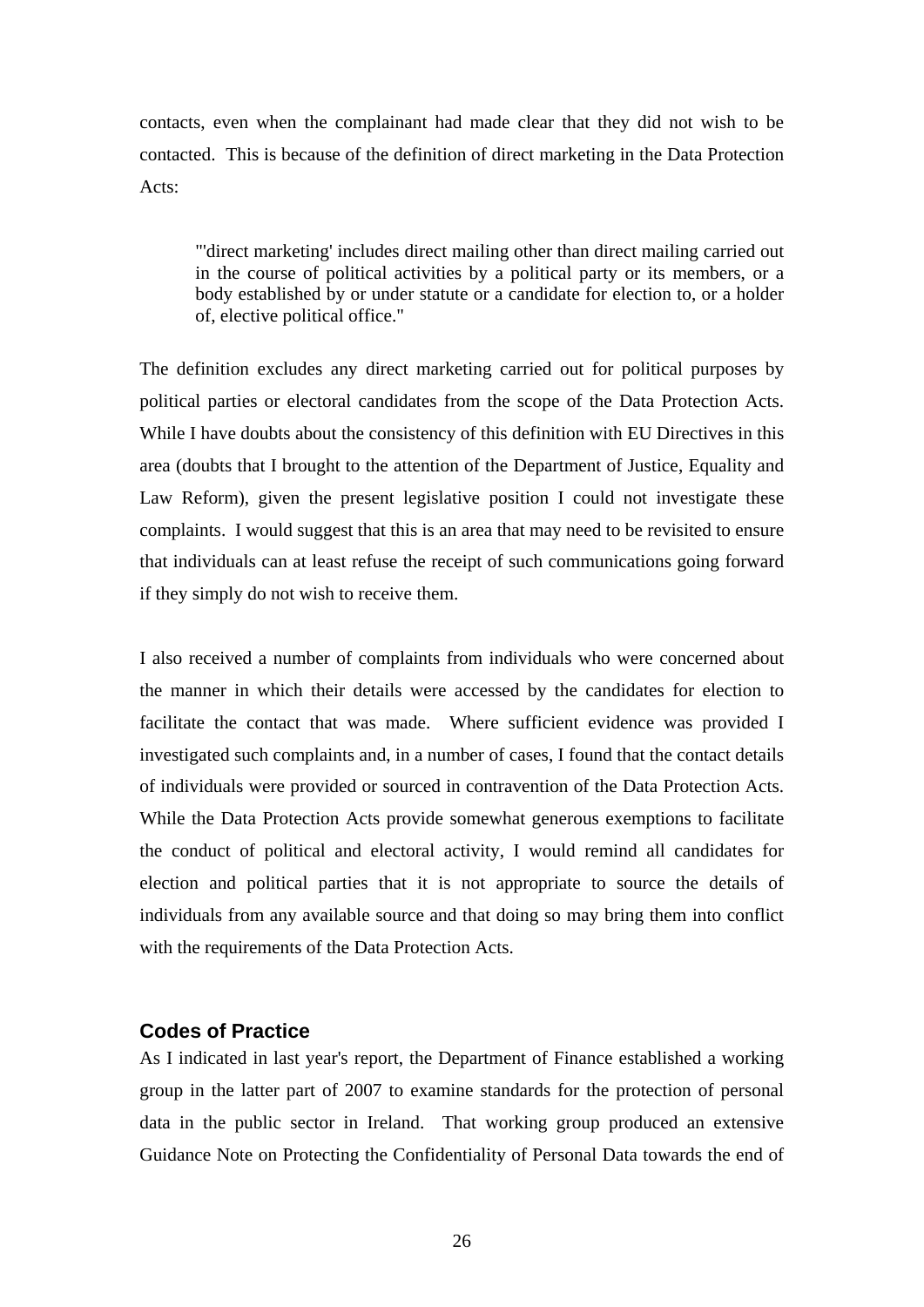2008 ([http://www.ict.gov.ie/docs/Data\\_Protection\\_Guidelines.pdf\)](http://www.ict.gov.ie/docs/Data_Protection_Guidelines.pdf). At the same time all Government Departments, Offices and Bodies were encouraged to prepare a Code of Practice for their handling of personal data to be approved by my Office. I welcome this development. As of 1 March 2010 I have received two such draft Codes. While it is likely that some public sector organisations are waiting until I have approved the first Code, I consider this response to be somewhat disappointing. I would encourage public sector organisations to approach my Office with their draft Codes as a means of assisting them in improving their personal data handling practices.

#### **Automatic Number Plate Recognition**

As part of our ongoing and very constructive engagements with An Garda Síochána during 2009, we finalised discussions in relation to the rollout by An Garda Síochána of an Automated Number Plate Recognition (ANPR) system. The ANPR system involves an in-car camera that reads the Vehicle Registration Numbers (VRNs) of other vehicles on the road and then checks each VRN against a database of watch lists. If a 'hit' is detected then an audible signal is given to the members of An Garda Síochána in the vehicle and a picture of the vehicle, its VRN and other relevant information are displayed on the in-car camera screen allowing the members of An Garda Síochána to take appropriate action, as required. The benefits of the technology in supporting certain functions of An Garda Síochána are clear, however this Office must focus on ensuring that any large-scale recording of personal data is proportionate under the Data Protection Acts and that acceptable safeguards as to the uses and storage of, as well as access to, the information are in place.

The Data Protection Acts contain provisions permitting law enforcement agencies to process personal data for investigation purposes, however the retention of data collected by this system in respect of law abiding citizens also had to be considered and a balance as to its retention reached. In this regard, we agreed an ANPR policy document with An Garda Síochána. The guidance contained in this document aims to ensure that those deploying and operating ANPR can do so effectively while also recognising and respecting the rights and privacy of individuals.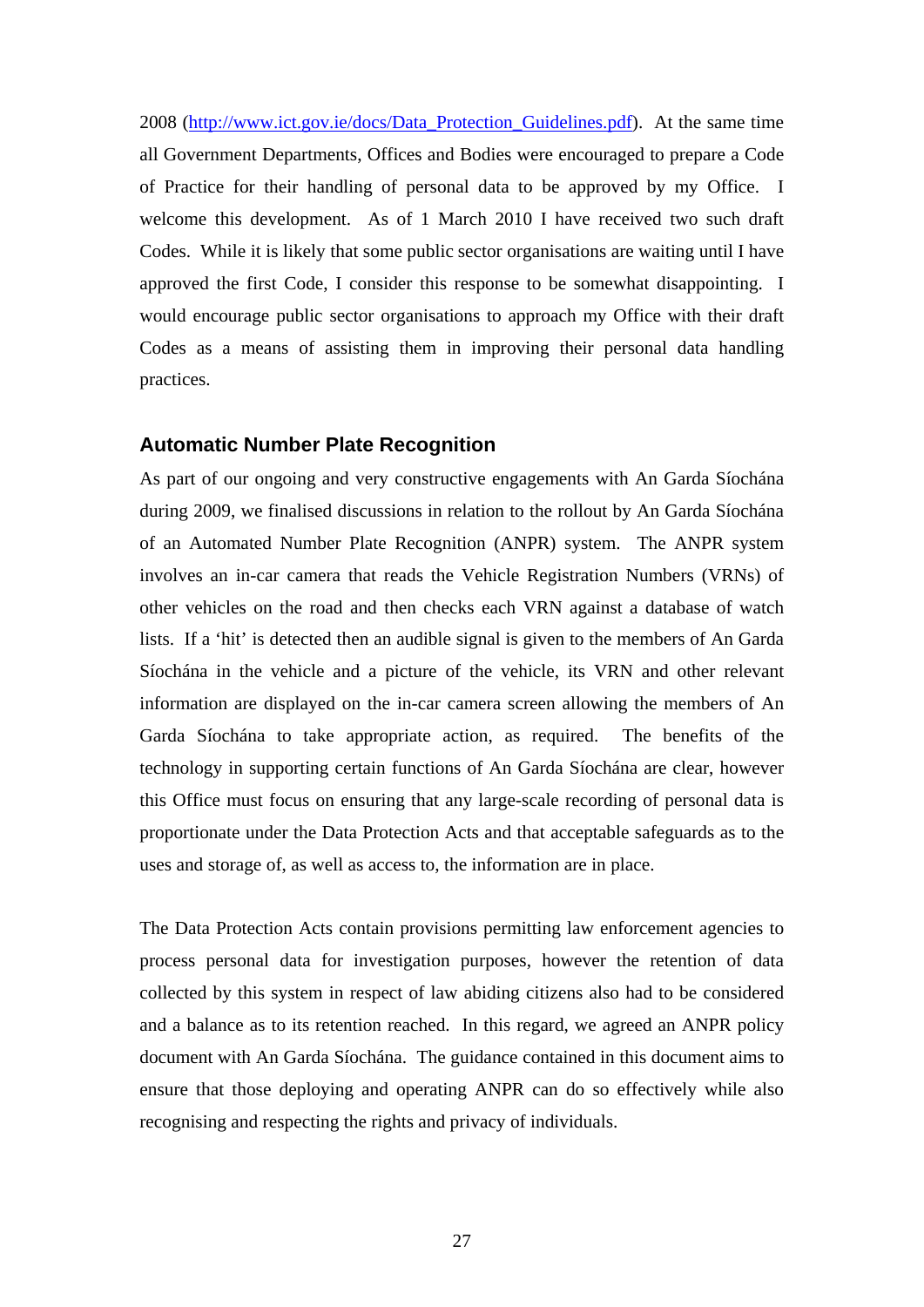#### <span id="page-27-0"></span>**Anti-money laundering**

In July 2009, the Minister for Justice, Equality and Law Reform published the Criminal Justice (Money Laundering) Bill 2009 which will transpose the third EU Money Laundering Directive into Irish Law. The third EU Money Laundering Directive increases the obligations on credit and financial institutions and on lawyers, accountants, estate agents and others in relation to money laundering and terrorist financing throughout the European Union. It is of particular relevance from a data protection perspective that the Bill confers additional obligations on designated bodies covered by the legislation to perform certain due diligence operations to identify customers.

Prior to the Bill's publication, my Office made submissions in relation to the draft Heads of the Bill. This provided a very welcome opportunity for us to input views into the drafting process to seek an appropriate balance between the sometimes competing requirements of money laundering legislation and data protection legislation. We know that, in the past, a large number of financial institutions have found this to be a difficult balance to strike at a practical level. We see the transposition of this Directive as an important opportunity to further clarify issues for these designated entities. In the past there has been confusion among entities in relation to their Money Laundering obligations. In some cases this resulted in an over-reliance on money laundering obligations in a range of inappropriate circumstances to justify requests for personal data. We have received complaints from members of the public about the collection of excessive amounts of personal data, inappropriately justified as required for anti-money laundering obligations. In other cases, documentation provided legitimately for money laundering compliance purposes is used for further, unacceptable purposes.

My Office strongly recommends that, upon enactment, every effort should be made to develop sectoral guidelines (which are provided for in the draft Bill) to clearly set out the requirements taking full account of data protection principles. We are available to provide further advice if this is helpful.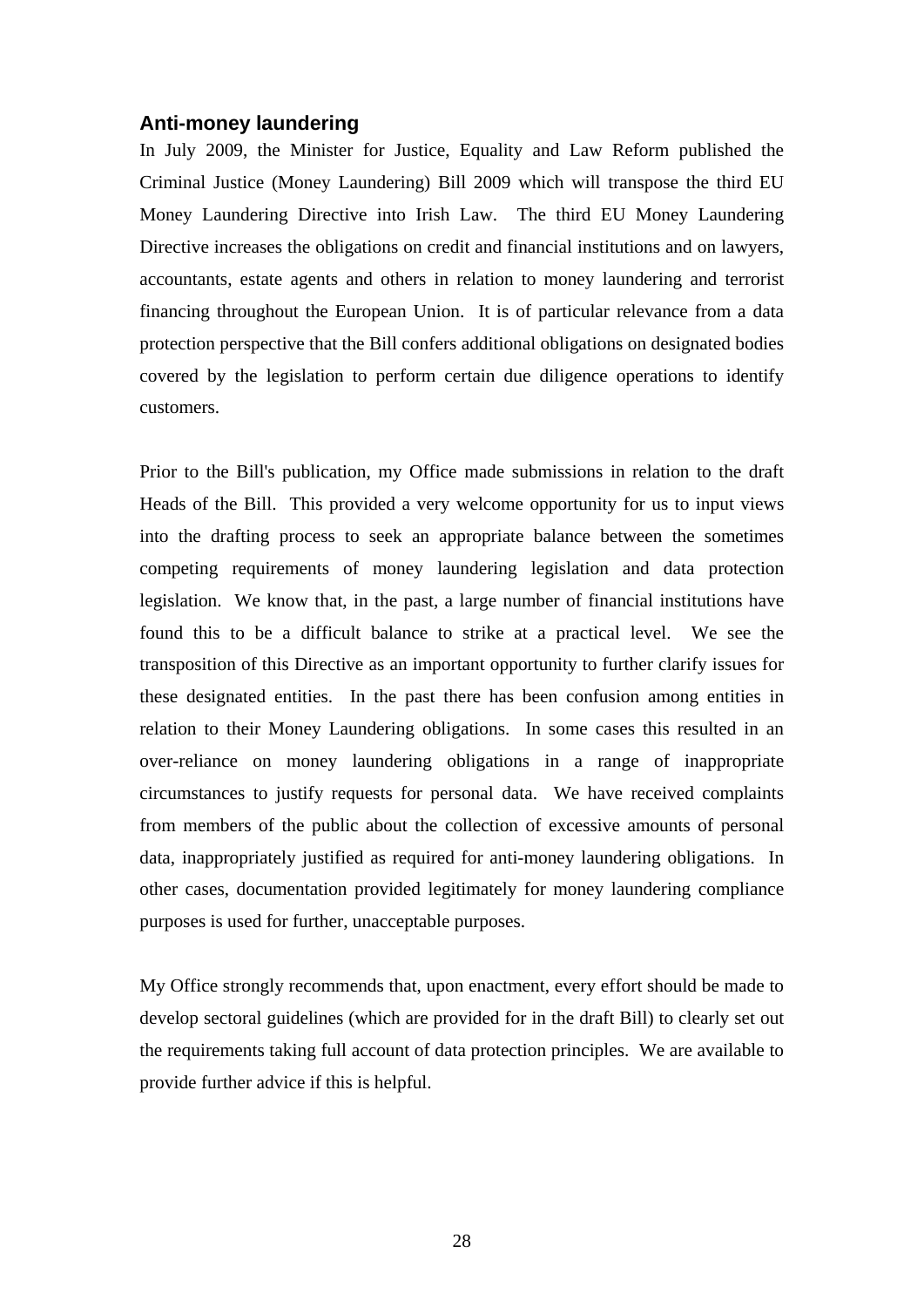## <span id="page-28-0"></span>**DNA Bill**

My Office was invited on two occasions during 2009 to provide observations on the development of the provisions of the Criminal Justice (Forensic Evidence and DNA Database System) Bill 2009. The establishment of a DNA Database raises significant issues of data protection as well as broader issues of civil liberties. While I acknowledge the potential of a DNA database to become an effective crime control resource, it is also necessary to take account of the potential human rights impact of the proposed legislation. From a data protection perspective, the provisions in relation to the retention and sharing of DNA information are particularly important. In considering the draft provisions, my Office had regard to the judgement of the European Court of Human Rights (ECHR) in the case of S. and Marper v the United Kingdom on 4 December 2008.

The ECHR found, in this case, that the blanket and indiscriminate retention of fingerprints, cellular samples and DNA profiles of persons suspected but not convicted of offences failed to strike a fair balance between the public interest in the detection of crime and the right to respect for private life. Blanket and indiscriminate retention was found to constitute a disproportionate interference with the applicants' right to respect for private life and could not be regarded as necessary in a democratic society. The Court concluded unanimously that there had been a violation of Article 8 of the European Convention on Human Rights (right to privacy) in this case.

The Criminal Justice (Forensic Evidence and DNA Database System) Bill 2009 (published early in 2010) had to be reviewed in light of this landmark decision. This Office's submissions focussed on the implications of the Marper Judgement and the need to fully incorporate them into the legislation. The submission focused in particular on the compatibility with the Judgment of the proposed retention of the DNA samples and profiles of persons not found guilty of an offence.

#### **Spent Convictions Bill**

My Office was originally approached during 2008 for observations in relation to a Private Members' Bill - Spent Convictions Bill 2007. During 2009 we reviewed the latest version of the Bill adopted by the Government (Spent Convictions Bill 2007)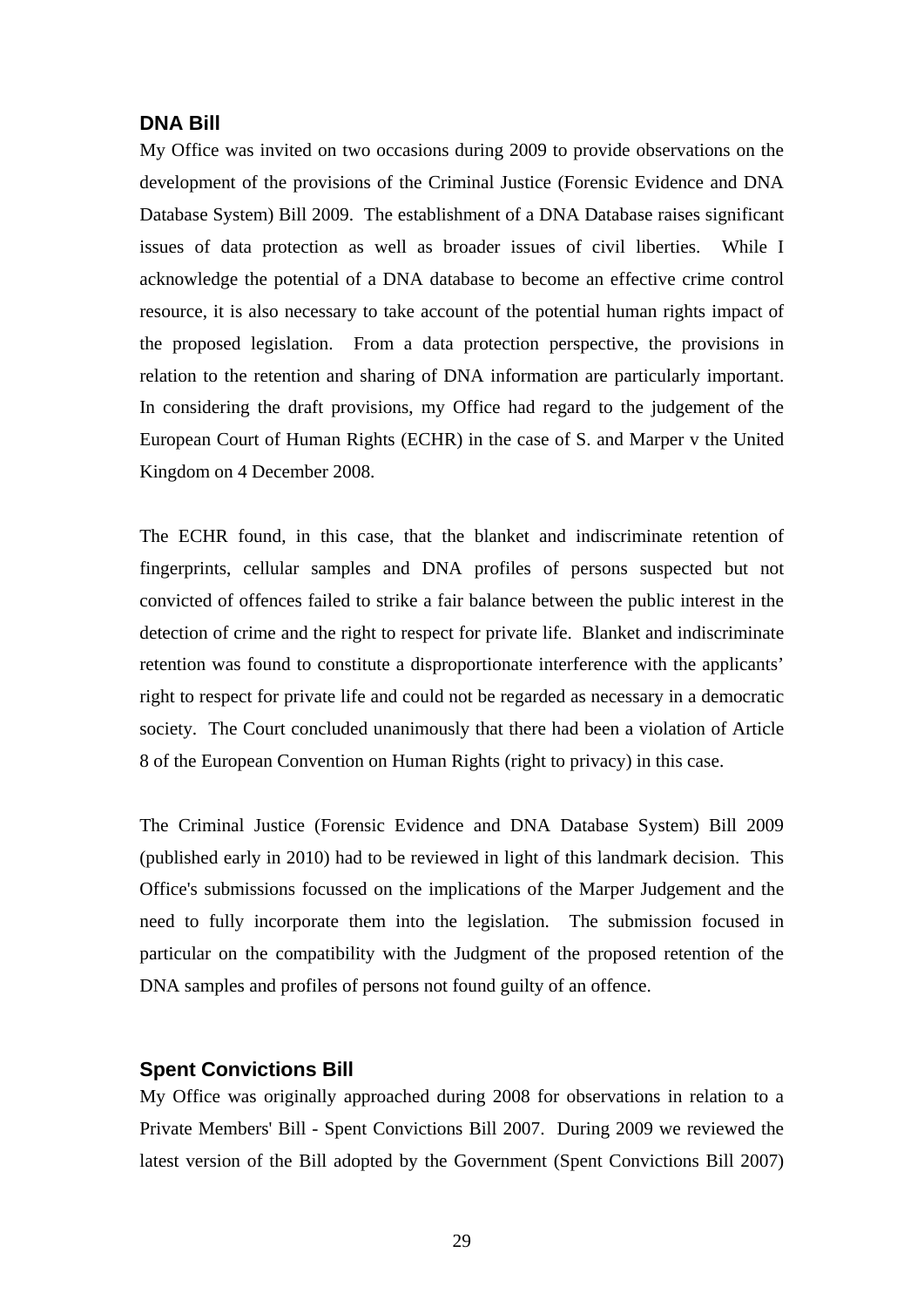<span id="page-29-0"></span>and provided further comments for consideration. We welcome being consulted in regard to this important issue from both a data protection and human rights perspective. Ireland is one of a small number of EU Member States without substantive legislation in place providing for the spending of certain convictions after a stated period of time. The lack of legislation in this area has been a specific concern of this Office for a significant period of time given the requirement of the Data Protection Directive to set retention periods for personal data. The lack of set retention periods places persons convicted here, sometimes of minor offences a long time ago, in an unfavourable position in comparison to persons convicted of the same offences in other EU member states.

#### **NRA/eFlow**

The operation of the M50 Barrier-Free Tolling Project continued to generate queries to my Office during 2009. I dealt with this matter in last year's Annual Report when I indicated that our engagement with the NRA had not yet been finalised.

The key issue that had remained unresolved was the setting of an appropriate period to retain motorists personal data to allow for the appropriate toll to be paid. This Office was keen to ensure that, in so far as it was possible, the right to anonymous travel across the M50 should be maintained. That said, my Office acknowledged that the NRA faced considerable practical issues in relation to deleting the personal data of motorists at an early date as desired by this Office. This was due to the large number of payment queries that arose in the early stages of the project. Our engagement on outstanding issues intensified in early 2009. It was agreed that we would carry out an audit of BetEire Flow Ltd, which administers the E-Flow scheme on behalf of the National Roads Authority (NRA). The audit gave us the information we needed to more fully assess the data processing needs of this type of operation.

Following the audit and a series of further engagements with the NRA, we agreed the following steps with the NRA:

#### Data deletion policy and procedure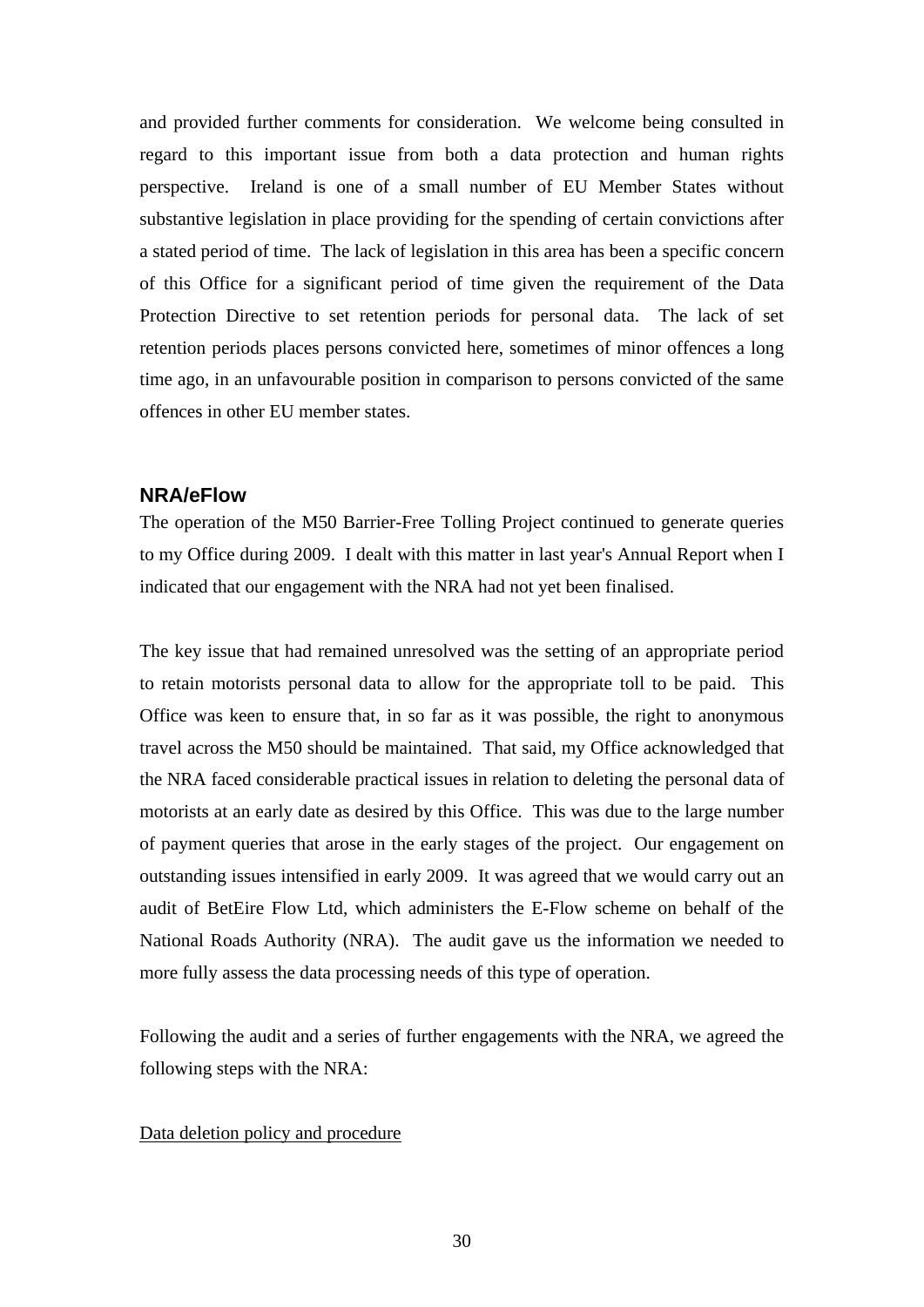<span id="page-30-0"></span>For those motorists for whom the privacy of their journeys across the M50 is paramount, the NRA agreed to introduce a procedure to allow them to request the deletion of their personal data (in return, the motorist will have to agree to certain conditions, including waiving their right to query transactions). Implementation is expected during 2010. The NRA also indicated a willingness to consider the feasibility of a new form of tag product that would address some of the same concerns.

#### Retention Periods generally

My Office is working with the NRA/BetEire Flow to amend the unregistered payment process to take certain data protection concerns into account while allowing motorists to access their outstanding balance when paying their toll. Once this is implemented, the NRA intends to reduce the retention period to six months for both unregistered and registered users (with the exception of those who have not paid the relevant toll charges). In line with its obligations under the Data Protection Acts, the NRA has also undertaken to continue to keep the retention period under review.

While the issues outlined above took quite a lengthy period to resolve (given the unique nature of the system) I nonetheless consider that this is a good example of effectively accommodating data protection requirements in a complex system.

#### **Health Information Bill**

1

In my 2008 report I noted a proliferation of uses for the PPSN (Personal Public Service Number) in the health sector which had come to our attention through our engagements with that sector. This position was further supported during 2009 through a number of engagements with different parts of the health system that also indicated that the PPSN was being used as an identifier. My Office once again availed of every opportunity during 2009 to highlight our serious concerns as to the suitability of the PPSN as a national Unique Health Identifier (UHI). I also noted that HIQA's report on the UHI for individuals also reached the conclusion, on a number of grounds, that the PPSN is not fit for purpose as a UHI.<sup>[6](#page-30-1)</sup>

<span id="page-30-1"></span><sup>6</sup> http://www.hiqa.ie/media/pdfs/Unique\_Health\_Identifier\_Report.pdf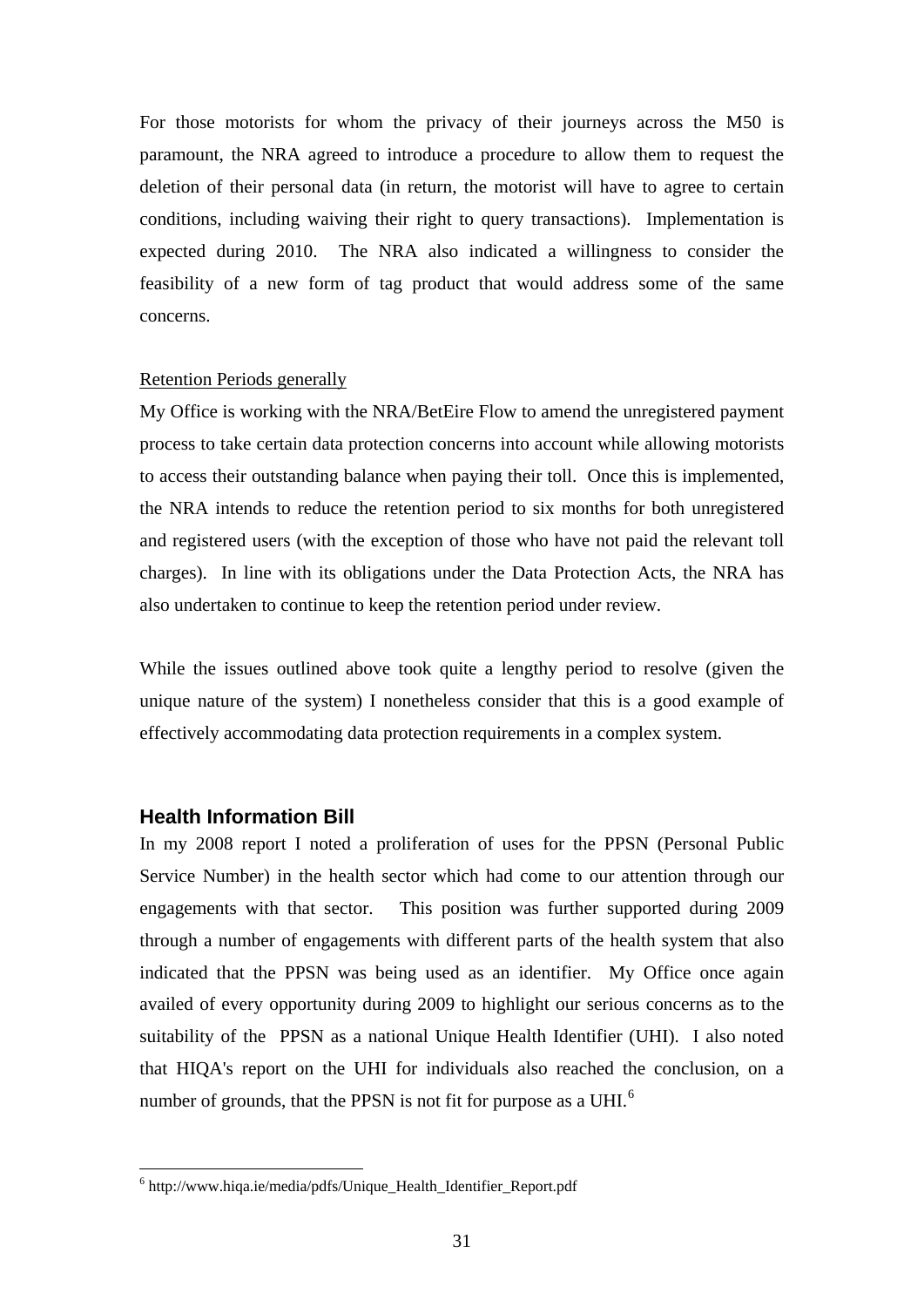<span id="page-31-0"></span>A positive development in relation to the management and use of health information in this country is the intention of the Department of Health and Children to bring forward a comprehensive Health Information Bill which will provide a specific legal basis for intended uses of health information while at the same time safeguarding patient privacy. I very much welcome the intentions of the Department in this area and although the Bill is not yet published, it appears that my Office may be conferred with a number of additional responsibilities upon enactment. We look forward to working further with the Department of Health and Children in relation to these responsibilities. Our continuing approach will be to seek an acceptable balance between the need for health care providers to share personal health information for the care of patients and patients' right to control the use of their personal information.

## **Health Audit Networks**

My Office received queries from a number of units within different health facilities during 2009 requesting advice in relation to their proposed participation in UK-based health audit networks. This participation involved the transfer of what could be considered as patient identifiable information to a clinical audit database regarding all admissions to a particular unit to allow comparison with UK benchmarks in relation to outcomes, processes and structures to facilitate future planning and research.

Under Section 60 of the UK Health and Social Care Act 2001 approval may be granted in respect of certain projects which process patient identifiable information where patient consent has not been obtained and there is no other reliable basis in law to permit the disclosure and use of identifiable patient information. Currently there is no 'Section 60' equivalent in this jurisdiction, therefore the transfer of patient identifiable information in such circumstances would require the express consent of the patients. We have previously addressed the use of health data for clinical audit purposes in our 2007 Guidance Note on Research in the Health Sector.

As part of our consideration of these queries, we explored numerous options for rendering the data anonymous in advance of transmission to audit databases. This demonstrates the ongoing willingness of this Office to explore all possible solutions that achieve the objectives of the data controllers while also ensuring compliance with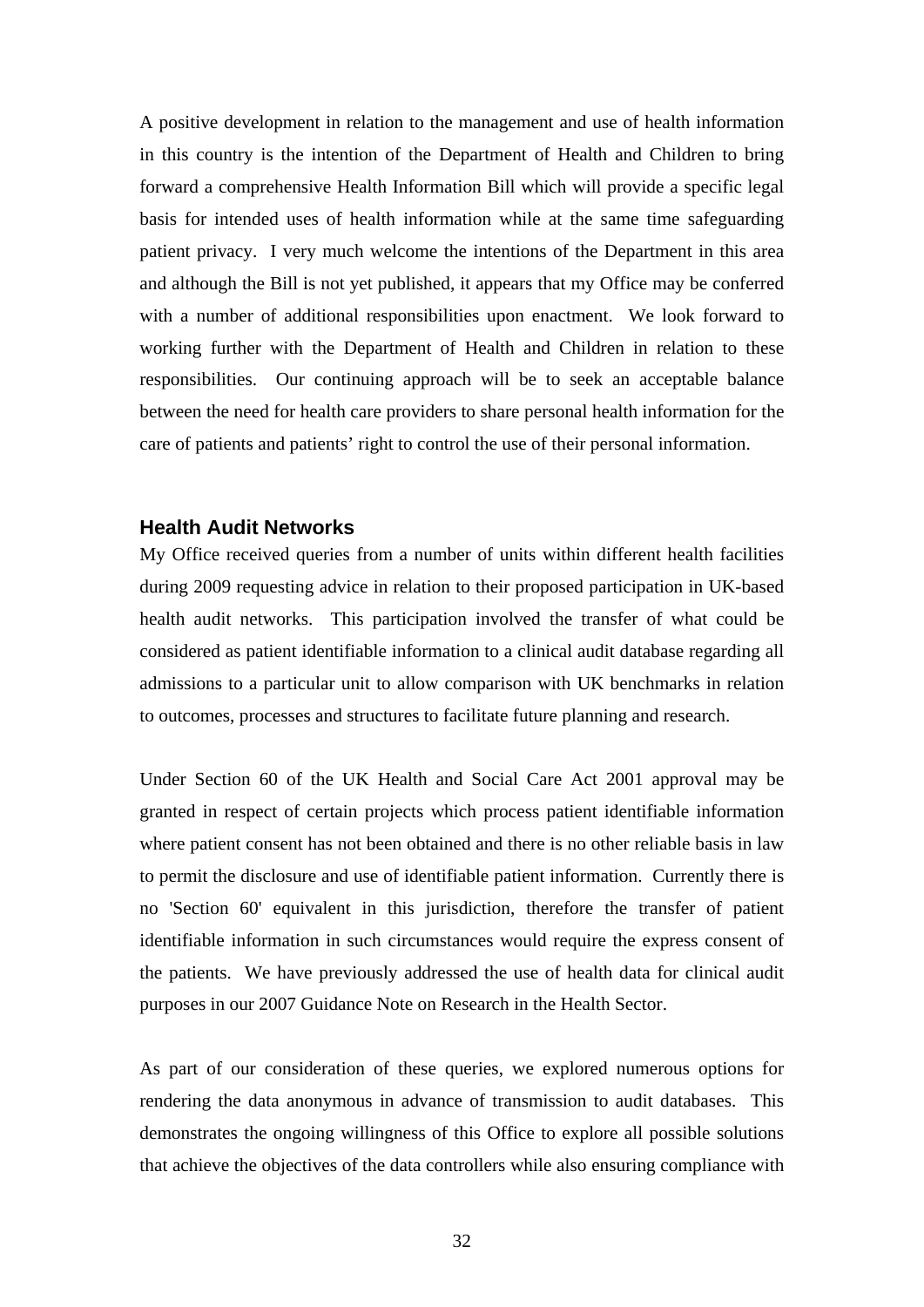<span id="page-32-0"></span>the Data Protection Acts. In all cases a successful solution to meet all concerns was identified.

#### **Engagement with Ethics Committees**

I appreciated that my Office was approached during the year to participate in the finalisation of a draft Common Application Form for persons or entities applying for ethical approval to Ethics Committees in various hospitals and HSE areas. The process which was convened by Molecular Medicine Ireland was intended to assist in streamlining the process for researchers applying for ethical approval to Research Ethics Committees. It provided a key opportunity for my Office to assist Ethics Committees to highlight to applicants for ethical approval what the key data protection requirements are for any work with personal data for research purposes. A pilot of the new application form will now be put in place across selected hospitals and I look forward to continuing to work on this important initiative.

#### **Communications (Retention of Data) Bill 2009**

This Bill, which was going through the Oireachtas at the end of the year, updates the data retention provisions in the Criminal Justice (Terrorist Offences) Act 2005 and aligns Irish law with the requirements of EU Directive 2006/24/EC. It requires telecommunications companies to retain customer call data and to make this available to designated State authorities on request. In our observations on the Bill, we repeated our concerns about the adequacy of the oversight regime, the length of time during which data would be retained and the fact that the right to access data was being granted to the Revenue Commissioners as well as to An Garda Síochána and the Defence Forces.

#### **ePrivacy Directive**

2009 saw the revision of the 2002 Directive on Privacy and Electronic Communications (2002/58/EC). The revision has a number of important new features which will have to be transposed into Irish law not later than June 2011. One such feature is an obligation to notify supervisory authorities and subscribers where there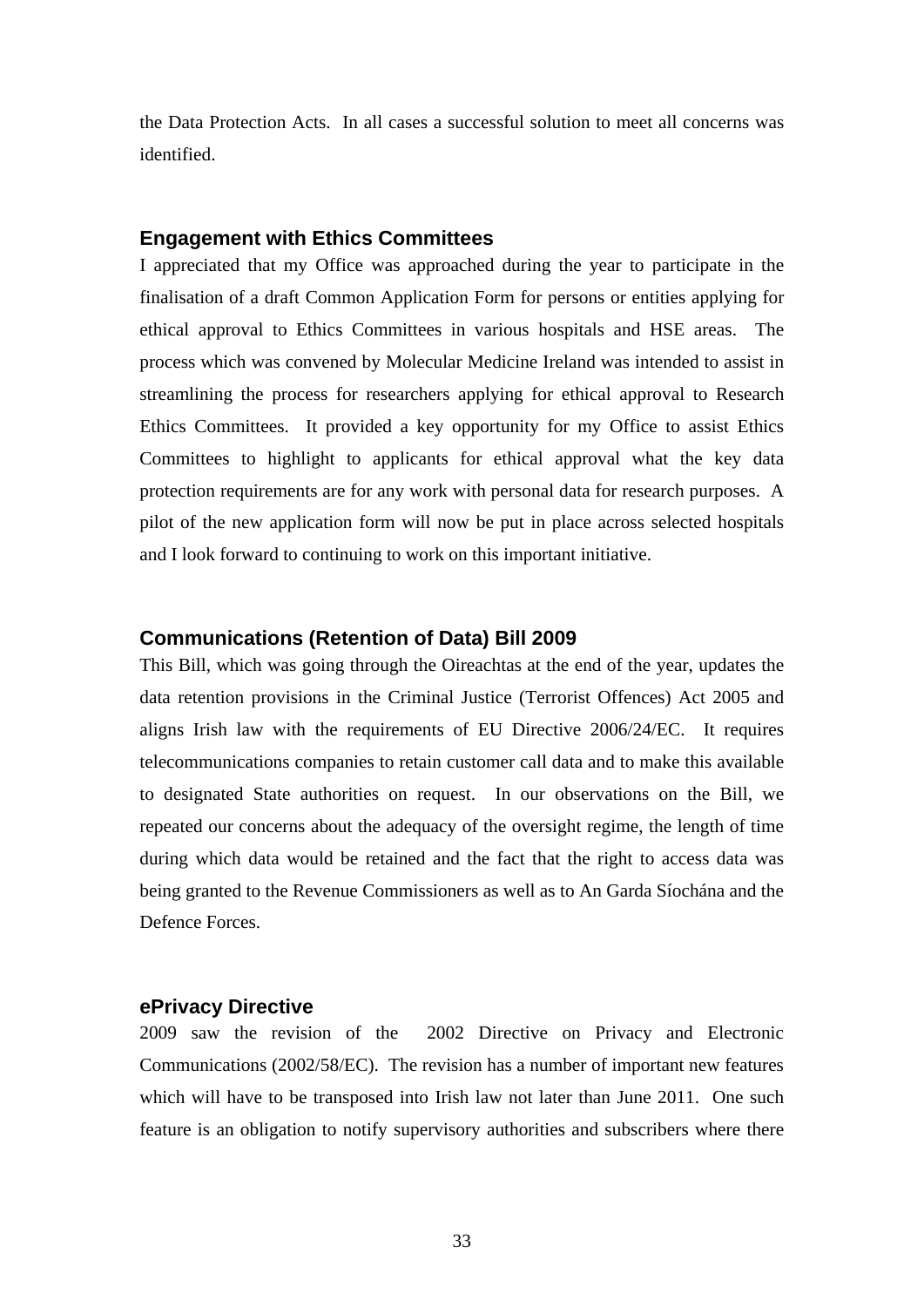<span id="page-33-0"></span>has been a breach of security in relation to personal data. The EU Commission has committed to examining the case for an extension of this requirement to other sectors.

#### **Google Street View**

In the course of 2009, Google began to film streets in different parts of the country to add street-level imagery to its Google Maps product. This process inevitably involved the capture of images of identifiable individuals and of other forms of personal data. The Office had a number of engagements with Google to confirm that the system would operate in accordance with data protection law. The undertakings given by Google included that advance publicity would be given to the filming and that any reasonable objections to filming would be respected. Google also confirmed that it would adopt its standard practices of blurring faces and vehicle number-plates and of providing a facility whereby any individual could secure the removal of images related to them. Google also indicated that images that were not blurred would not be retained for more than a year after these images went "live".

#### *International Responsibilities*

#### **Article 29 Working Party**

During the year, the Office maintained its active involvement with the Article 29 Working Party. The Working Party acts as an adviser and advocate when data protection issues arise at European level. It promotes a uniform application of the provisions of the EU Data Protection Directive 95/46/EC throughout the European Economic Area.

The Working Party delivered Opinions on online social networking and on the protection of children's personal data. It also gave its views on the draft revised ePrivacy Directive, the World Anti-Doping Agency draft International Standard for the Protection of Privacy, new standard contractual clauses for the transfer of personal data to processors established in third countries, pre-trial discovery for cross border civil litigation, purchases in duty-free shops and the processing of personal data by credit bureaus. The Working Party also made a contribution to the consultation launched by the EU Commission on the future of the EU's data protection regime.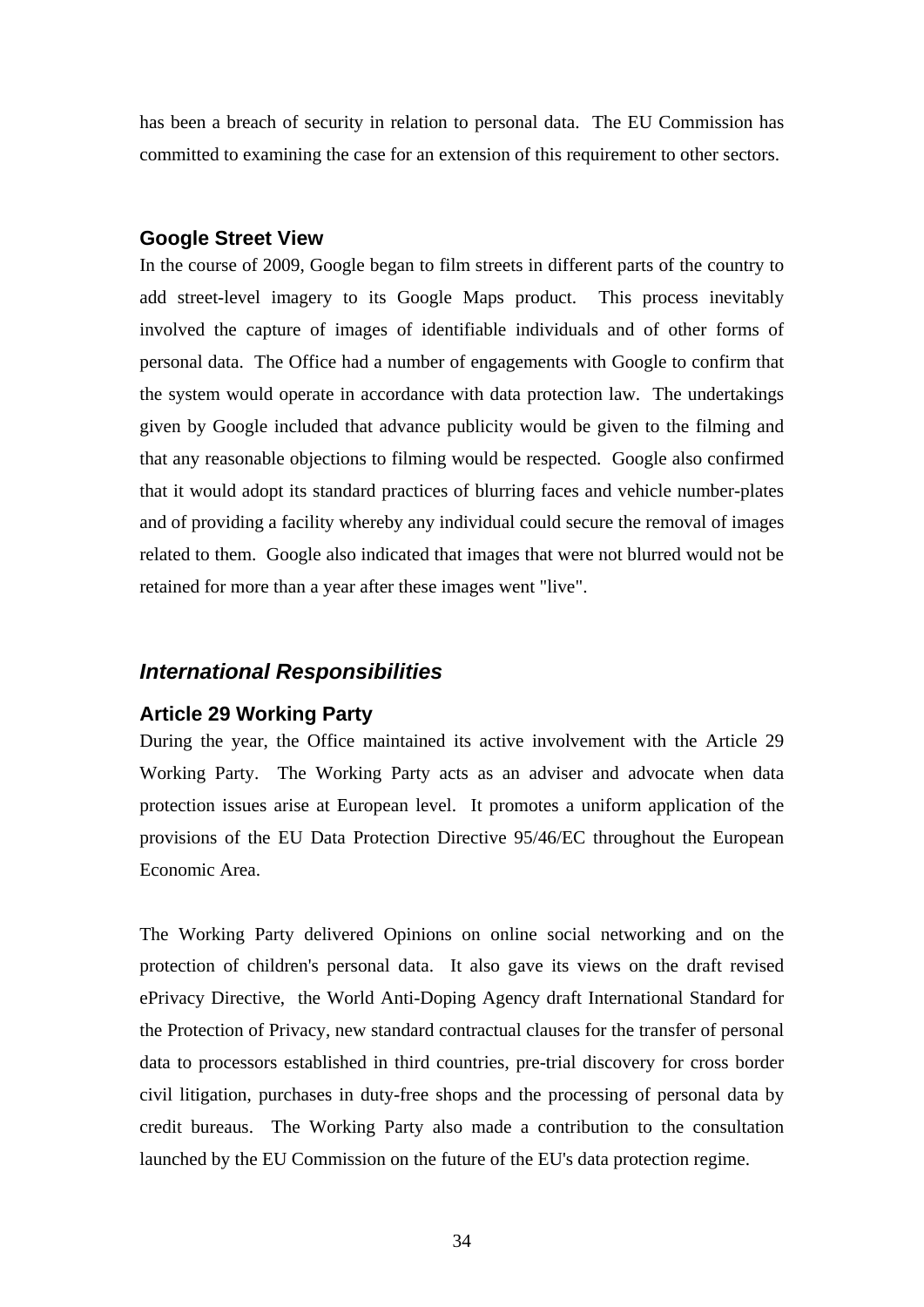<span id="page-34-0"></span>All of these documents are available on the Working Party's website ([http://ec.europa.eu/justice\\_home/fsj/privacy/workinggroup/wpdocs/2009\\_en.htm\)](http://ec.europa.eu/justice_home/fsj/privacy/workinggroup/wpdocs/2009_en.htm).

## **International Data Transfers**

2009 saw further progress in facilitating multinational companies to safely transfer personal data outside of the European Economic Area. By the end of the year, the Article 29 Working Party had recommended to the EU commission that Israel and Uruguay should be added to the list of countries whose systems for the protection of personal data were deemed to be "adequate". The Working Party had also commented favourably on a new, more business-friendly set of standard contractual clauses for the transfer of personal data to processors established in third countries. There was also further progress in the development of the system of "Binding Corporate Rules" (BCRs). BCRs allow the composite legal entities of a corporation (or conglomerate) to jointly sign up to common data processing standards that are compatible with EU data protection law. If they use BCRs, companies do not need individual contracts between EU and non-EU subsidiaries for the transfer of personal data between them. A number of BCRs were approved during the year and further material was published on the Working Party's website, designed to make the system more user-friendly for companies.

#### **Towards new Data Protection Standards?**

The 2009 Spring Conference of European Data Protection Authorities was hosted in Edinburgh by the United Kingdom's data protection authority (ICO). The Conference focussed on an examination of the strengths and weaknesses of the current EU data protection regime, based on a study commissioned by the ICO. This was followed by a conference hosted by the EU Commission and the launch of a public consultation on new challenges for personal data protection. In its communication - 'An Area of Freedom, Security and Justice serving the Citizen' - the Commission stated that the EU "must establish a comprehensive personal data protection scheme covering all areas of EU competence" and that the EU "must be a driving force behind the development and promotion of international standards for personal data protection".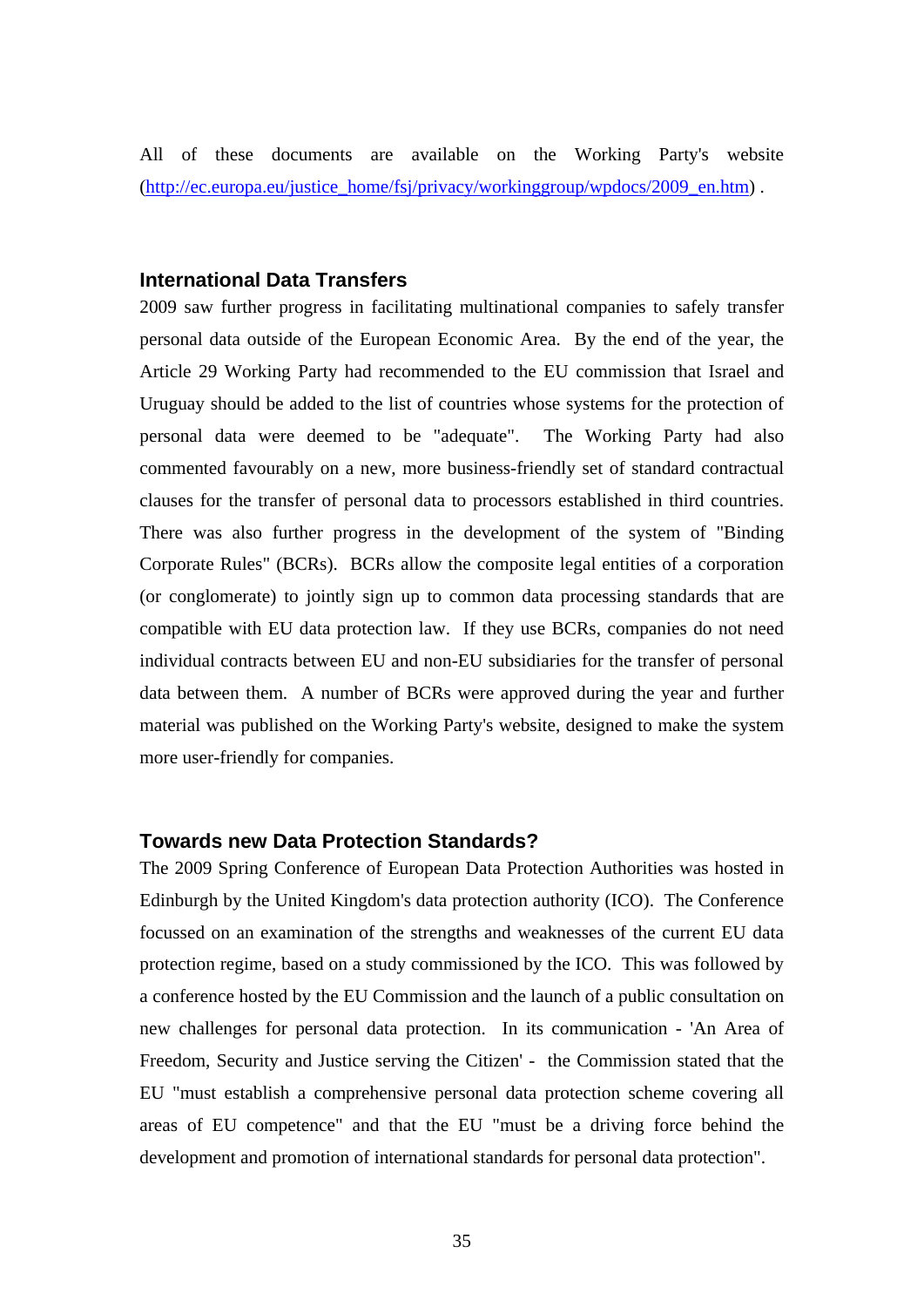<span id="page-35-0"></span>The 31st International Conference of Data Protection and Privacy Commissioners was hosted this year in Madrid by the Spanish data protection authority. A major achievement of the Conference and of its host was the approval of a "Draft of International Standards on the protection of Privacy with regard to the processing of Personal Data":

[https://www.agpd.es/portalweb/canaldocumentacion/conferencias/common/pdfs/31\\_c](https://www.agpd.es/portalweb/canaldocumentacion/conferencias/common/pdfs/31_conferencia_internacional/estandares_resolucion_madrid_en.pdf) [onferencia\\_internacional/estandares\\_resolucion\\_madrid\\_en.pdf](https://www.agpd.es/portalweb/canaldocumentacion/conferencias/common/pdfs/31_conferencia_internacional/estandares_resolucion_madrid_en.pdf) 

The Draft drew on existing standards developed by the EU, the Council of Europe, the OECD and APEC (Asia-Pacific countries). It should serve as a template for future work in developing a harmonised international approach to data protection.

## **Personal Data Accountability**

The principle that organisations should be held accountable for the personal data that they gather and process is a key feature of data protection. Such accountability is also expected of organisations when they transfer personal data internationally. Accountability, and how an organisation can apply and demonstrate it in practice, is likely to become even more significant in the future. In the course of the year, my Office facilitated a project led by the US-based Centre for Information Policy Leadership which further explored this theme. The resulting discussion paper<sup>[7](#page-35-1)</sup> was the fruit of two meetings held in Dublin involving representatives from industry, data protection authorities, academia and NGOs. A second phase of the project is due to take place in 2010, facilitated by our French data protection colleagues (CNIL).

## **Third Pillar Groups**

1

Though the entry into force of the Lisbon Treaty abolished the pillar structure of the European Union, the advisory role of the Article 29 Working Party is still focused on economic, social and environmental matters. The Office is also represented at meetings of groups dealing with European cooperation in the fight against crime. These groups include the EUROPOL Joint Supervisory Body (which reviews the activities of EUROPOL to make sure that its use of personal information does not violate individual privacy rights), the Customs Joint Supervisory Authority (which

<span id="page-35-1"></span>**<sup>7</sup>** [http://www.huntonfiles.com/files/webupload/CIPL\\_Galway\\_Accountability\\_Paper.pdf](http://www.huntonfiles.com/files/webupload/CIPL_Galway_Accountability_Paper.pdf)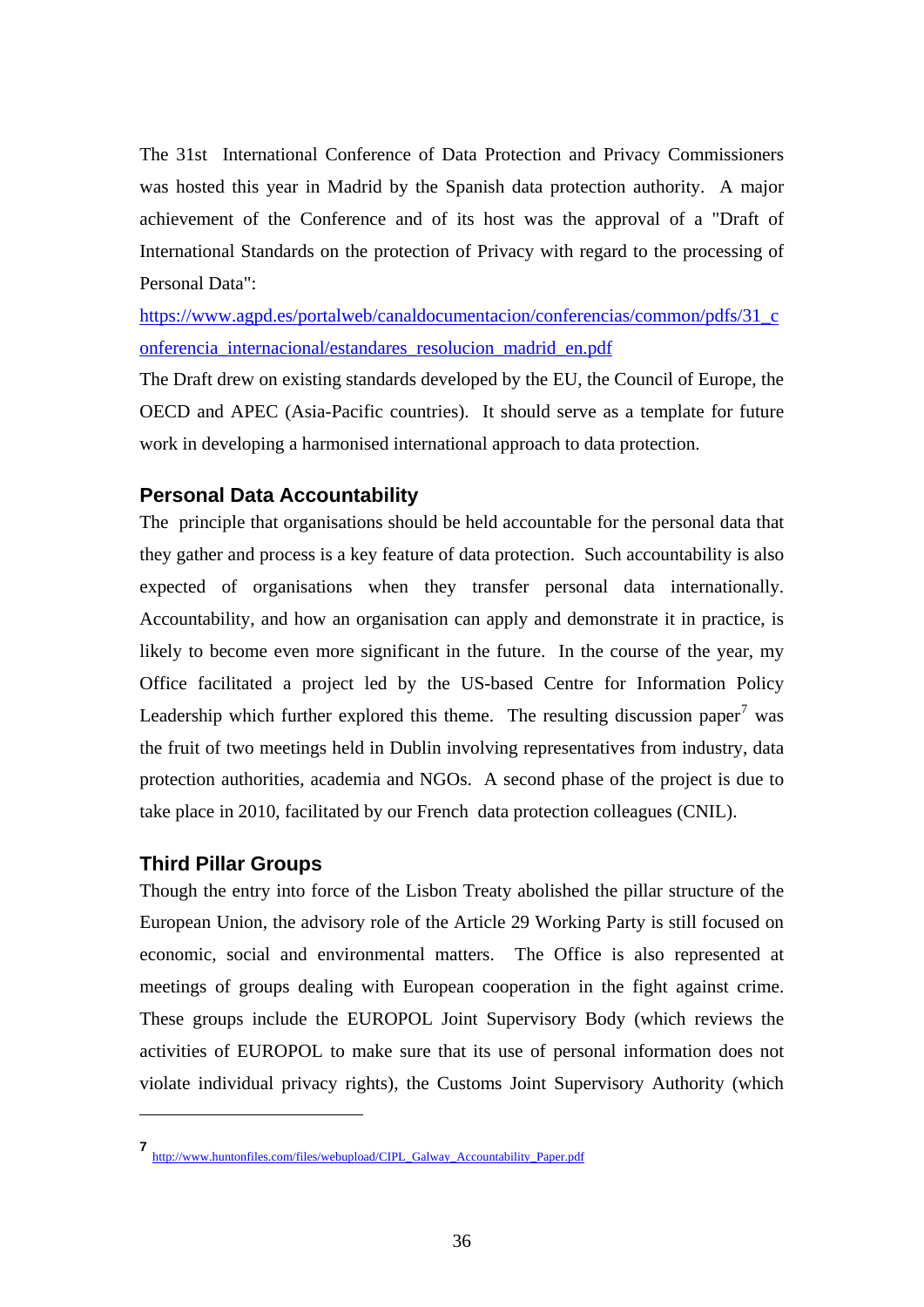ensures that personal data within the European Customs Information System is processed in a manner that respects individual data protection rights) and the EUROJUST Joint Supervisory Body (which meets in the Hague to ensure that crossborder cooperation between EU judicial and prosecution authorities respects data protection rights).

Over the past year, these and related groups have dealt with issues such as:

- The entry into force of the Lisbon Treaty and of the Framework Decision on Data Protection in EU Police and Judicial Cooperation. The EU's data protection authorities explored the implications of these developments to develop the best strategies for continuing to uphold the data protection rights of people living and working in the European Union.
- European Commission proposals to allow law enforcement authorities access to the EURODAC system (the EURODAC system is intended to allow EU member states to compare fingerprints of asylum seekers and illegal immigrants, so that the EU's immigration and asylum functions can be properly administered). Under conditions set out in the proposals, the personal data in the EURODAC system would be used for the prevention and investigation of terrorist and other serious offences. The EU's data protection authorities drew attention to the need to ensure that such proposals were legitimate given the privacy rights of innocent people.
- The implementation of an EU Council Decision incorporating the Prüm Convention into EU law. The Decision provides a legal basis for member states to grant each other access to their automated DNA and fingerprint identification systems and vehicle registration data. The EU's data protection authorities worked to ensure that implementation by member states took place in accordance with the terms set out in the Council Decision.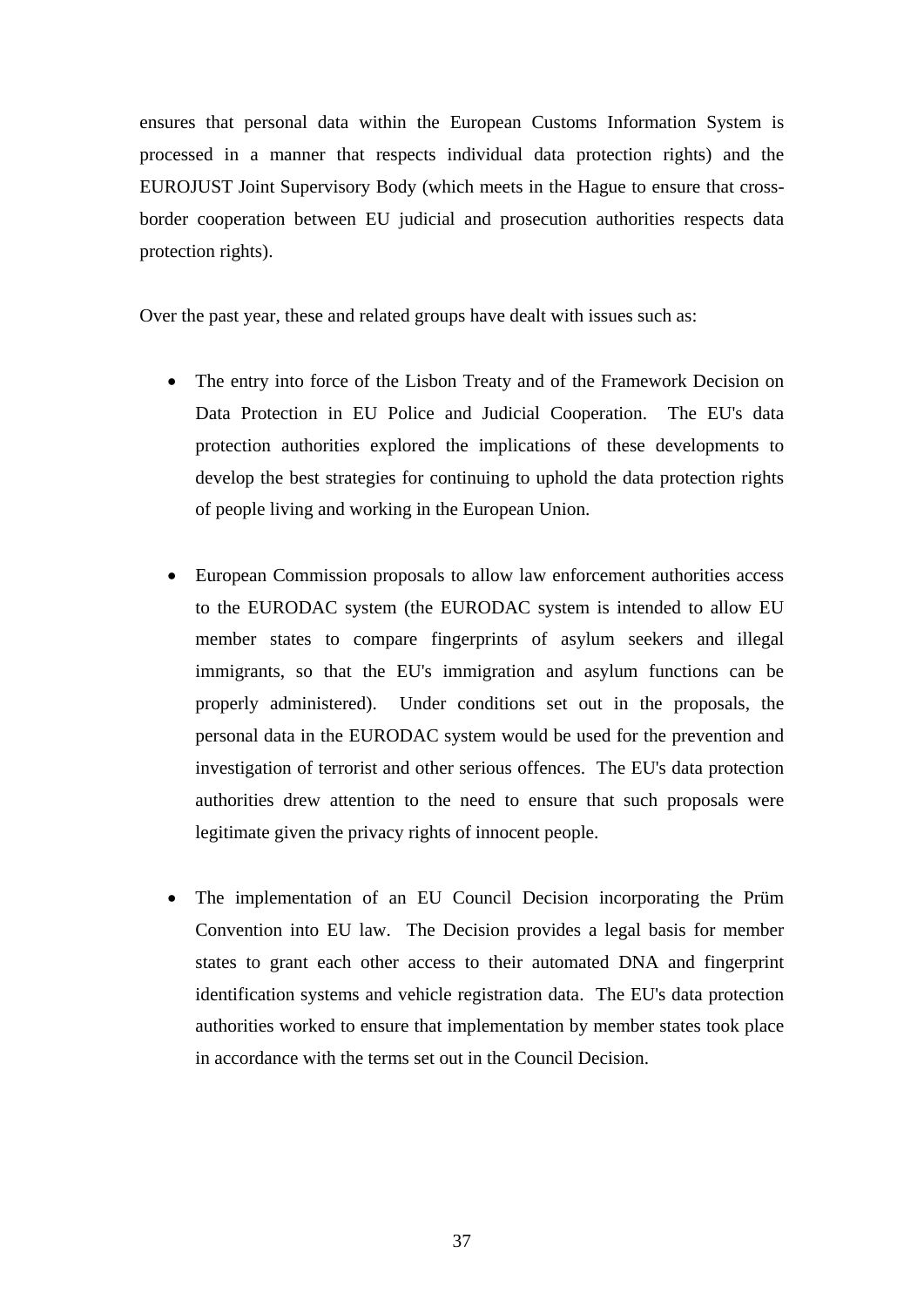## *Administration*

## **Running Costs**

The costs of running the Office in 2009 were as follows:

|          | $2008$ (€)          | $2009$ (€) | % change      |
|----------|---------------------|------------|---------------|
| Overall  | running $2,041,097$ | 1,814,553  | 11% decrease  |
| costs    |                     |            |               |
| Receipts | 591,421             | 576,616    | 2.5% decrease |

**Table 3 - Running costs** 

A fuller account of income and expenditure in 2009 is provided in Appendix 3.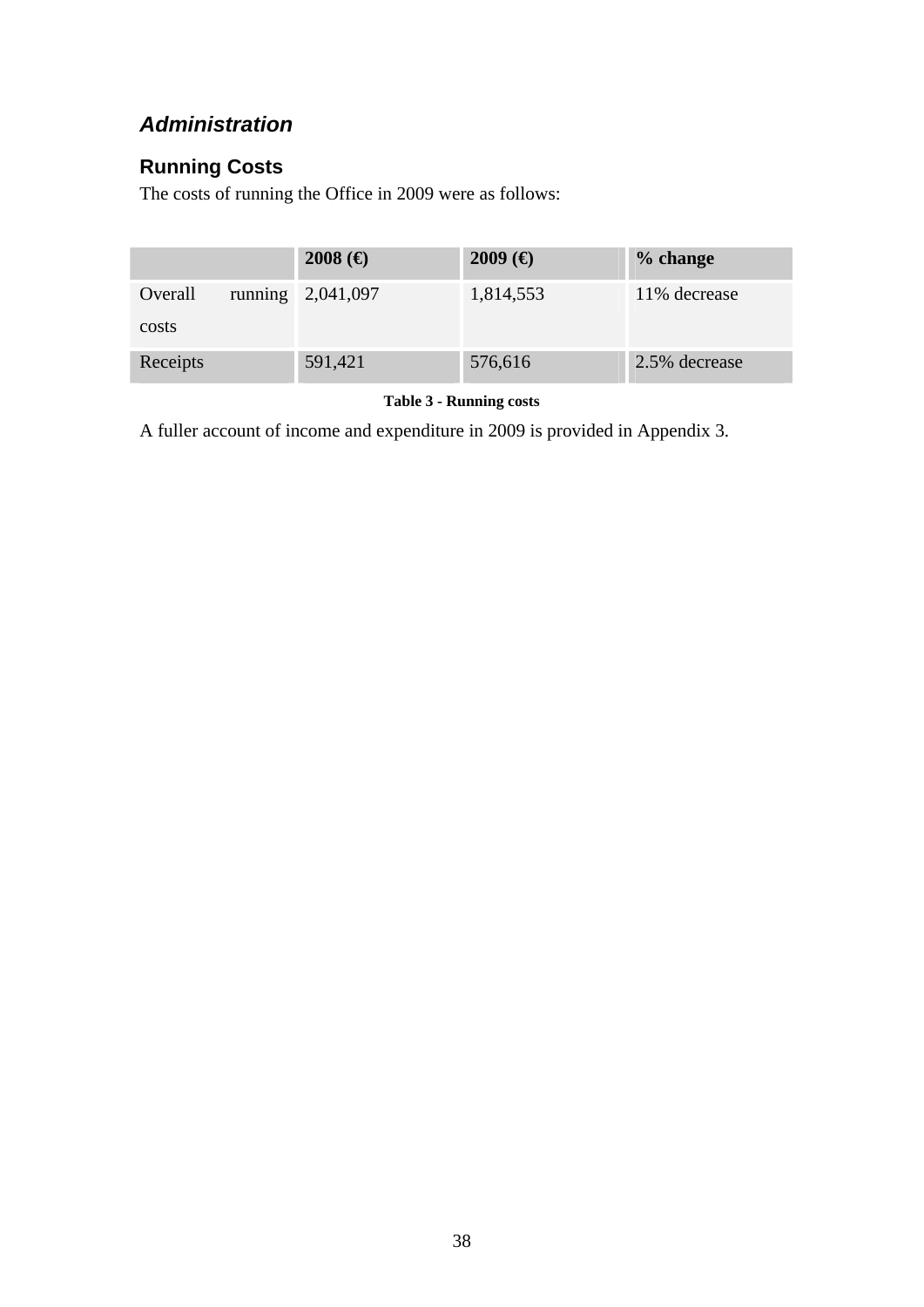## **Part 2**

## *Case Studies*

| Case study 1: Disclosure of personal data due to inappropriate security measures    |
|-------------------------------------------------------------------------------------|
| Case study 2: Prosecution of Jackie Skelly Fitness for unsolicited marketing text   |
| Case study 3: Disclosure of personal details by a local authority on its website.43 |
| Case study 4: Alleged disclosure of credit card details by a booking agent46        |
| Case study 5: Harvesting of mobile numbers from a website for the sending of        |
| Case study 6: Email marketing error causes data protection breach 50                |
|                                                                                     |
|                                                                                     |
|                                                                                     |
| Case study 10: Mobile network operator fails to suppress customer marketing         |
| Case study 11: Car dealership breaks the law by sending direct marketing text       |
|                                                                                     |
| Case study 13: Use of postcards to communicate with customers regarding             |
| Case study 14: Employer breaches Acts by covert surveillance using a private        |
|                                                                                     |
| Case study 16: Prosecution of Brasserie Sixty6 for the sending of unsolicited       |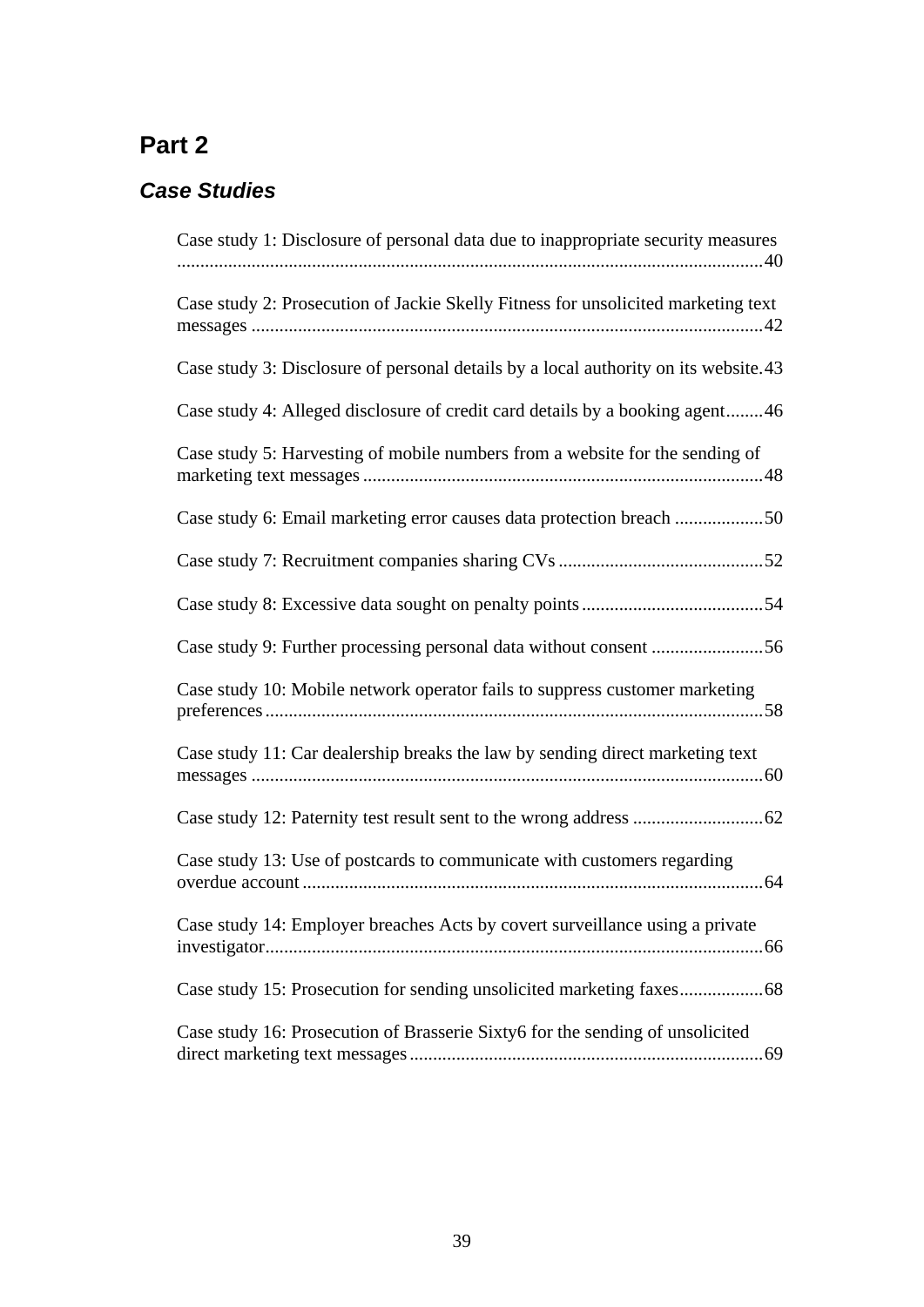## <span id="page-39-0"></span>**Case study 1: Disclosure of personal data due to inappropriate security measures**

In August 2008, I received a complaint regarding the alleged disclosure of personal information by an airline. The complainant to my Office stated that in June 2008, in response to a phone call, the airline disclosed by email a travel itinerary for herself and her husband to her husband's employer and on foot of this disclosure, her husband was dismissed from his employment. The complainant stated that her husband's employer had made a written statement to the effect that the email in question was disclosed by the airline on the provision of a surname only. A copy of this statement was provided to my Office.

In the course of this investigation, the airline informed my Office that security questions were asked prior to the email in question being issued to the third party. It did not dispute that it sent the email. However, as the airline did not record the telephone call requesting the information, nor were its security questions system prompted and logged, it was not able to provide any evidence to prove that the appropriate security questions were asked in this instance. My Office also took into consideration that the booking was made from the complainant's own computer using a personal email address rather than from an email address at her husband's workplace.

On the basis of the information presented, together with the fact that the airline could not provide evidence that its own security measures were in fact used on this occasion, I arrived at the decision, following the investigation of this complaint, that the airline had contravened Section  $2(1)(c)(ii)$  by further processing the complainant's personal data and that of her husband when it disclosed to her husband's employer their travel itinerary in an email. It also contravened Section  $2(1)(d)$  by failing to have in place appropriate security measures to prevent the unauthorised disclosure of her personal information and that of her husband.

The security related issues highlighted by this complainant have been the subject of extensive engagement by this Office with the airline who, following this complaint, examined ways to enhance its security in relation to the handling of enquiries such as this.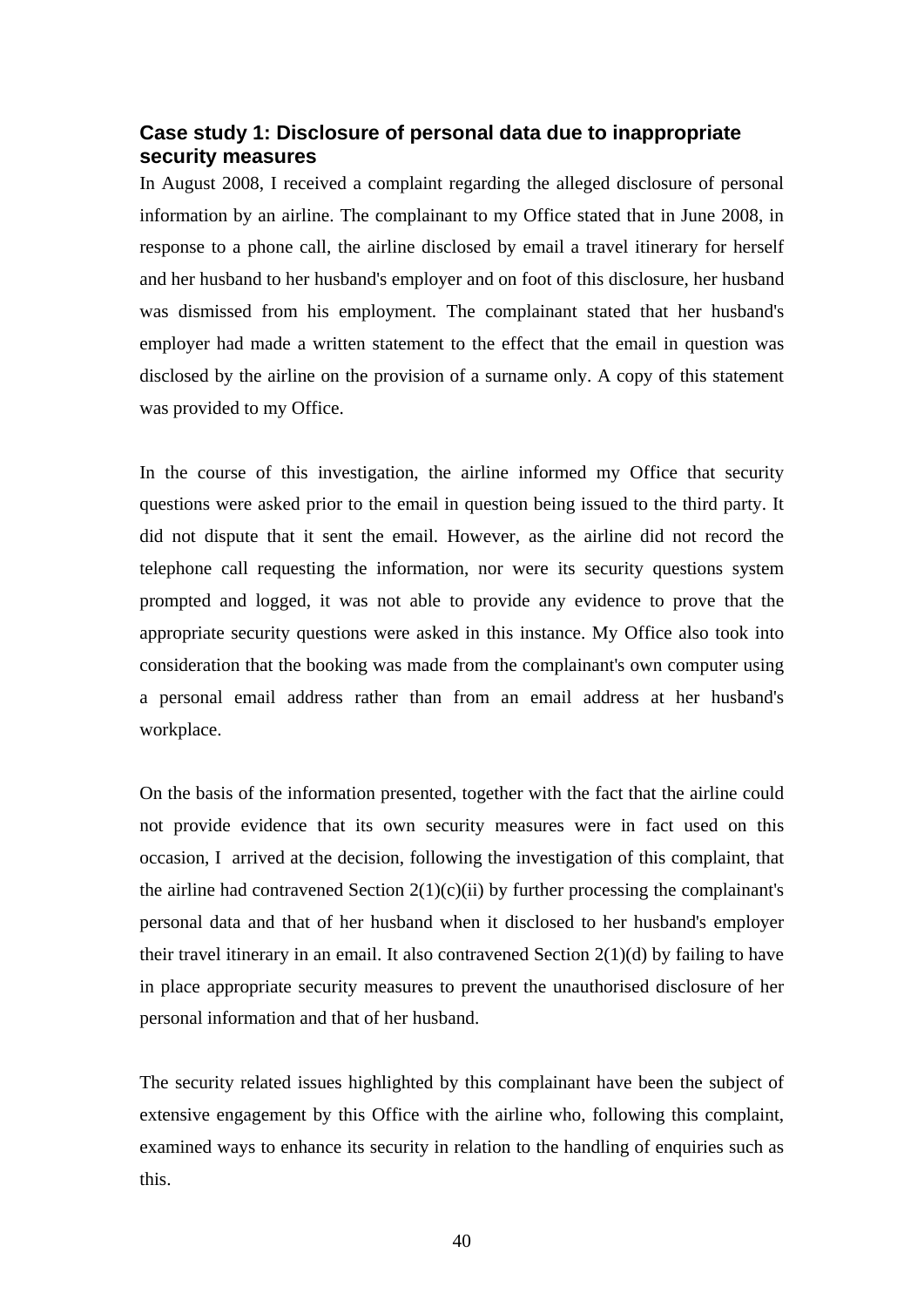This complaint clearly demonstrates the need for data controllers to have controls in place to prevent the disclosure of personal data. It is not sufficient to rely solely on the word of staff that they will ask the appropriate security questions in all instances, particularly in circumstances such as this where an individual deliberately seeks to obtain personal data which they are clearly not entitled to receive.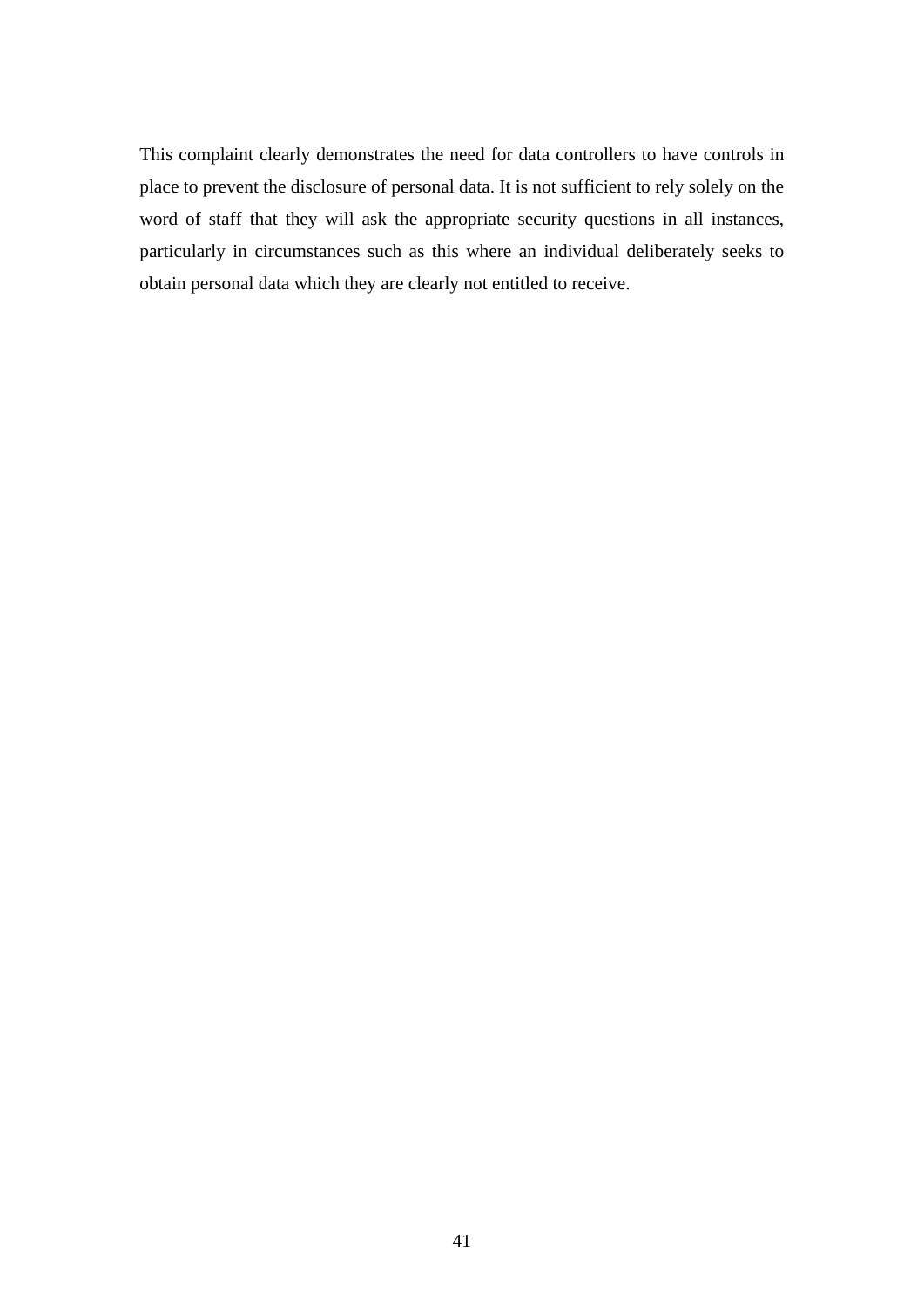## <span id="page-41-0"></span>**Case study 2: Prosecution of Jackie Skelly Fitness for unsolicited marketing text messages**

My Office received complaints from two individuals regarding unsolicited marketing text messages which they received in the spring of 2008 from Map Dance Limited, trading as Jackie Skelly Fitness. One complainant was a former customer of Jackie Skelly Fitness and the other was an existing customer. Both complainants informed me that they had not consented to receiving marketing text messages from this company. Furthermore, the marketing text messages did not contain an opt-out facility as required.

As part of my Office's investigation into the matter, we sought the traffic records from the third party company used to send the messages on behalf of Jackie Skelly Fitness to the complainants' mobile phones. We did this to confirm that the messages were sent by Jackie Skelly Fitness and to establish the content of those messages.

The traffic records which we obtained showed that Jackie Skelly Fitness had sent the marketing text messages in question and that the messages did not contain an opt-out facility as required by the regulations in Statutory Instrument 535 of 2003. Following my Office's investigation, I was satisfied that offences had been committed and I decided to exercise my powers to prosecute Jackie Skelly Fitness in respect of those offences.

In April 2009, at Dublin Metropolitan District Court, Jackie Skelly Fitness pleaded guilty in respect of one charge related to the sending of an unsolicited marketing text message to a customer without consent, in contravention of Regulation 13(1)(b) of S.I. 535 of 2003. The Court recorded a conviction and it imposed a fine of  $\epsilon$ , 750. Jackie Skelly Fitness also pleaded guilty in respect of one charge related to the sending of a marketing text message to a former customer which did not contain a valid address to which the recipient could send an opt-out request, in contravention of Regulation 13(8) of S.I. 535 of 2003. The Court recorded a conviction and imposed a fine of  $\epsilon$ 1,500. This was the first occasion on which a conviction was recorded in respect of an offence under Regulation 13(8) for failure to include an opt-out facility in a marketing text message.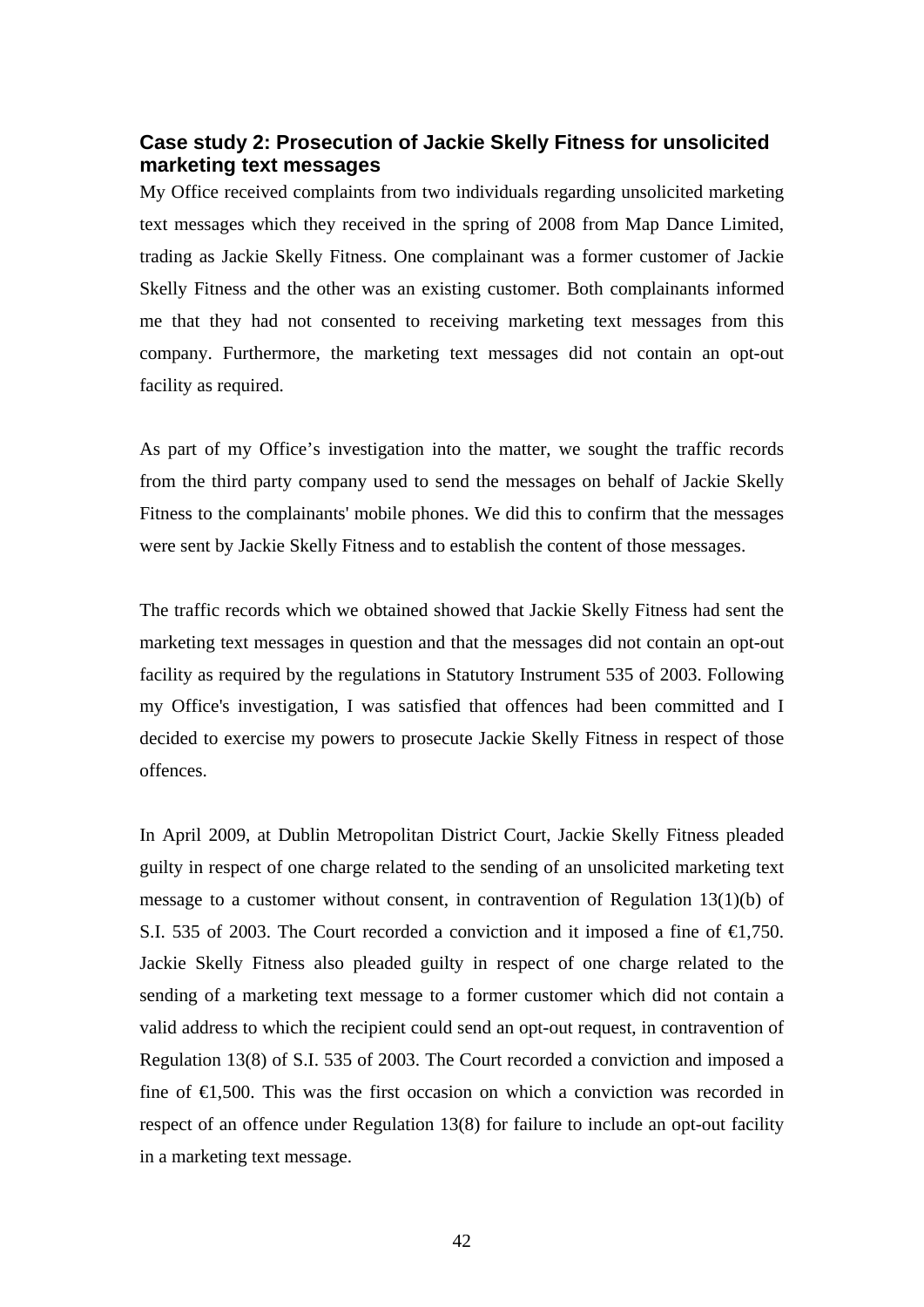## <span id="page-42-0"></span>**Case study 3: Disclosure of personal details by a local authority on its website**

I received a complaint from a member of the public towards the end of 2008 regarding the disclosure of personal data submitted as part of an application for planning permission to a local authority.

#### Background

(i) In the latter part of 2006, my Office entered into discussions with the Department of the Environment, Heritage and Local Government in an effort to establish an appropriate balance between an open and transparent planning system and the rights of individuals to privacy and data protection. Following these discussions, the Minister for Environment, Heritage and Local Government signed the Planning and Development Regulations 2007 (SI 135 of 2007). Amongst other things, these regulations introduced an amended planning application form. The amended form rearranged the address/contact details section from the front of the form to a detachable page at the rear of the form to ensure that these personal details could be removed prior to the publishing of planning applications on the planning authority's website.

(ii) The Department of the Environment, Heritage and Local Government also issued Development Management Guidelines for planning authorities which, among other things, recommended the use of a Robots Exclusion Protocol (this is a simple protocol that, when placed on a web page, reputable search engines do not then proceed to index the page for inclusion in search results) by all planning authorities in relation to planning application data on their website to protect personal data on those websites from search engine access.

#### Complaint

In this case, the complainant completed the planning application form and provided the planning authority with his contact details on the detachable part of the form. However, the information supplied in this section was subsequently made available to the public on the local authority's website.

My Office contacted the local authority involved and asked it for its comments on what led to the publication of the contact details on the website and if it had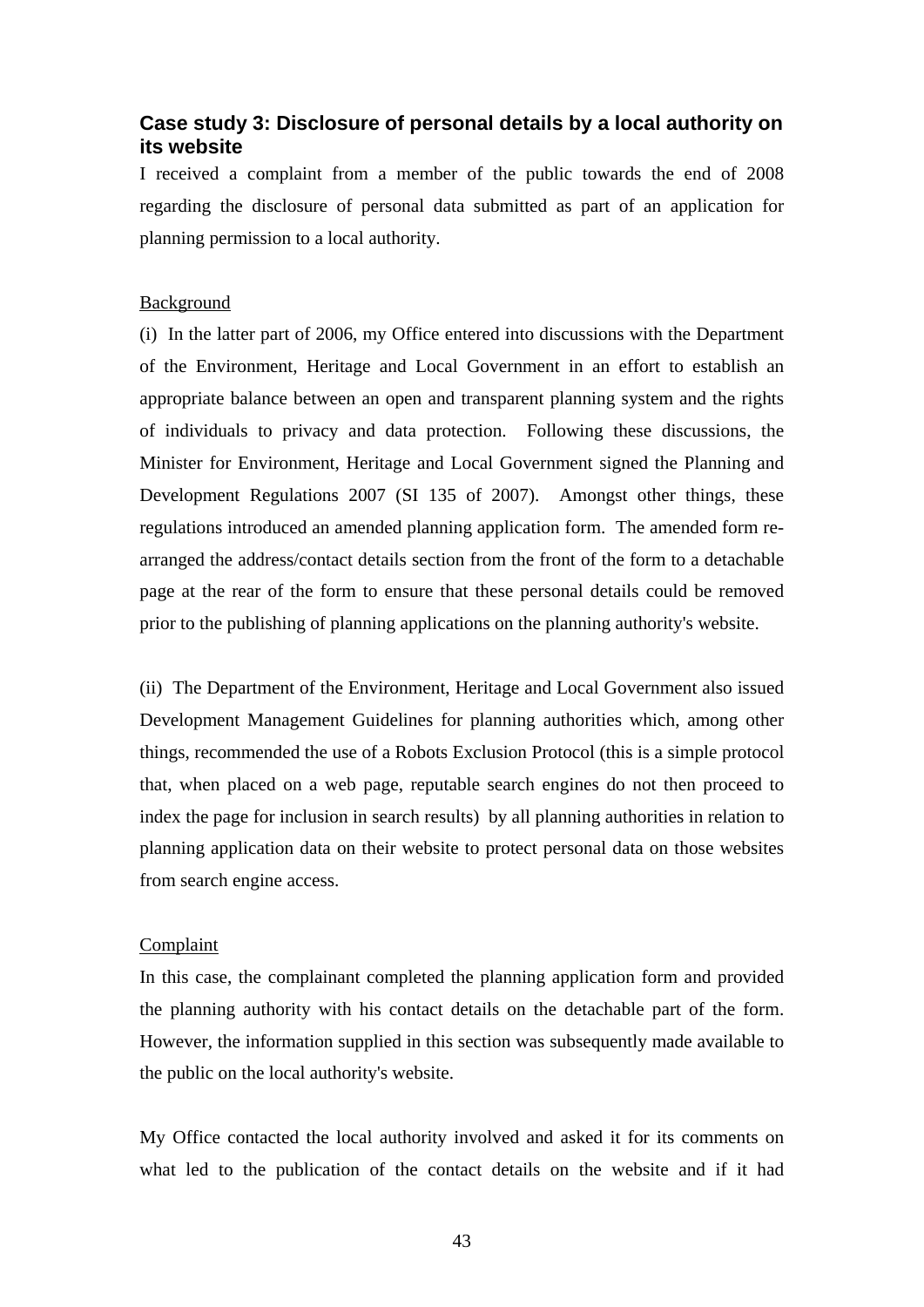implemented a Robots Exclusion Protocol to prevent personal data appearing on search engines.

In reply, the local authority informed my Office that, on this occasion, its procedures which it had in place to comply with the data protection requirements did not operate and that as the procedures were relatively new, the physical removal of the contact details portion of the planning application form was overlooked. It also indicated that the procedures had since been strengthened to ensure compliance with the data protection requirements. The response also indicated that the local authority had not yet implemented a Robots Exclusion Protocol and that it was currently being considered. At that point, my Office made it clear to the local authority that, given the passage of time since the Department had published its Development Management Guidelines in 2007, we found it unacceptable that a Robots Exclusion Protocol had not yet been put in place. We pointed out that by not having it in place personal information of individuals making planning applications continued to be at risk of being picked up by search engines when the applications were uploaded onto the websites. The local authority was instructed by my Office to put in place a Robots Exclusion Protocol immediately and failing that, I would use whatever legal powers I deemed necessary to protect the personal data of those individuals who submit planning applications to that local authority. My Office subsequently received confirmation from the local authority that a Robots Exclusion Protocol had been put in place.

The complainant in this case requested a formal decision under Section 10 of the Acts. My decision found that the local authority had contravened Section 2(1)(d) of the Data Protection Acts when it published, on its website, the contact details which the planning applicant had submitted on part of the planning application form. It breached this requirement by not having in place appropriate measures to prevent the unauthorised disclosure of the planning applicant's contact details.

This case demonstrates the need for local authorities to be extra vigilant when uploading planning applications to their websites to ensure that only the information required by law to be made publicly available is published in this way. In addition,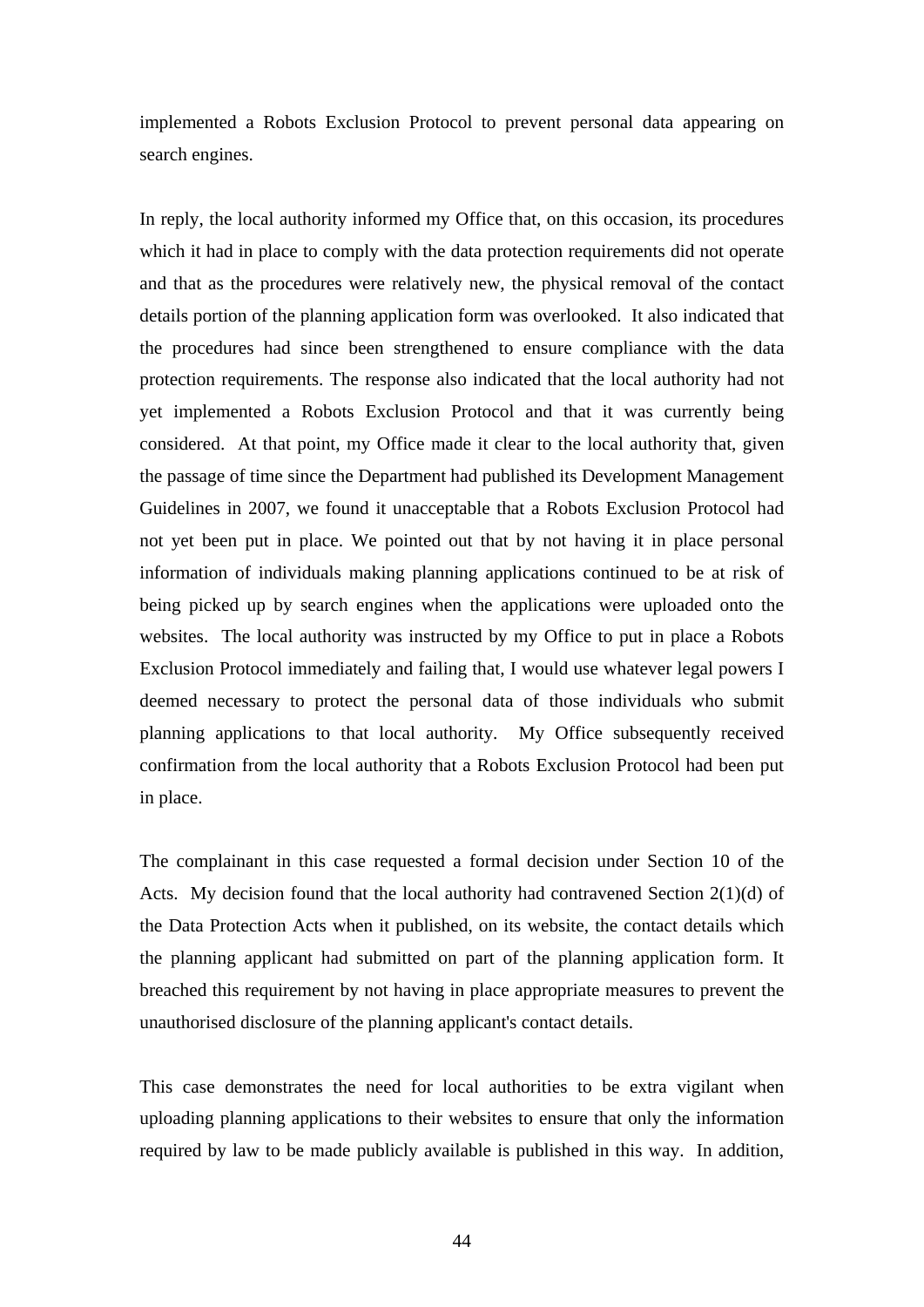having a Robots Exclusion Protocol or similar in place guards against the risk of the planning applications themselves being captured by search engines.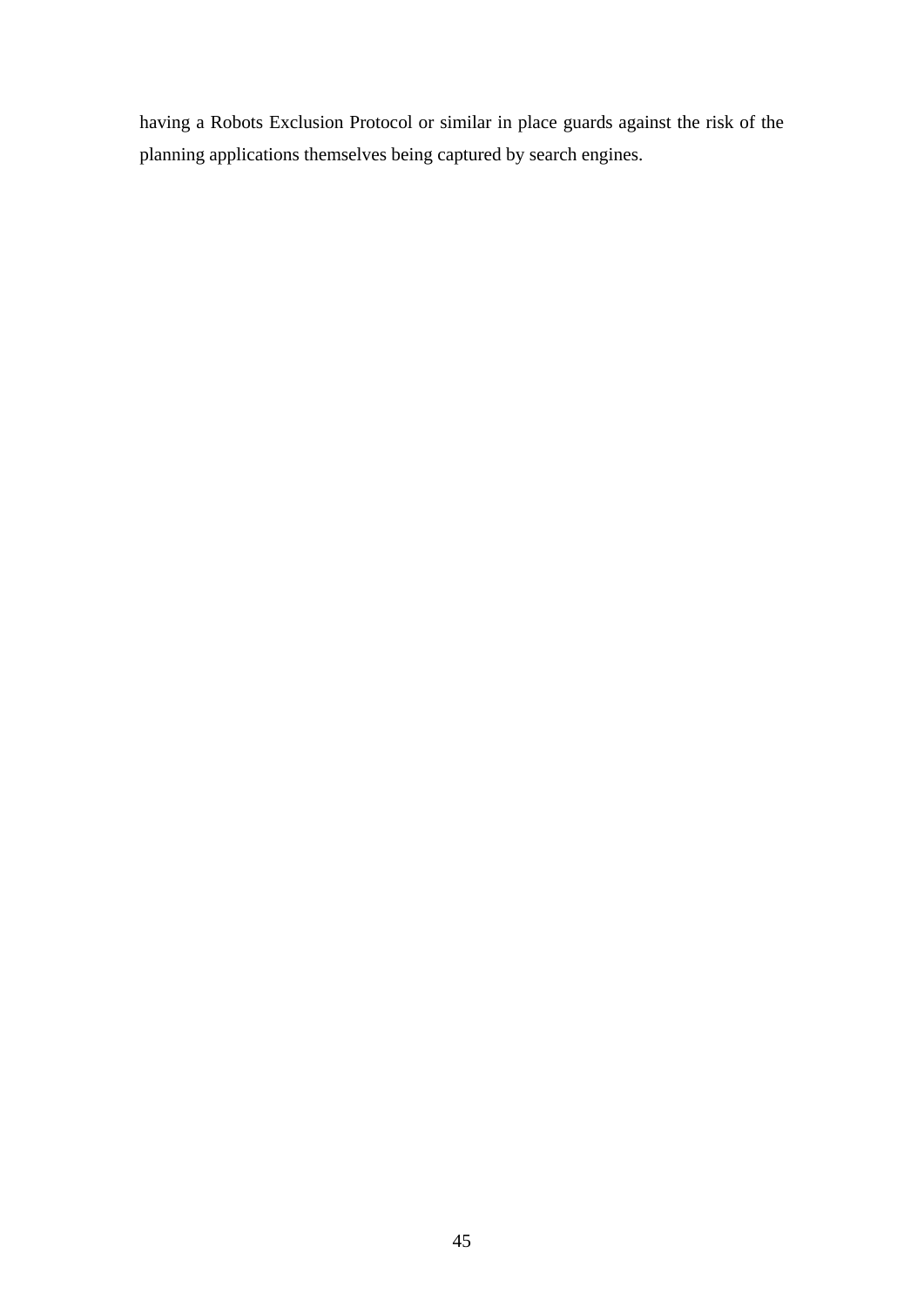## <span id="page-45-0"></span>**Case study 4: Alleged disclosure of credit card details by a booking agent**

In January 2009 I received a complaint regarding the alleged disclosure of personal information by an internet booking agent. The complainant informed my Office that, when booking a hotel with the booking agent, he provided his credit card details to pay a deposit. However, after his subsequent stay at the hotel and having paid the bill, he received a phone call from the hotel to inform him that the bill had been undercharged by  $\epsilon 200$  in error. The complainant alleged that the hotel then contacted the booking agent who in turn provided the hotel with his credit card details and that these details were used by the hotel to debit  $\epsilon$ 200 from his credit card account.

My Office contacted the booking agent in question and asked where on its terms and conditions did it state that an individual's credit card details would be shared with the hotel booked by the customer.

The booking agent, as part of its response, provided my Office with a copy of the full terms and conditions associated with the use of its website. The terms and conditions clearly state that no reservation contract exists between the customer and the booking agent and that the contract is between the customer and the hotel. The booking agent acts as a facilitator for the hotel and all rooms, availability, pricing and descriptions on hotel websites and all websites using the booking agent's technology are under the control of the hotel

In this case, the complainant, when using the booking agent to book the hotel, was actually booking directly with the hotel and not with the agent. Therefore, when he provided the credit card details on-line to pay the deposit for the hotel, the details were provided directly to the hotel and not to the booking agent as he had previously thought. Therefore, no actual disclosure to a third party took place.

Since my Office raised this issue with the booking agent, it has expanded its terms and conditions to ensure that individuals using the booking agent's website to book hotels fully understand that the credit card details provided by them are provided to the hotel.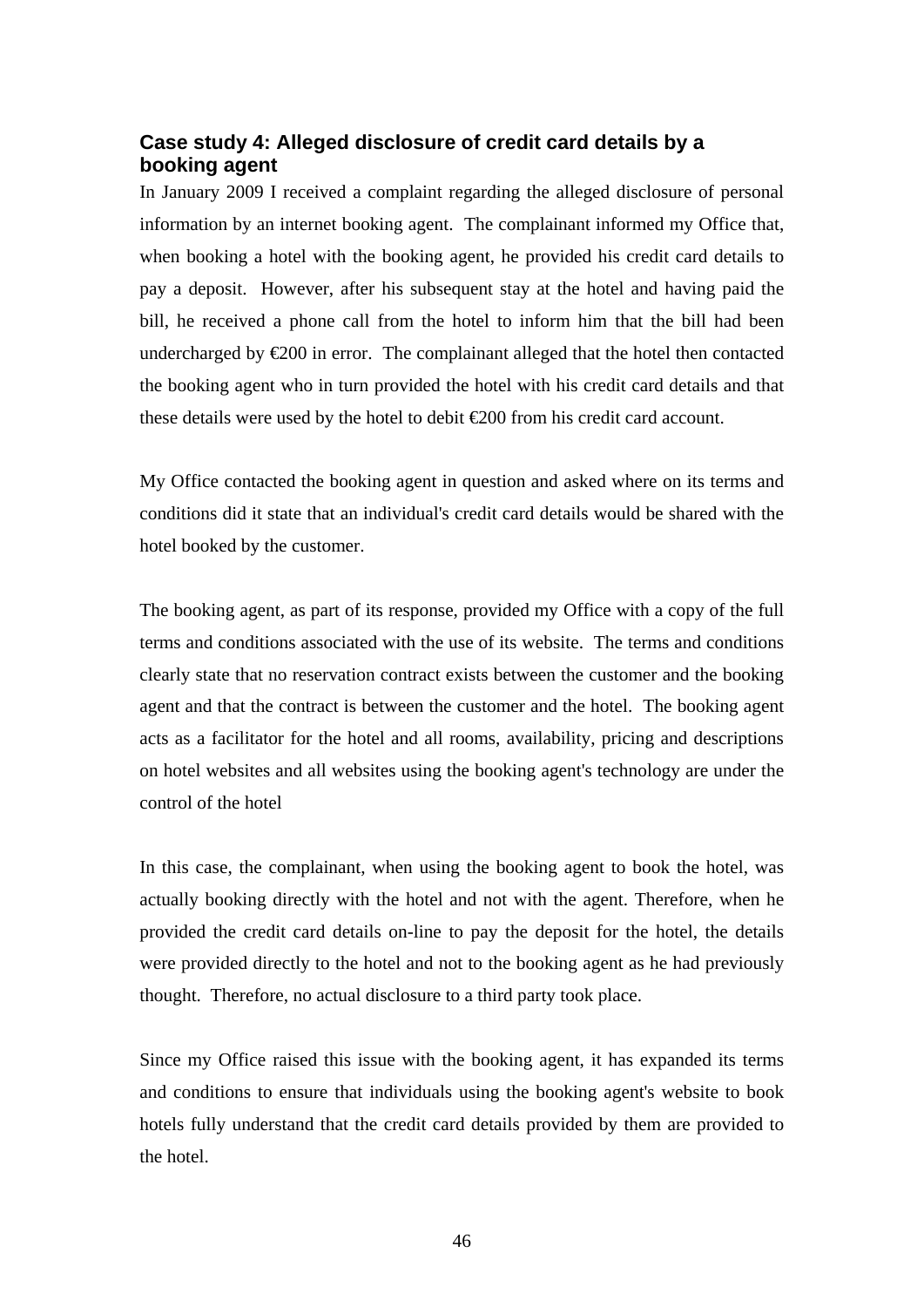This case clearly demonstrates how important it is for individuals to be fully aware of the terms and conditions associated with any contract they enter into. In most cases, the terms and conditions also outline how the information provided by an individual will be used. In this case, had the complainant read the terms and conditions in full, he would have been aware that the contract existed between himself and the hotel and therefore, in entering his credit card details on-line, he was supplying them to the hotel. I can fully accept, however, that terms and conditions are not always either immediately available or accessible in terms of language to a person seeking to make a booking over the internet.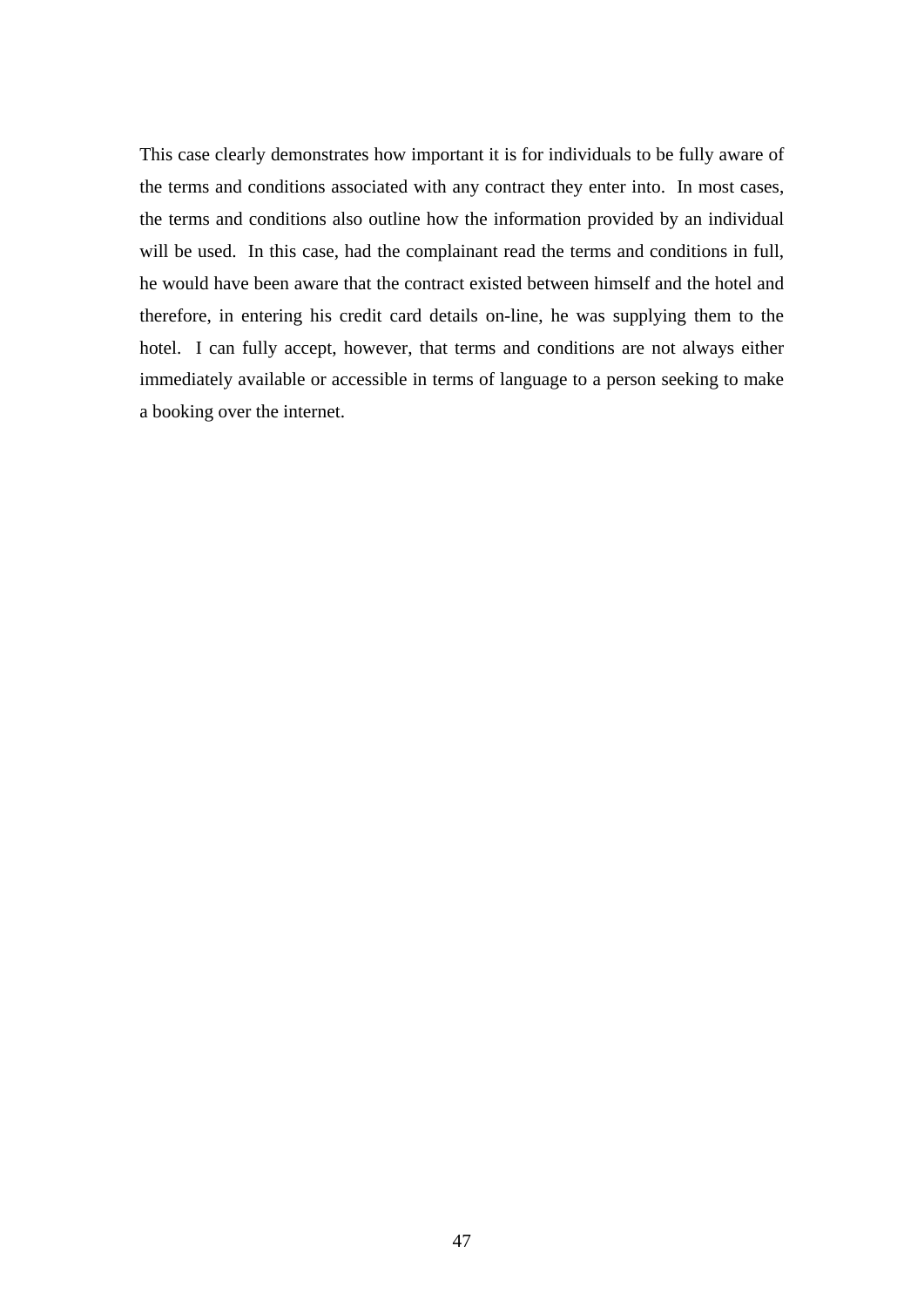### <span id="page-47-0"></span>**Case study 5: Harvesting of mobile numbers from a website for the sending of marketing text messages**

In January 2009 an individual complained to me regarding his receipt of an unsolicited marketing text message. The complainant stated that he had placed his number on a website to advertise a property he had available to rent. He subsequently received a text message from an energy efficiency testing company offering its services to him. He was concerned not only about the way his number was obtained and processed by the company, but also by the fact that there was no 'opt out' option included in the message he received which would have allowed him to object to receiving any further communications.

In order to legitimately contact an individual mobile phone subscriber by text message for direct marketing, the sender must have obtained prior consent from the individual. Otherwise the marketer runs the risk of committing a criminal offence under Regulation 13(1)(b) of S.I. 535 of 2003 (as amended), and may be prosecuted. The failure of a sender to include a cost free opt out in a marketing text message is also an offence liable to prosecution.

My Office commenced an investigation into the matters raised by the complainant. We contacted the company to seek an explanation and provided it with a copy of our Guidance Note on the use of electronic mail for direct marketing purposes to assist it in responding on the matter.

The company responded by admitting that it did source the complainant's number from a website and that it proceeded to then send him a marketing text message regarding a service it was providing to home owners. It was extremely apologetic for causing offence to the complainant and for breaking any regulations. It explained that it had recently commenced offering the service. It also confirmed that it had abandoned plans to continue with such marketing and it advised that the complainant's personal details were now deleted from its databases.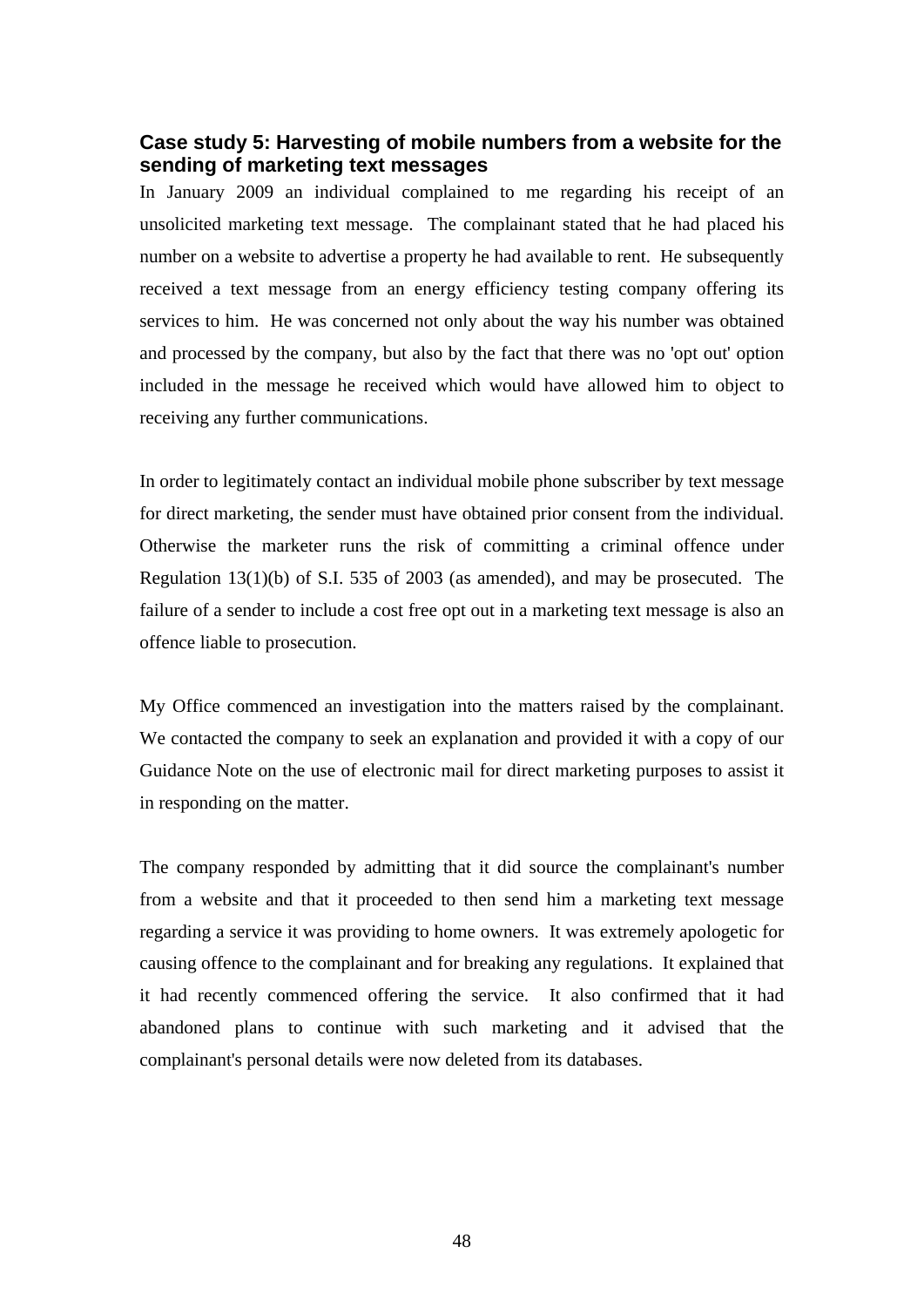As an act of good faith and in an effort to amicably resolve the matter to the satisfaction of the complainant, the company donated a sum of  $\in 00$  to a charity of the complainant's choice. The complainant was satisfied with this outcome.

This case is an example of the disturbing trend of commercial entities sourcing mobile numbers of private individuals from websites or from other published sources for the purpose of using those numbers to market their own products. Any person who advertises their property for sale or rent on a website or elsewhere should not, as a consequence, be exposed to the risk of receiving unsolicited text messages from a company promoting its own products.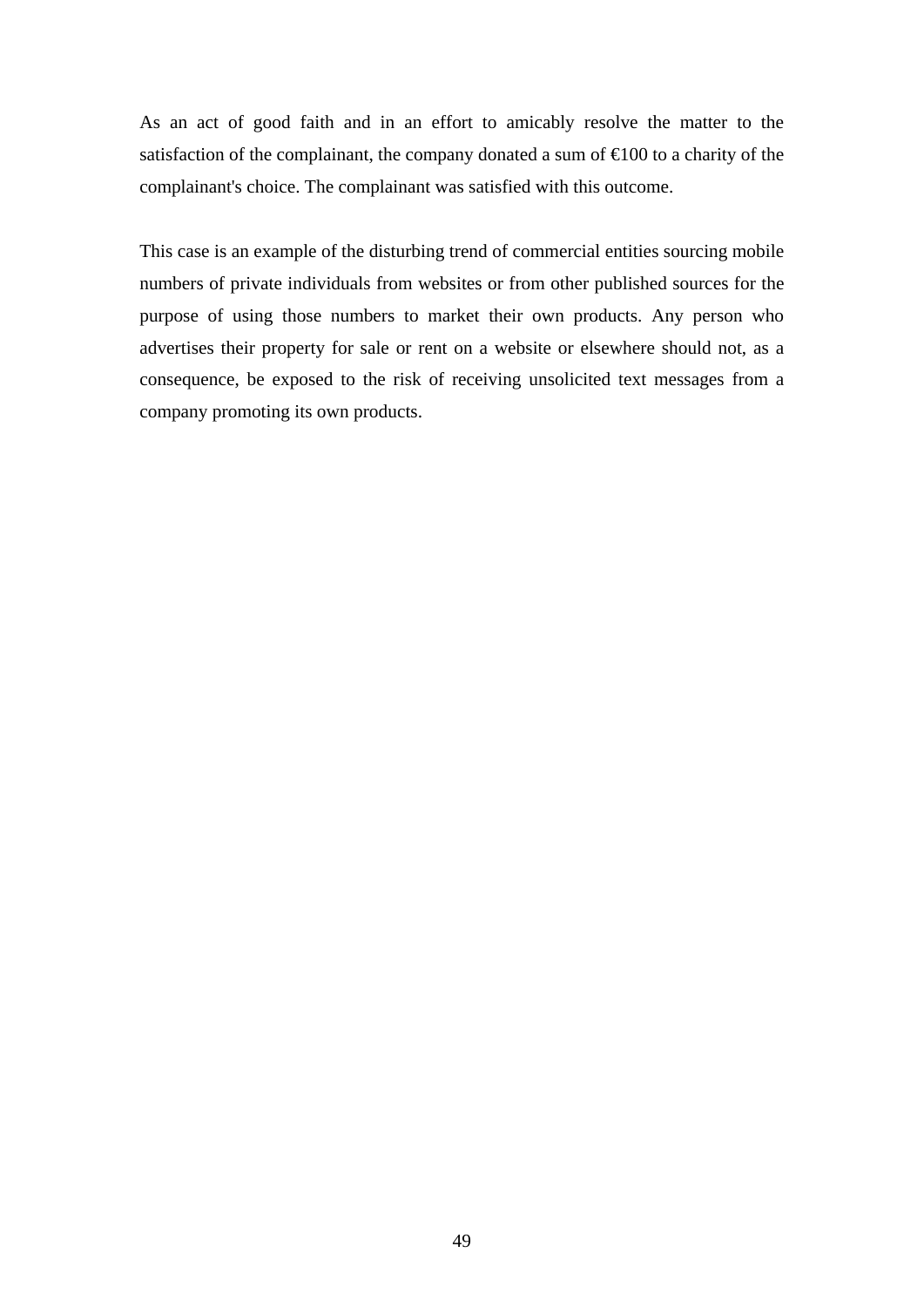## <span id="page-49-0"></span>**Case study 6: Email marketing error causes data protection breach**  In September of 2008 four complaints were received by my Office regarding the sending of a marketing email by a company, in which the email addresses were visible to each of the recipients. The complainants also advised that they had not consented to receiving the email in question. It was also brought to my attention that the email did not contain an 'unsubscribe' option which would have enabled the recipients to record their preferences not to receive any further marketing communications. It was also a matter of concern to me that one of the complainants advised me that he had previously contacted the company to request removal of his email address, and despite that, he subsequently received the email which was the subject of the complaints to my Office.

The company notified me, following its own receipt of a complaint, that it had sent a marketing email which contained 1400 email addresses. These addresses were disclosed in the carbon copy field (cc) in error, as opposed to listing the addresses in the blind carbon copy field (bcc), which would have ensured that the personal email addresses of the individual recipients would not have been visible. Once it had realised the error, the company advised me that it recalled all the emails and shut down its server. However, as the complaints to my Office raised a number of other concerns regarding the electronic marketing practices of this company, I decided that an investigation of the matters raised by the complainants was warranted.

In the investigation of these complaints, my Office sought an explanation from the company as to why it sent the marketing email to the recipients without their consent and without the inclusion of a cost free opt out facility. The company responded that one of its databases was used in error. It explained that a new member of staff used an old database of consumer enquiries in error and also failed to protect the email address details of the individual contacts on the database. Furthermore, the company did not have sufficient monitoring of its email marketing to provide an opt-out at the point of collection of contact details or to unsubscribe recipients effectively when requested to do so. Following my examination of the response from the company, I was satisfied that it had committed offences by sending the unsolicited email to the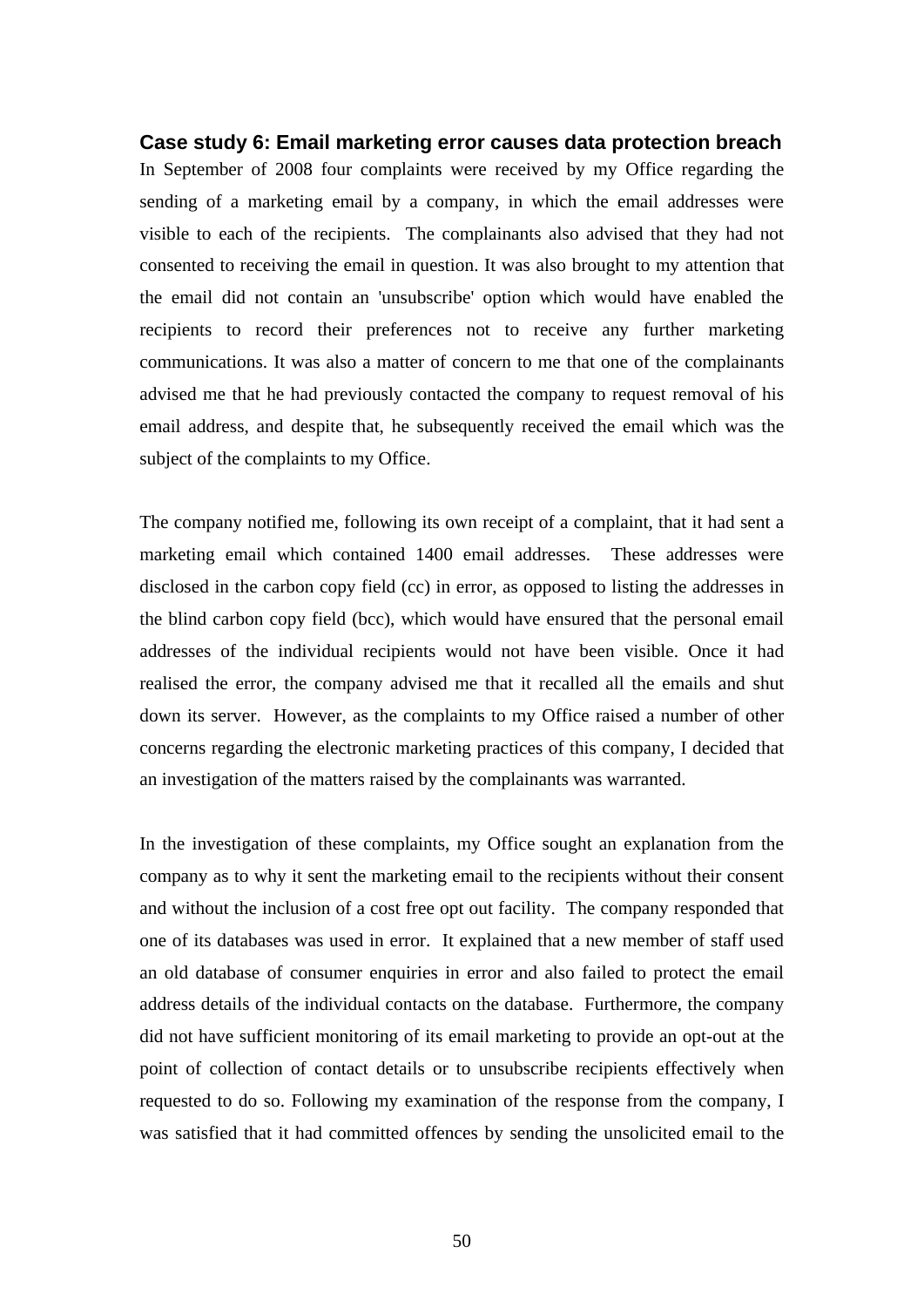recipients without their consent and also without including an unsubscribe option in the email.

On foot of the four complaints to my Office, and in an effort to correct the deficiencies in its marketing operations, the company retained the services of a specialist digital communication service provider to manage its databases and email activity to ensure that there could be no recurrence of these issues in the future. The company also strengthened its policy around database use and it introduced a new anti-spam policy. As a gesture of goodwill, it offered the complainants free passes to an upcoming social event and a letter of apology for the inconvenience caused to them. Furthermore, it also made a charitable donation of  $\epsilon$ 500 to a well-known charity. The four complainants were satisfied to resolve their complaints on that basis. Given that this company had not come to my attention before, I was satisfied that a prosecution against the company was not warranted at that time based on my normal policy in such matters. I am happy to report that my Office has received no further complaints regarding the company's marketing practices since the investigation of these complaints.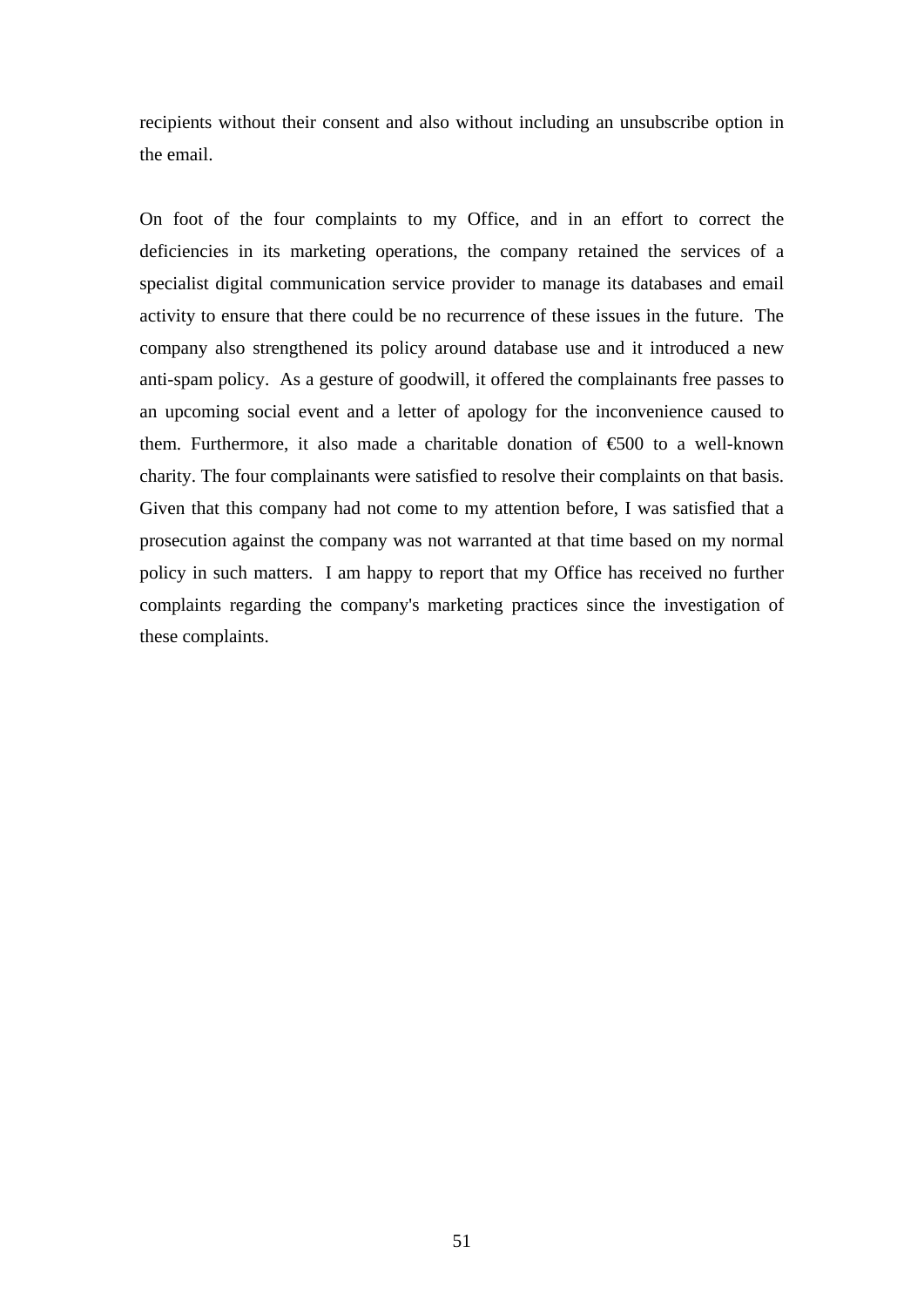#### <span id="page-51-0"></span>**Case study 7: Recruitment companies sharing CVs**

In April 2009 I received a complaint against a recruitment company (company A) regarding an alleged disclosure of the complainant's curriculum vitae (CV) to another recruitment company (company B). The complainant submitted his CV to company A for a particular job which was advertised on a recruitment website. However, he was subsequently contacted by company B asking for further details in relation to his CV. In a phone call, company B confirmed to the complainant that it had received his CV from company A. The complainant claimed that the company to whom he sent his CV did not obtain his consent to disclose his CV to another company.

My Office commenced an investigation into the matter and we wrote to company A and asked it to demonstrate the consent it considered it had in place to disclose the complainant's CV to company B. A key principle of data protection is that personal data should be used and disclosed only in ways compatible with the purposes for which it was obtained. Company A explained that it and company B, although they were separate legal entities and registered separately with the Companies Registration Office, were effectively run as one company. They both shared, among other things, the same office space, databases, IT infrastructure, telephone system and management. However, one of the companies handled recruitment of middle and senior management while the other one handled recruitment of office and customer support staff. In this case, when the complainant submitted his CV to Company A, the consultant who received it passed it to a consultant in Company B as possible skills were identified from the CV which may have been of interest to the other consultant's clients.

My Office advised Company A that the companies were two separate entities and therefore, individuals using the services of either one should be made fully aware, prior to submitting their personal information, that it would be shared between the two companies. We also noted that the privacy policy on its website did not contain any reference to the fact that both companies share information and we advised that it should contain a statement which informed individuals using the website how their information would be processed and that their information would be shared between the two companies. My Office also advised that, if it was unable to do this, the only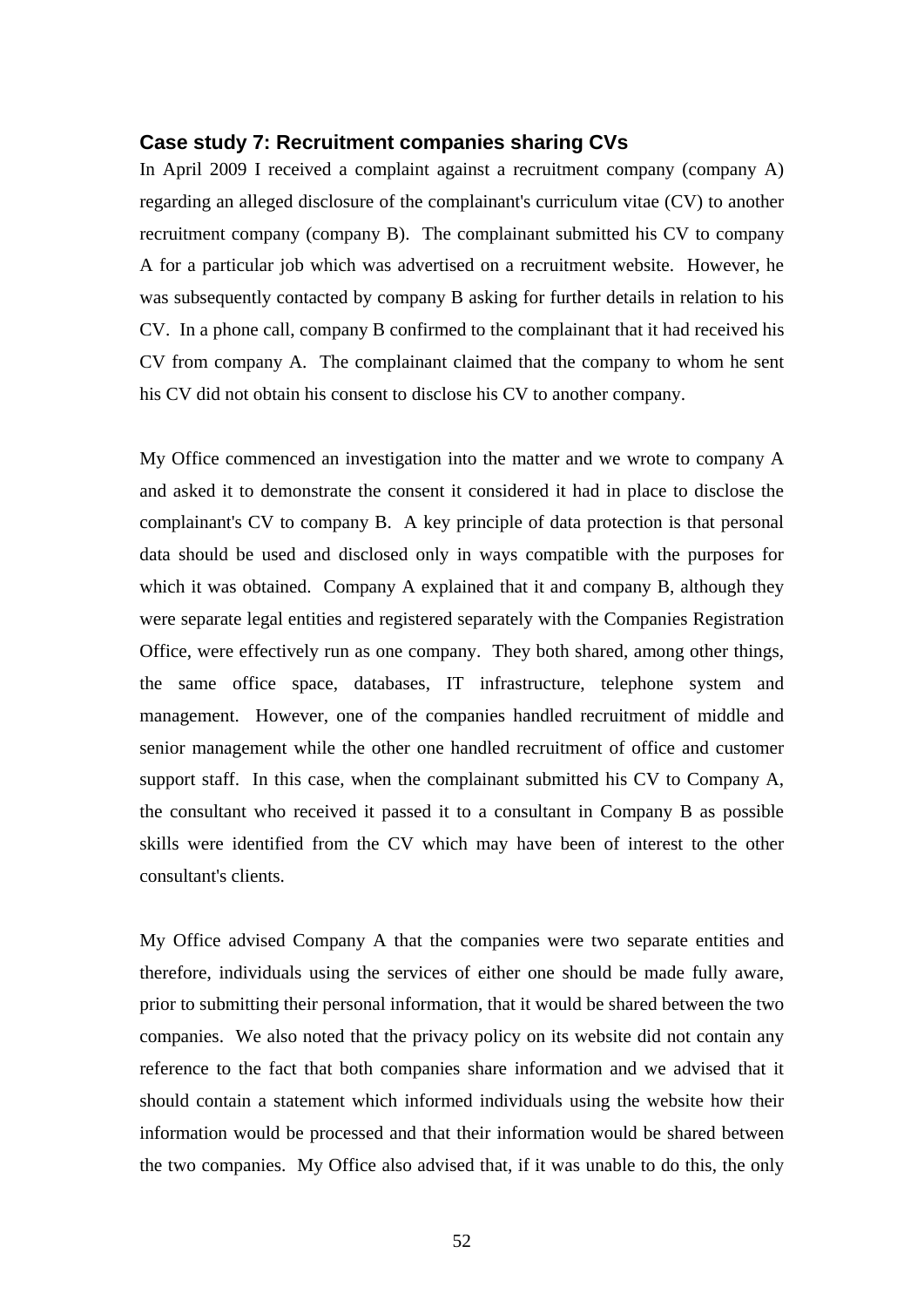alternative was to separate out the two entities completely and cease sharing personal information.

As a result of our investigation, we received an assurance from Company A that it would insert a statement on both of the companies' websites to inform individuals using the websites how their personal information would be processed and of the fact that it would be shared between both companies. It also indicated that it would no longer have separate entities and that, although this would take some time to arrange, both companies would trade as one company in future.

I welcome the fact that the data controller immediately put in place the measures needed to bring it into compliance with the Acts. It is important for any data controller to make individuals fully aware at the outset as to how their personal data will be processed and to whom it may be disclosed. As a general rule personal data may not be shared between two legal entities without the consent of the individual about whom the data relates.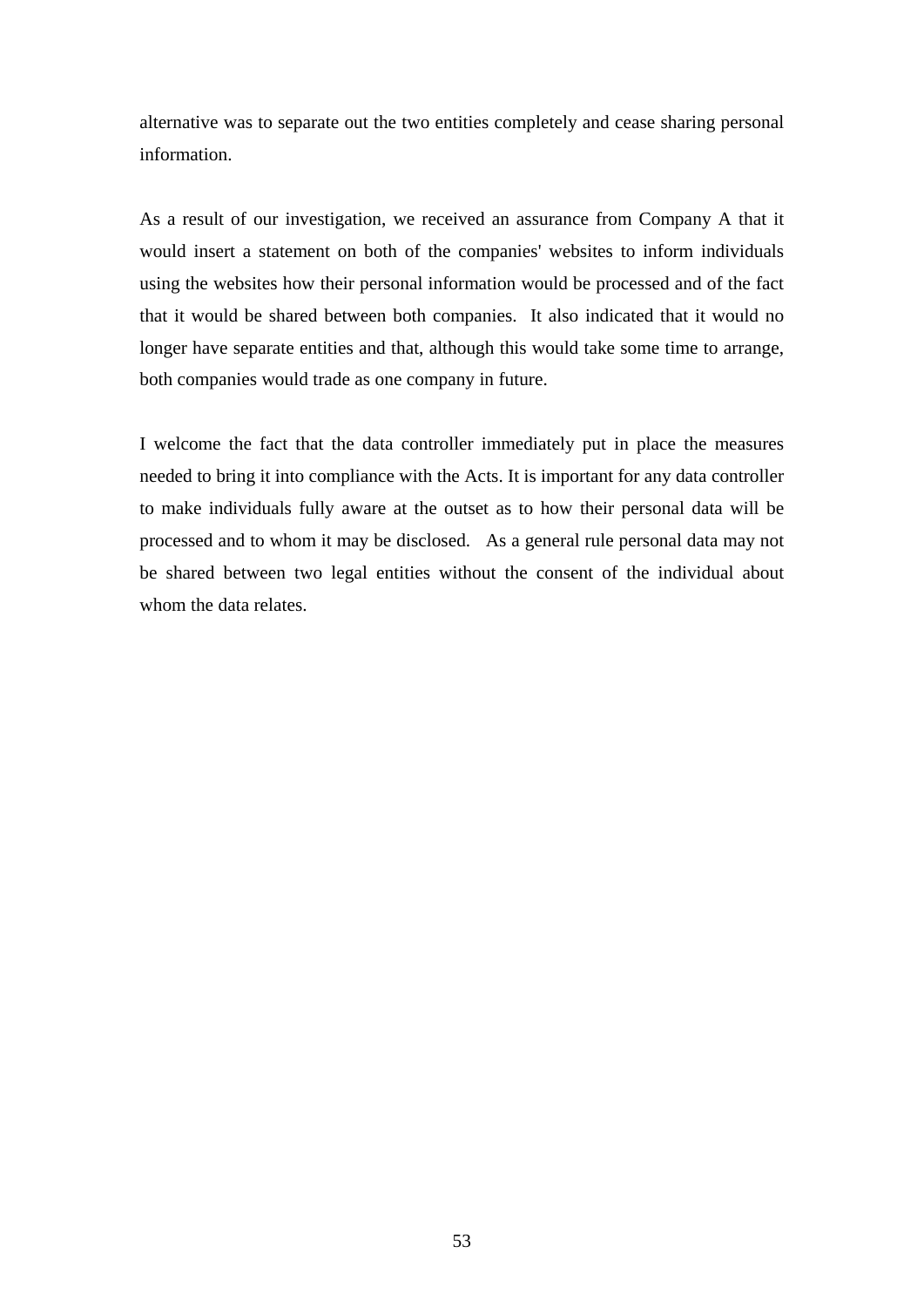#### <span id="page-53-0"></span>**Case study 8: Excessive data sought on penalty points**

In November 2008, my Office received a complaint against Quinn Direct Insurance regarding the amount of information sought when an individual requested a quotation for motor insurance. The complainant stated that, during a phone call to Quinn Direct Insurance in November 2008, in which he sought a quotation for motor insurance, he was asked for information on any penalty points he had received on his driving licence during the previous five years.

Section 2(1)(c)(iii) of the Data Protection Acts, 1988 and 2003 provides that personal data obtained by a data controller shall be adequate, relevant and not excessive in relation to the purpose or purposes for which they are collected or are further processed. In October 2002, the Minister for Transport announced the introduction of penalty points for speeding offences for all drivers under the Road Traffic Act, 2002. Other offences were added to the penalty points system since then. Under the Act, penalty points remain on a person's driving licence for a period of three years.

My Office contacted Quinn Direct Insurance and raised our concerns that potential customers for car insurance were being asked to provide details of penalty points for the previous five years while the applicable legislation states that such details should be kept on a driver's licence for only three years. Quinn Direct Insurance responded to my Office stating "In underwriting a motor policy, and assessing the risk involved, we require information from the proposer on the convictions and or penalty points obtained on their licence in the previous five years. The risk may be assessed differently depending on the offence type, the number of points and whether or not there was a driving ban imposed - for example, the rating for careless driving will be different to speeding. We do not rate solely on the number of points but require this information in deciding on the severity of the offence for assessing the policy."

My Office expressed its dissatisfaction at Quinn Direct Insurance's reasons for seeking information on penalty points for the previous five years in circumstances where the statutory obligation for the retention of penalty points on a driver's licence was three years. We requested that it cease the practice of seeking such data immediately. Quinn Direct Insurance in response stated that its quotation process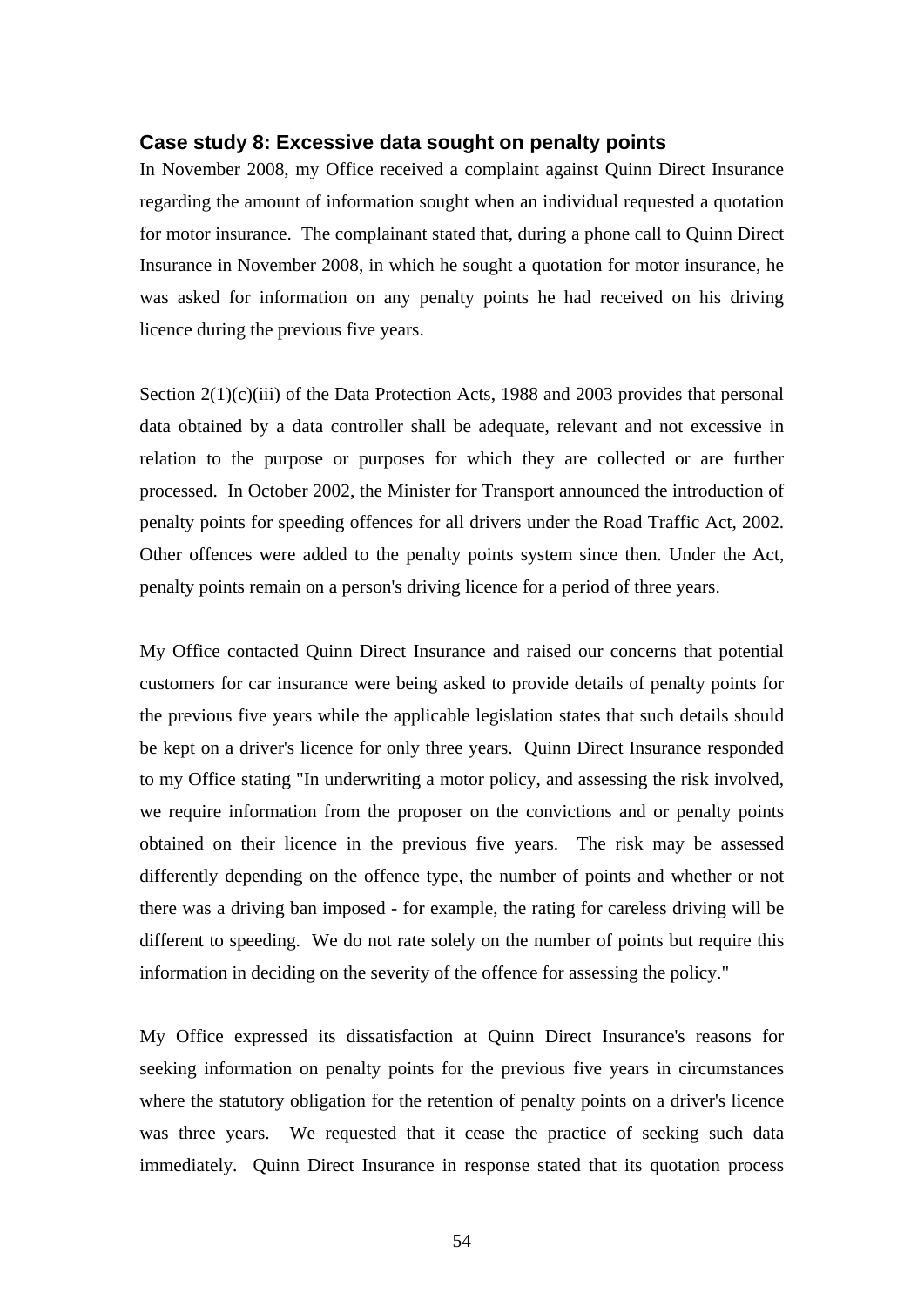would be revised to ensure that details on penalty points would only be requested for the previous three years rather than five years as had previously been the case.

This case clearly demonstrates how important it is that data controllers satisfy themselves, on an ongoing basis, that information sought from customers is not excessive. Unless there is a clear basis for requesting certain categories of personal data, data controllers should exercise restraint when seeking personal data and they should ensure that only the minimum amount of personal data necessary is processed. This is particularly the case where the data sought relates to matters such as offences.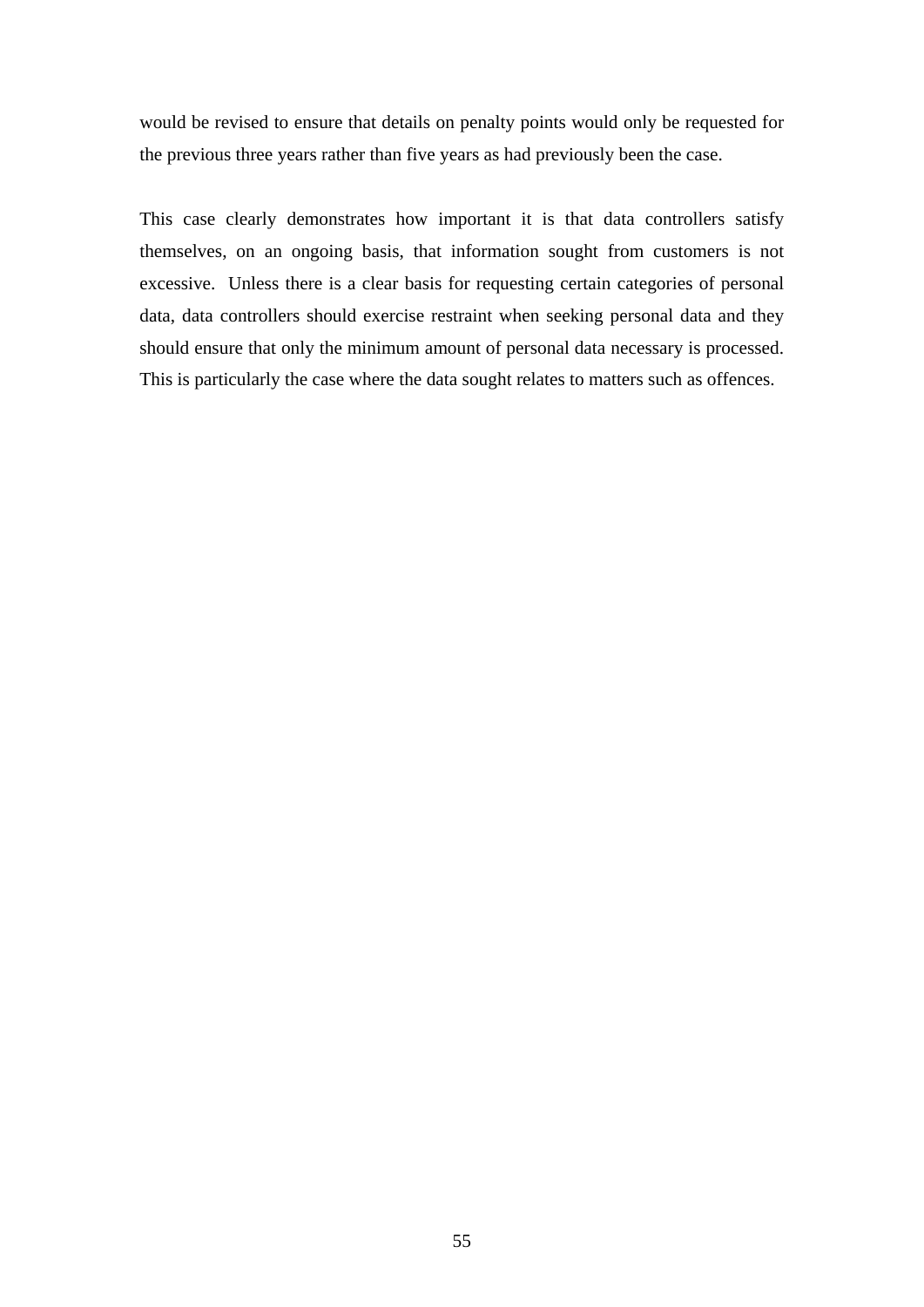#### <span id="page-55-0"></span>**Case study 9: Further processing personal data without consent**

My Office received a complaint in December 2008 from a data subject regarding the alleged use of video clips of her and her family for training purposes, without her consent, by the HSE West. The video clips were recorded with the data subject's consent as part of her family's participation in a particular programme known as Marte Meo. The data subject's family had agreed to participate in the programme for the purpose of being a foster family. The data subject informed my Office that she first became aware that video clips concerning her family's participation in the programme had been shown at a conference held in Germany when her Fostering Social Worker telephoned her after the event to give her feedback from the conference.

According to the HSE, the Marte Meo model is used by Social Work Teams at the HSE as a supportive intervention in fostering cases. It is a film-based intervention used to provide feedback to the prospective foster family on their natural supportive communications and how these can support their preparation for a foster placement. In this case the data subject's family were asked by the HSE West to provide care to two young girls in an emergency situation.

The HSE West informed my Office that the data subject's Fostering Social Worker understood that the data subject had given verbal consent for the use of the video clips by her supervisor at the conference. The HSE West confirmed to my Office that two short video clips of the fostering video tape were used at the conference. The HSE West also confirmed that when the proposal to use the video clips was first put to the data subject she was informed that a signed consent would be sought. However, on a subsequent visit to the data subject's home, the Fostering Social Worker forgot to bring the consent form. The HSE West proceeded to use the video clips even though it had not obtained the written consent of the data subject and her family.

My Office informed the HSE West of our view that it had breached the Acts by further processing the video clips without obtaining the consent of the data subject and her family. My Office also informed the HSE West that, based on information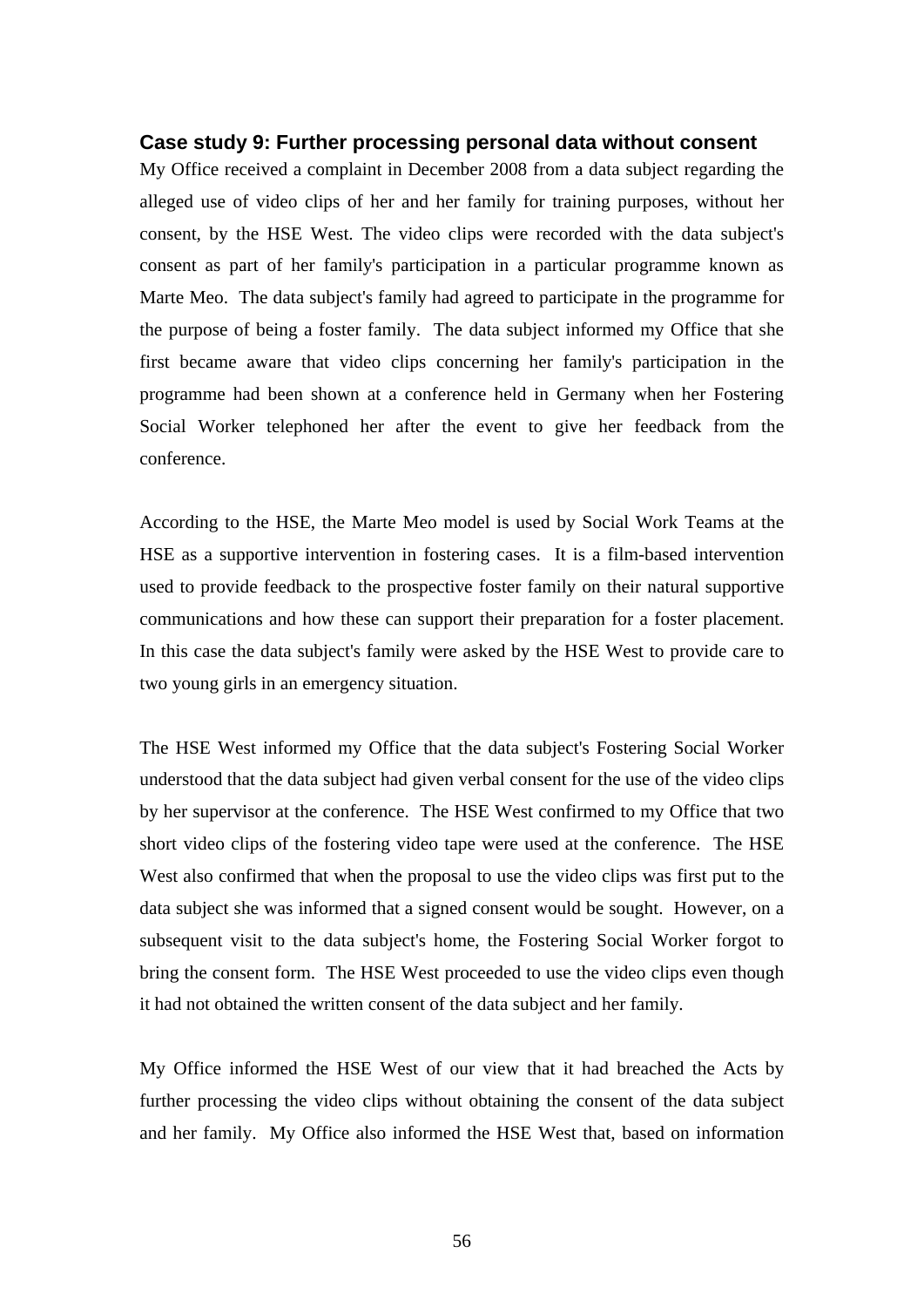provided by them, the breach occurred when the HSE West departed from its own procedures - i.e. it failed to obtain written consent.

My Office's approach to complaints is to try to reach an amicable resolution. The HSE West confirmed its willingness to acknowledge its error and to apologise in writing to the data subject. It also informed us that a system was now in place to ensure that all consent forms are completed according to the Marte Meo standards. The data subject accepted the amicable resolution of her complaint.

This case study demonstrates how an organisation can breach the Acts when its staff, however well-intentioned, fail to follow internal procedures. It also highlights the importance of staff training in data protection.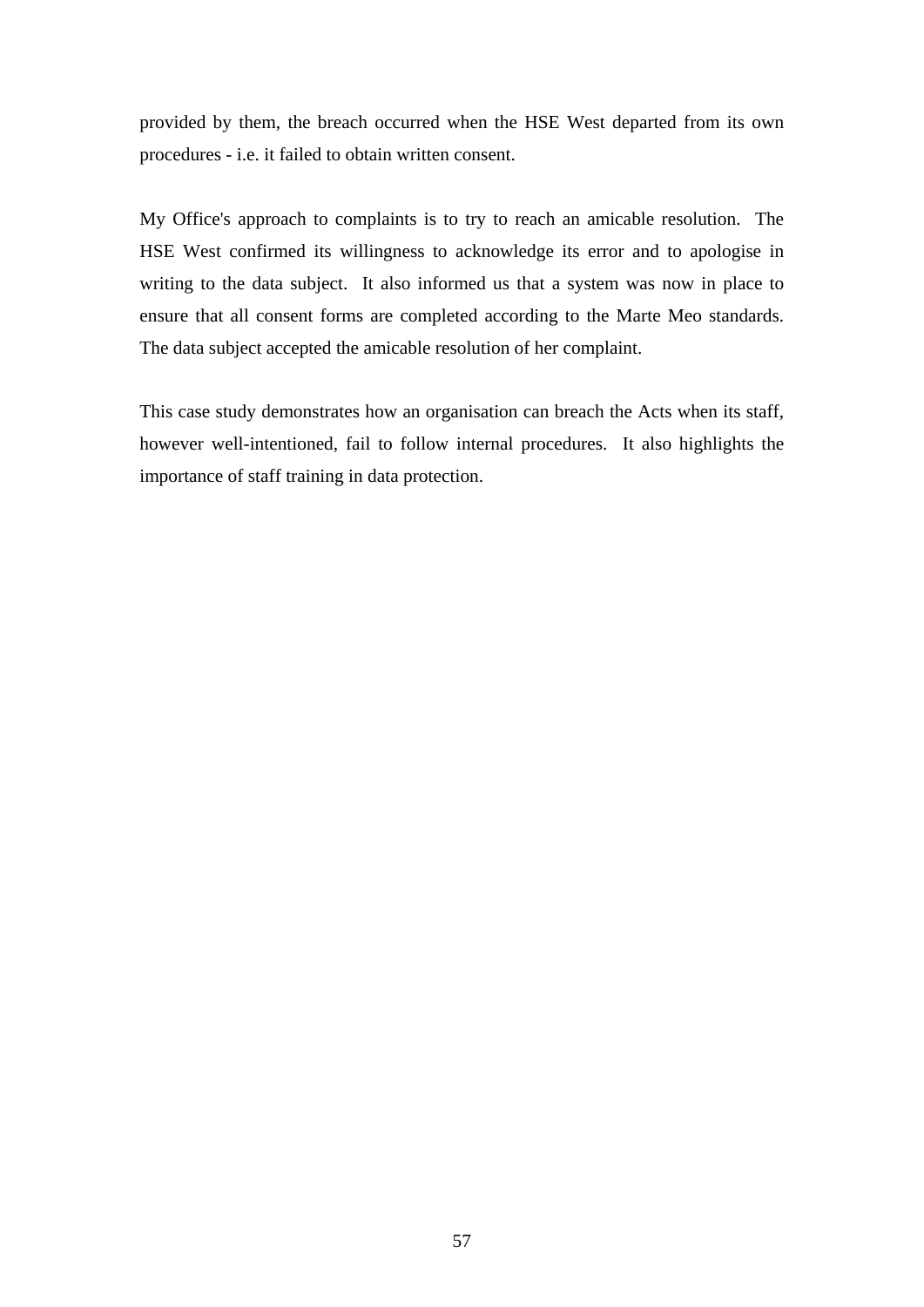### <span id="page-57-0"></span>**Case study 10: Mobile network operator fails to suppress customer marketing preferences**

In the Spring of 2009 I received complaints from two customers of a mobile network operator (MNO) about the difficulties they were experiencing when attempting to register their preference to opt out of further direct marketing from their MNO. The difficulties experienced resulted in them receiving further marketing emails, despite indicating to the MNO that they had amended their marketing preferences and opted out. Both individuals informed me that they had made a number of attempts to opt out, including updating their account preferences, and clicking on the unsubscribe link contained in the marketing emails. The first complainant further informed me that he had communicated with the MNO through the 'contact us' facility on its website and he subsequently received a telephone call from a representative who confirmed that his details would be removed from all circulation lists. Unfortunately he continued to receive further marketing email.

When my Office contacted the MNO, we were told that in the cases of both complainants, they had provided their email addresses in the context of signing up to its services and neither individual availed of the opportunity given at that time to opt out of email marketing. However, it acknowledged that when both complainants tried to unsubscribe by clicking on a link in the email they received, an error occurred in the server used by the company's data processor to operate the suppression facility, with the result that the marketing preferences of both individuals were not updated to reflect their preferences. Furthermore, it advised us that due to an administrative error, both complainants' email addresses were selected as part of a marketing campaign and they received an unsolicited marketing email promoting the company's newsletter. Regarding the first complainant, the company identified a lag period of up to four weeks between the period that the complainant had the conversation with the call centre representative requesting suppression, and the time that his email address was selected from the system for inclusion in the marketing campaign. The MNO acknowledged that this was unacceptable. However, the company informed us that it had addressed this and had taken steps to ensure that marketing preference changes are recorded and updated in a period of no more than forty eight hours.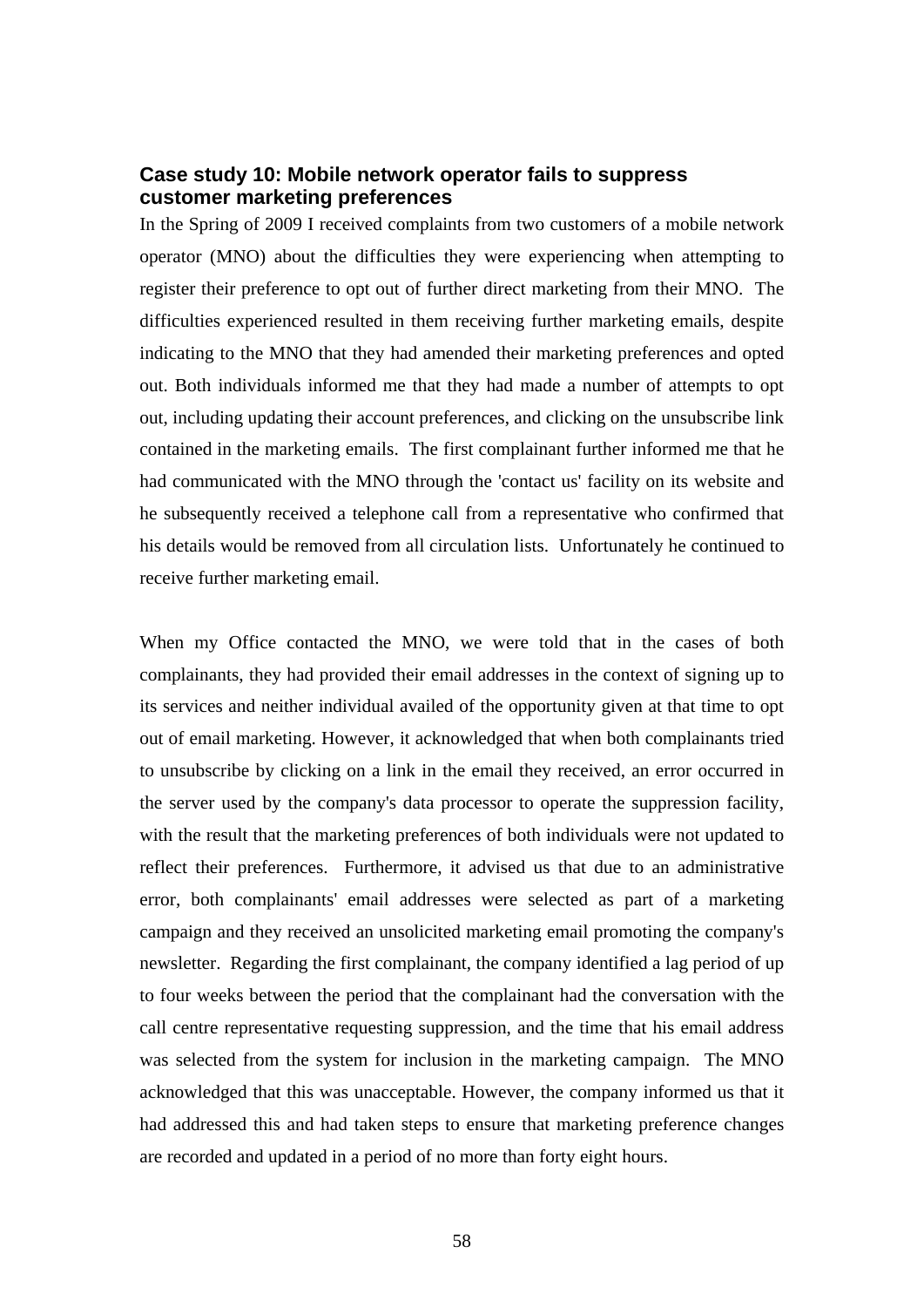As a means of ensuring that issues such as those highlighted in these complaints did not occur again, the company informed us that it was developing an E-learning data protection training programme for all employees which would include a module on the requirements for compiling marketing lists and correctly operating marketing campaigns. In the interim, it would provide updated guidance sessions to its direct marketing personnel. It also assured us that the technical error in the server used by the company's data processor was a once-off isolated incident and that steps had been taken to mitigate against this occurrence in the future. The company also said that it sincerely regretted that both customers did not receive the high level of customer service that it strives to achieve in the observance of its customers' marketing preferences and it assured my Office that neither individual would receive any further marketing communications from the company. As a gesture of goodwill for any inconvenience caused to both individuals, the company offered each of them an ex gratia payment of  $\epsilon$ 150 and it extended its apologies to them.

When contacted by my Office, both complainants were happy that the issues raised in their complaints had been dealt with satisfactorily and they accepted the goodwill gesture and apology from the company.

Whilst I am encouraged that my Office has not received any further complaints concerning the marketing operations of that MNO, I was disappointed at the series of flaws in its marketing operations, which placed undue inconvenience on these complainants in attempting to have their marketing preferences recorded and respected. Regulation 13 of SI 535 of 2003 (as amended) is clear on the legal obligations placed on marketers who wish to obtain and use customer contact details for marketing purposes and on the further obligations imposed on marketers to provide opportunities to those customers to object to the use of their contact details for marketing communications. In line with my standard procedures in this area, the MNO was issued with a warning as these incidents constituted its first interaction with my Office in this area and any future matters will therefore be considered for prosecution.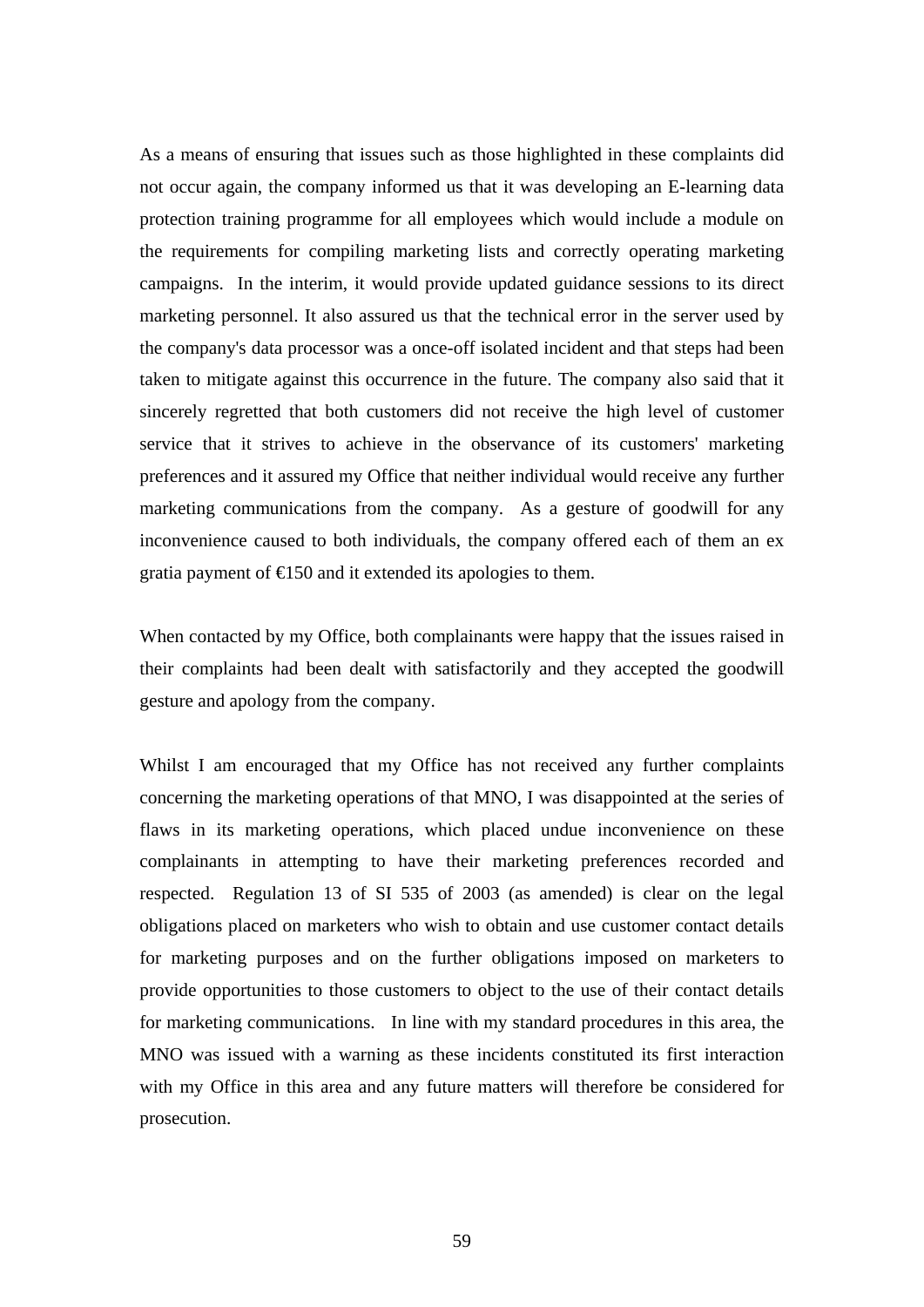## <span id="page-59-0"></span>**Case study 11: Car dealership breaks the law by sending direct marketing text messages**

In mid 2009 I received two complaints from individuals who had received direct marketing text messages from a car dealership promoting special offer trade-ins. One of the complainants had purchased a car from the dealership in 2006, whilst the second complainant had used the dealership in 2008 for repairs. Neither individual consented to receiving direct marketing text messages from the dealership. It was also a concern to me that the messages were sent without the inclusion of a cost free facility by which the individuals could object to the use of their mobile numbers for further marketing.

As part of the investigation of these complaints, my Office contacted the dealership to obtain details, if any, of the consent it had in place to send the messages to the complainants and to find out why the messages were sent without an opt out facility. In its response, the dealership informed us that the first complainant had completed a vehicle order form on the purchase of his car, and that the form included a data protection clause which permitted it to contact the complainant in the future. However, having examined the form in question, I could find nothing to indicate that the customer had consented to future contact. The dealership also provided us with a copy of the job card regarding the repair work it had carried out on the second complainant's car. Again, following examination of it, I could find no evidence that it had obtained consent to send this individual marketing text messages.

It was clear to me that the dealership did not obtain the consent of either individual to send them marketing text messages. On the issue of the non-inclusion of an opt out facility in the two messages sent to the complainants, the dealership stated that its telephone number was included in the messages and that this was considered sufficient to let the recipient know that all they had to do to opt out was to dial that number. I do not accept that the inclusion of a telephone number in a marketing text message to inform the recipient of the number to call for the purpose of availing of the advertised offer in the text message meets the requirements of S.I. 535 of 2003 (as amended) with regard to giving the recipient a valid address to which they may send a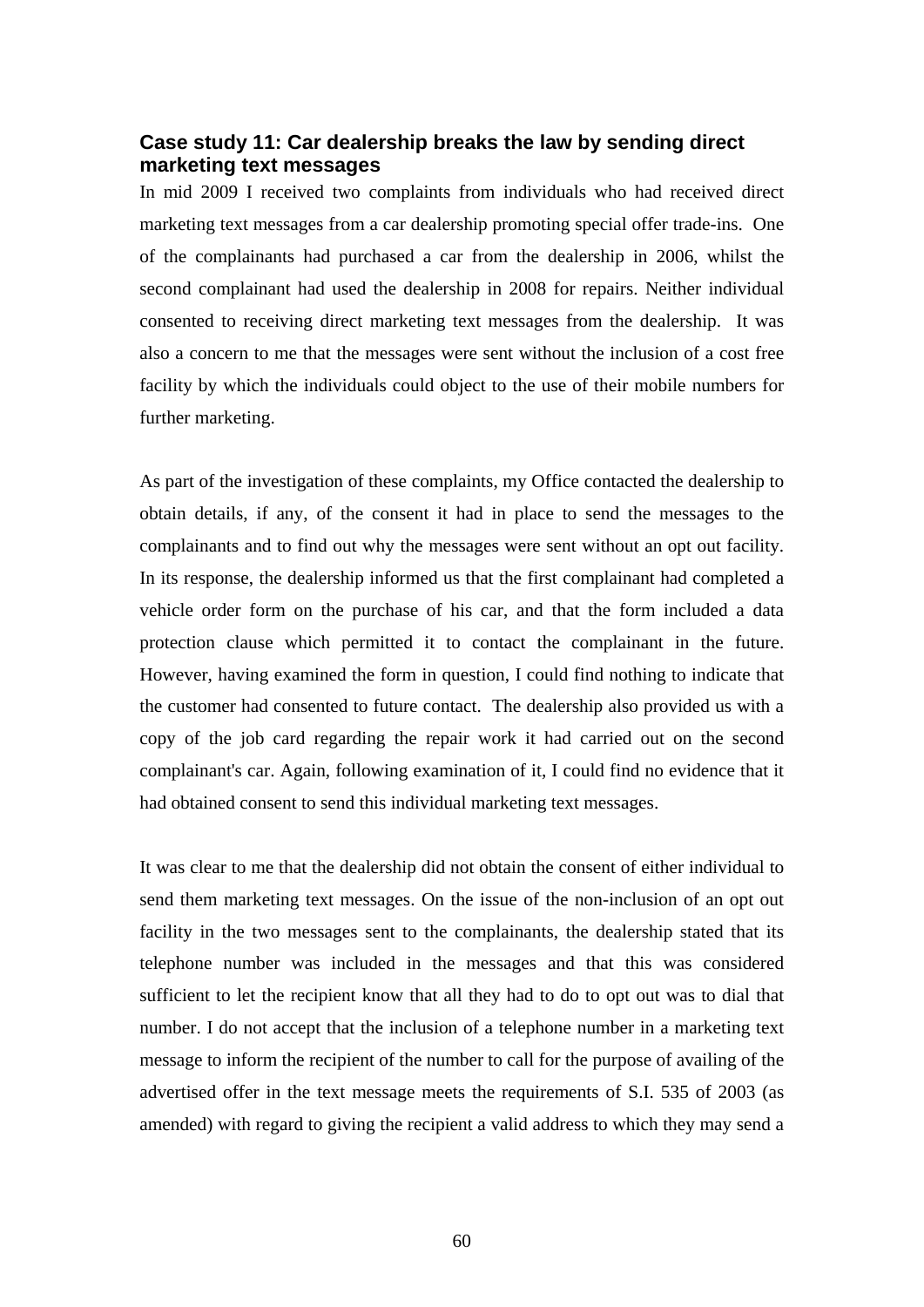request that such marketing communications shall cease. Indeed I have already successfully prosecuted a company on this very issue.

In an effort to assist the dealership in achieving understanding and compliance with the legislation concerning SMS marketing, my Office sent it our Guidance Note on the use of electronic mail for direct marketing purposes. We also advised it to ensure that consent to send marketing text messages was obtained from the customer at the point when the customer provides their contact details. As a means of ensuring that no further marketing text messages would be sent by the dealership to any other individual without their consent, we requested it to delete its marketing database of mobile numbers.

Following our investigation of these complaints, the dealership informed my Office that it wished to engage in an amicable resolution process. By way of amicable resolution it offered a letter of apology to each of the complainants and it made a donation to charity. Both complainants were satisfied to have their complaints resolved on that basis. In turn, my Office warned the dealership that if its marketing operations were the subject of any further complaints to us, it was likely that prosecution action would be taken against it.

From a data protection perspective, it is critical that a marketer who wishes to engage in electronic direct marketing obtains consent from the recipient before a marketing text message is issued. Furthermore, marketers are also obliged to offer the recipient an opportunity to object to receiving further marketing text messages. This case is another example of the risks which are taken by marketers who do not take the required precautions before embarking on text message marketing campaigns.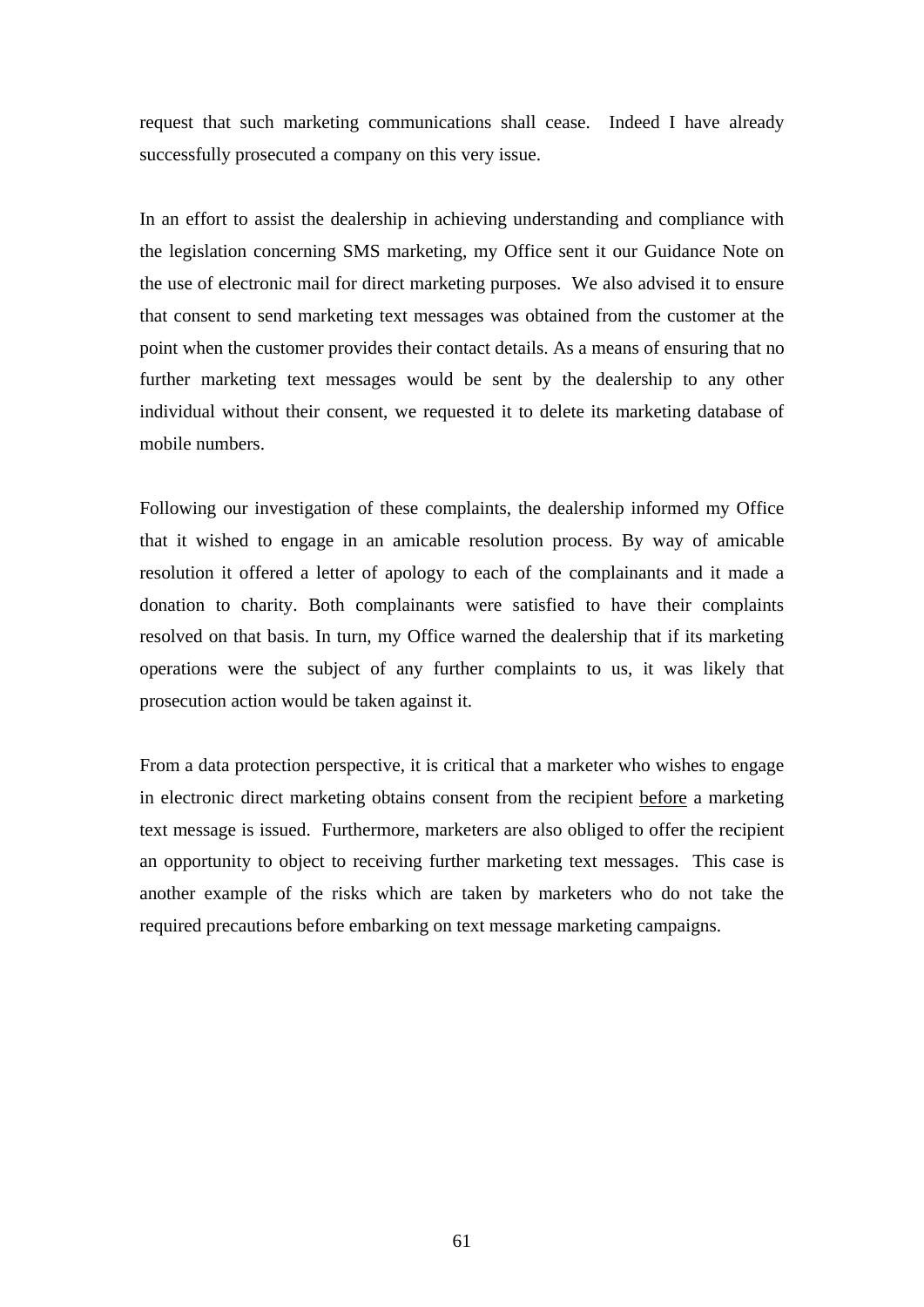#### <span id="page-61-0"></span>**Case study 12: Paternity test result sent to the wrong address**

My Office received a complaint in April 2009 from an individual concerning the disclosure of sensitive personal information by a data controller who provides paternity testing services.

The background to the complaint is that a DNA kit was ordered from the data controller, which duly arrived at the correct address, swabs were taken and the kit was returned to the data controller the next day. However, after a period of time had elapsed and as the test result was not forthcoming, the individual concerned phoned the data controller on 30th March 2009, to be informed that the test result had been posted on Friday 27th March. When the result had still not arrived the following day, the individual concerned again phoned the data controller and at that stage asked that it trace where the test result had been posted to. The data controller stated that the result had been posted to number 83 of a particular housing estate. However, the address of the individual concerned was number 82. When contact was made with the occupants of number 82 on this matter, they dropped the already opened envelope through the letter box of number 83.

My Office commenced the investigation of this complaint by informing the data controller that Section 2 of the Data Protection Acts 1988 and 2003 imposes responsibilities and obligations on data controllers regarding the collection, processing, keeping, use, disclosure and security of personal data. We also pointed out that medical data constitutes sensitive personal data under the Acts and we asked for an explanation as to how this sensitive personal information was issued to the incorrect address, despite the original DNA kit being posted to the correct address.

In its response the data controller stated that in normal circumstances addresses are printed from its system on to labels which are then placed on the envelope. On the said day, its system was not functioning properly and because of that it entered addresses manually. Due to human error, the person writing the address put the number 83 on the envelope instead of 82, despite the fact that the records held the accurate address. It said that it was confident that the error was a one-off occurrence. The data controller also conveyed its apologies to the individual concerned for any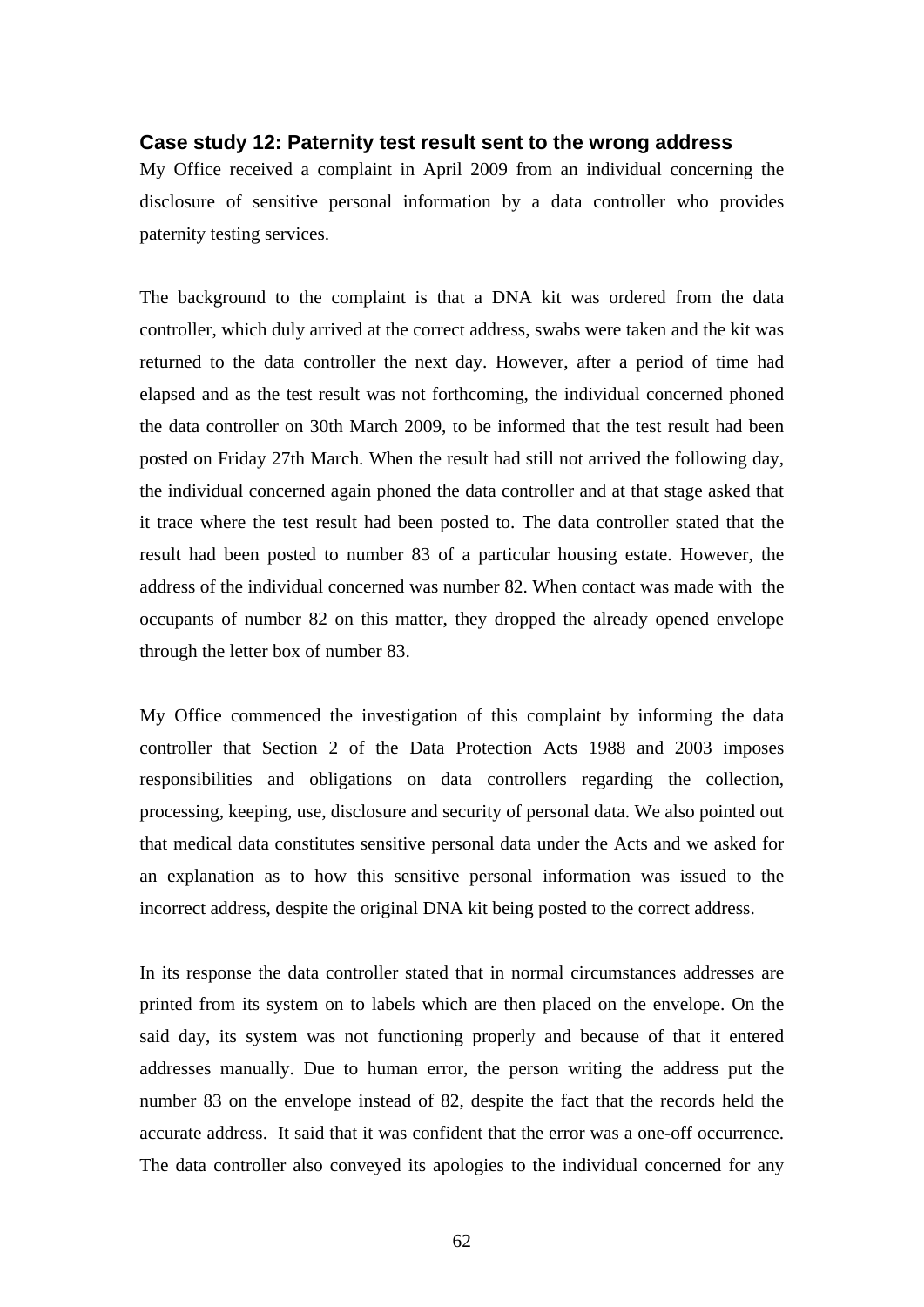inconvenience caused and it offered to provide a full refund of the fee involved in order to amicably resolve the matter. This offer was accepted by the individual concerned and the complaint was resolved on this basis.

This complaint illustrates the need for data controllers to be vigilant at all times with regard to the processing of personal data. While the data controller may have had an appropriate electronic system in place to ensure that letters were properly addressed to its clients, the fall-back manual processes which came into play when the electronic system was out of commission failed in this case, leading to the disclosure of sensitive personal data. While the data controller put the incident down to human error, the consequence of not having any double checking in the manual process was a disclosure of sensitive personal information and a breach of the Data Protection Acts. This breach understandably caused great upset to the affected individual whose test result was disclosed to a neighbour.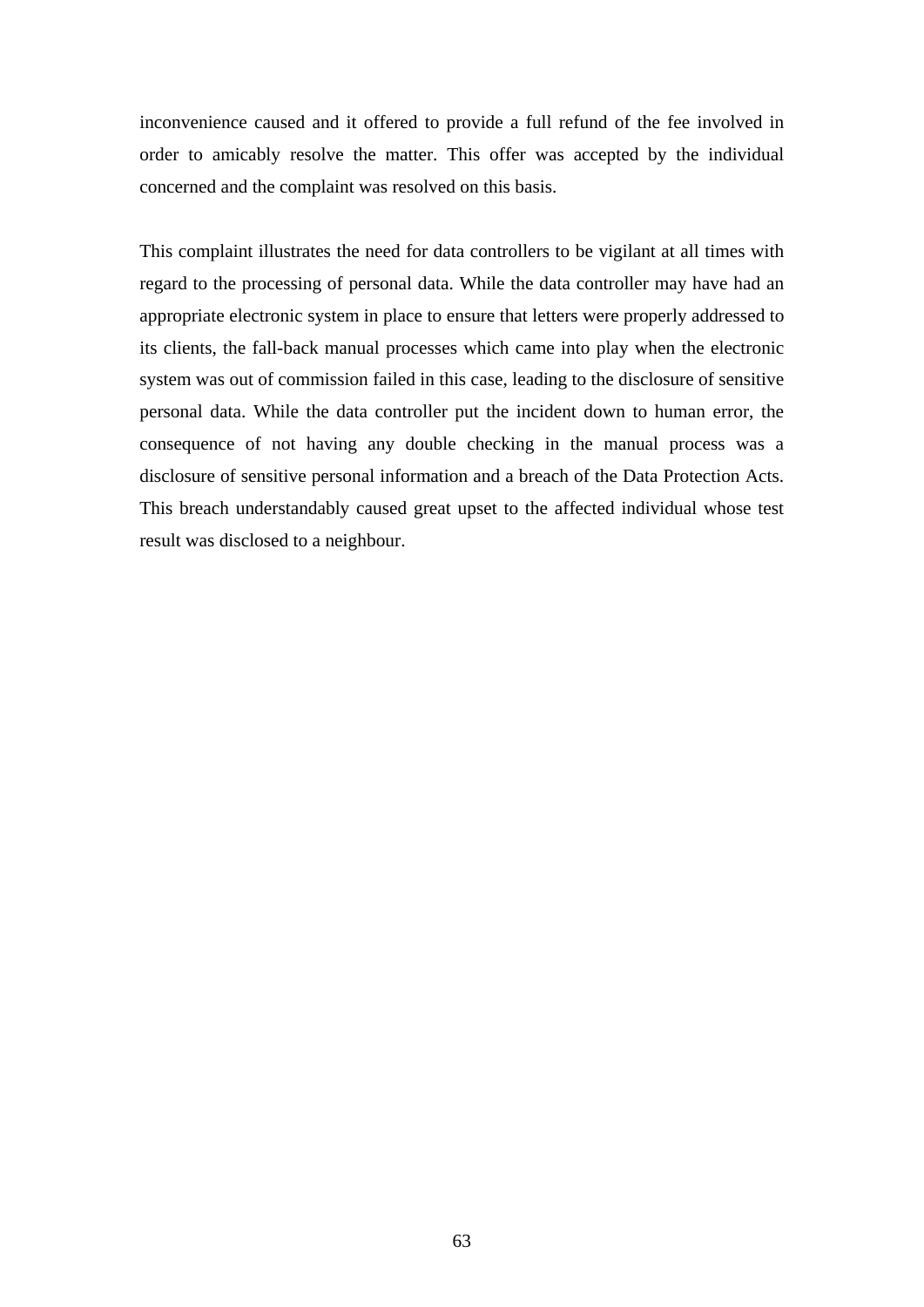## <span id="page-63-0"></span>**Case study 13: Use of postcards to communicate with customers regarding overdue account**

In July 2009 I received a complaint from a data subject concerning a company communicating with him via postcard to inform him that his account was overdue. The company communicated with him twice via a pre-printed postcard marked Urgent Overdue Account in white print on a red background. The postcards were delivered to the customer's address through the normal postal system.

The data subject pointed out to my Office that these postcards had come through the postal system and they had potentially been seen by the staff in the sorting office, the staff in the local general post office, by staff in the local post office which is in a small rural area and the postman. He also pointed out that the bright red design of the cards and the large print on them made it very easy for postal staff handling them to see and read their contents. The data subject also told my Office of the embarrassment caused to him and his wife as a result of the sending of the postcards through the postal system as the postman who delivered them was a neighbour of his.

My Office contacted the company and informed it that the sending of information on a postcard to the data subject regarding his overdue account constituted a disclosure of his personal information and that such a practice was in breach of the Data Protection Acts, 1988 and 2003. We requested that the company confirm to us that they would immediately and voluntarily cease this practice.

The company responded to my Office promptly and informed us that it had taken verbal legal advice before sending the postcards and that it was not aware that it was in breach of the Acts. It confirmed that it would immediately and voluntarily cease sending such postcards to customers whose accounts are overdue. My Office received full cooperation from the company throughout our investigation of this matter.

We attempted to arrange an amicable resolution of this complaint, as the law obliges us to do in the first instance, but our efforts in that regard did not succeed. The data subject then requested a formal decision of the Data Protection Commissioner on his complaint.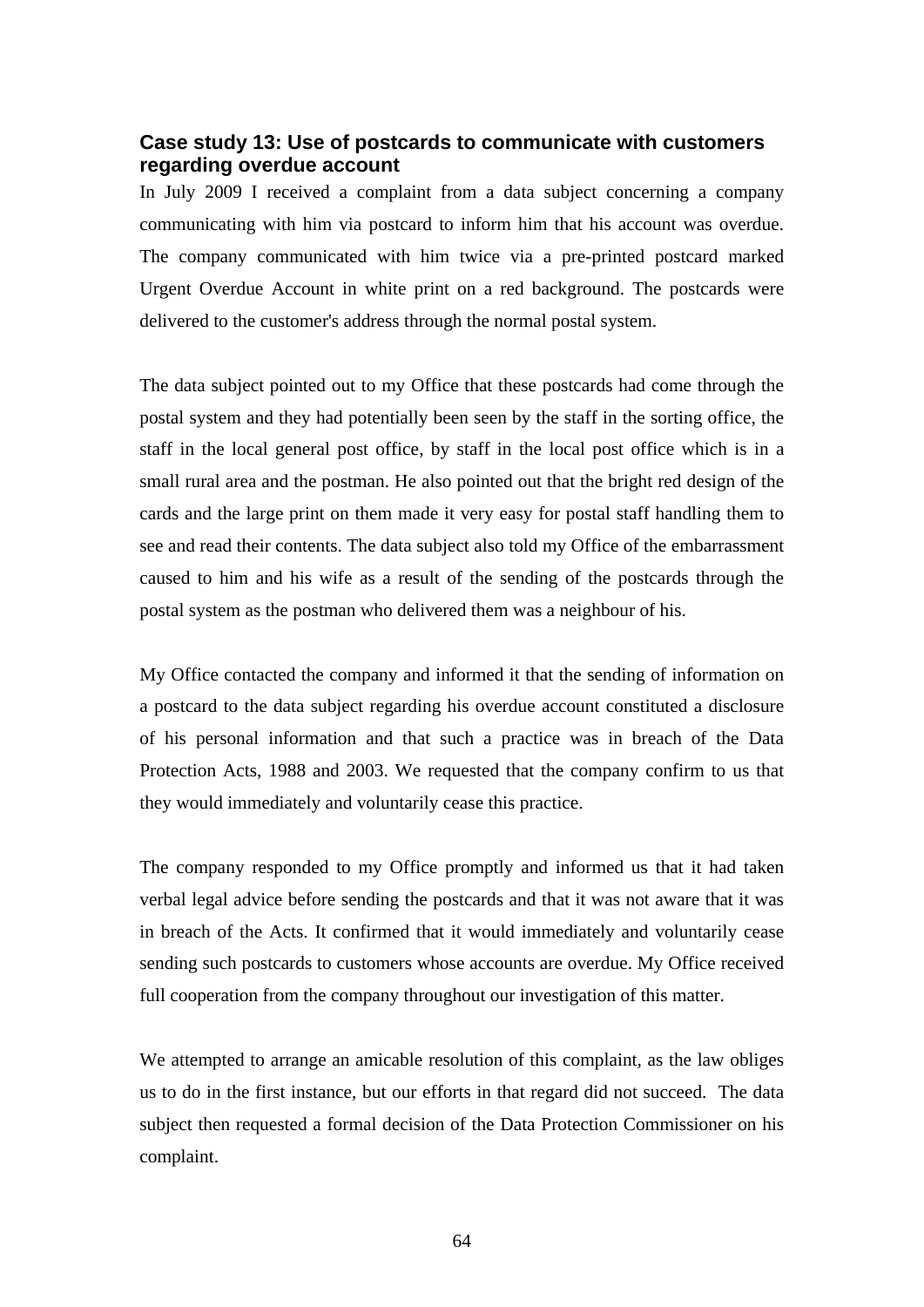In November 2009 I issued my decision on this complaint. I informed the data subject that following my Office's investigation of his complaint I was of the opinion that the company twice contravened Section 2(1)(d) of the Data Protection Acts, 1988 and 2003 by failing to take appropriate security measures against disclosure of his personal data. These contraventions occurred when it issued two postcards to him in the postal system, each of which contained personal data.

This case demonstrates the need for data controllers to exercise great care in their handling of personal data and to refrain from actions which might compromise that data from a security perspective. While I appreciate that businesses need to pursue their customers for overdue accounts, they are obliged to comply with the law in doing so. Disclosing the fact of an overdue account on a postcard sent to a customer is a clear infringement of the Data Protection Acts and it should not happen.

On a more general level, data controllers who use postcards for whatever purpose should ensure that the message conveyed on them does not involve the processing of personal data. Convenience must not be put before security of personal data in such cases. I would strongly encourage any data controller whose practice it is to use post cards to re-examine such practices from the perspective of their legal obligations regarding security measures for the processing of personal data. The key message to be taken from this case study is 'think data security before convenience.'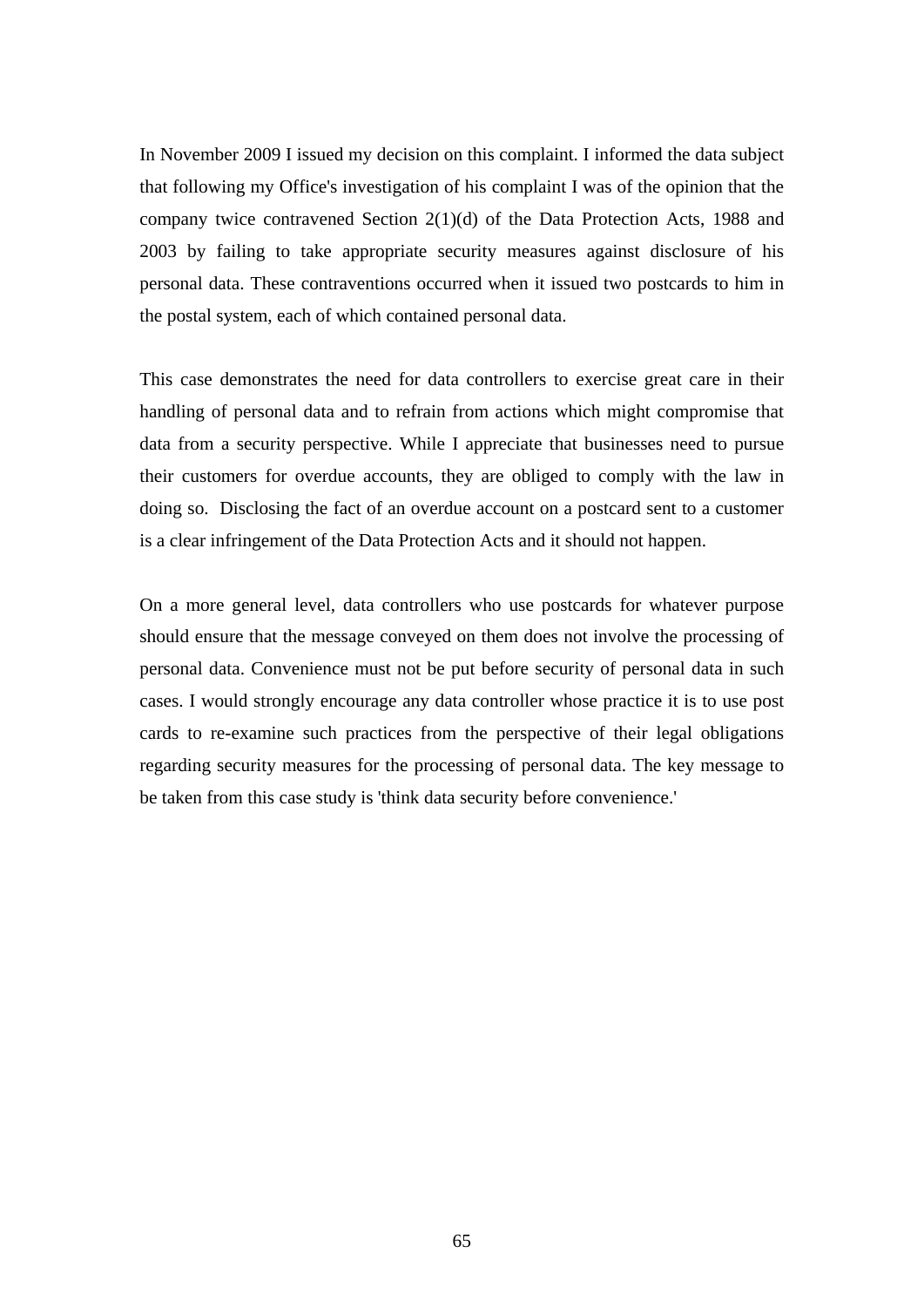## <span id="page-65-0"></span>**Case study 14: Employer breaches Acts by covert surveillance using a private investigator**

In October 2008, I received a complaint from an individual concerning the processing, without his knowledge or consent, of both his and his children's personal data by his employer. The complaint involved the obtaining and processing of his personal data and that of his children by way of a private investigator producing footage of his movements and his children's movements on a DVD for the company without his knowledge or consent.

My Office commenced an investigation into the matter by writing to the company. We informed it of its obligations under the Data Protection Acts and we asked for its comments on the complaint. The company informed my Office of the circumstances which led to it hiring a private investigator to check on the employee's activities. According to it, the complainant was employed as a sales representative and, as such, spent virtually all of his time away from the company's premises. It stated it became concerned that the employee was not carrying out his duties as required by his contract of employment and it decided it was necessary to check on his activities in his sales territory. A private investigator was engaged to check on the employee's activities in order to establish whether or not he was performing his duties. The private investigator recorded the movements of the employee for a period of approximately one week and produced a DVD of those movements which he provided to the company. Some of the recordings produced on the DVD also contained images of the employee's children.

My Office remained concerned about the justification for the processing of the employee's personal data by way of the private investigator recording his movements. We asked that the company review any documentation it had which it believed may suggest that the processing of the employee's personal data in this way was justified. We subsequently received a range of documents in that regard. My Office also asked if it had taken any steps to address the concerns it had about the employee's activities prior to the hiring of the private investigator - to which it replied that it believed there were no other steps it could have taken. It also informed my Office that it felt it needed to make observations of the employee's company car over a period of at least a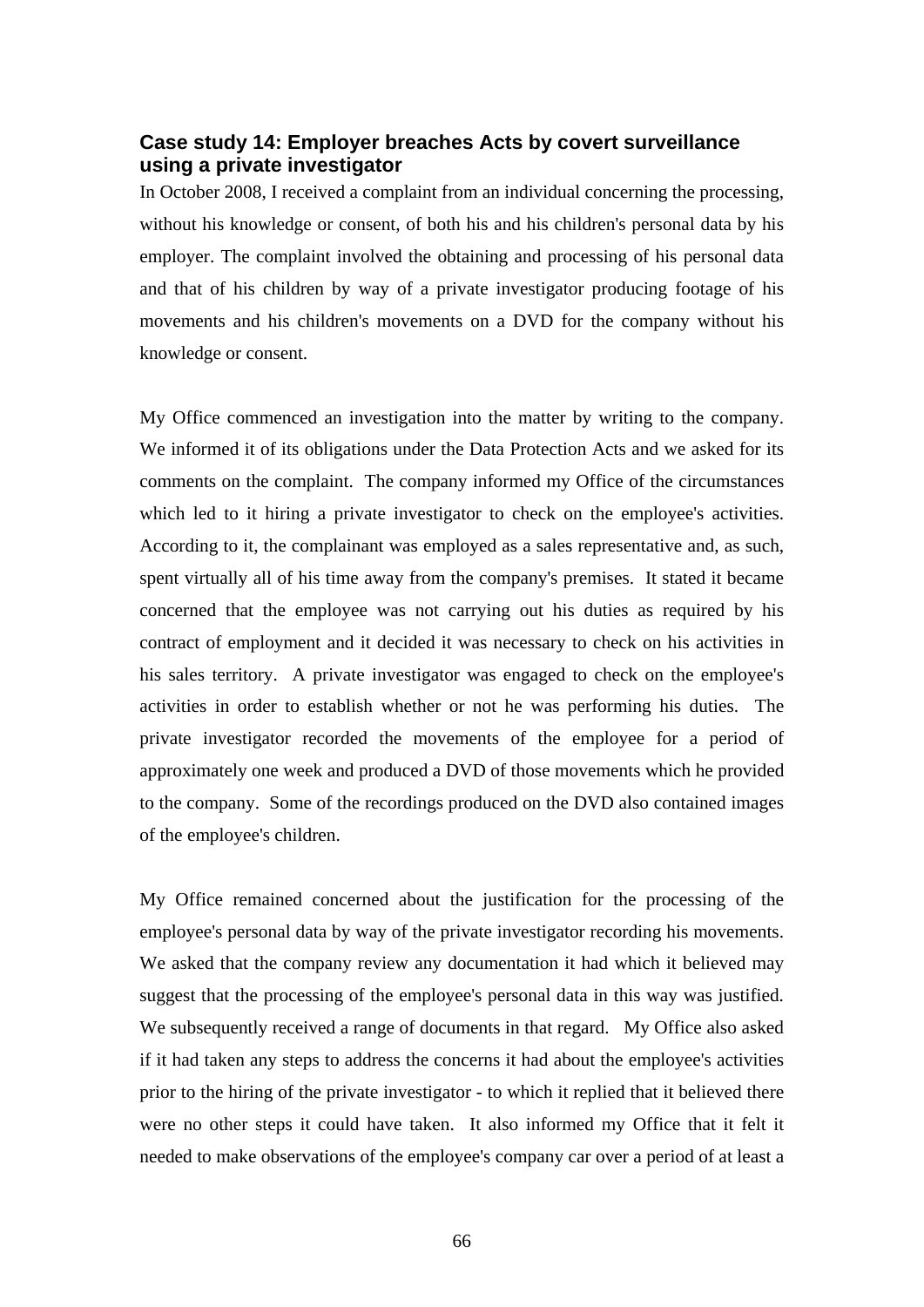week before it could be satisfied that the employee had a case to answer. The company stated that it did not have the resources internally to check this over such a period of time and for that reason the private investigator was asked to check and report. Having considered the case put forward by the company and the documentation submitted, my Office informed it that we considered that the processing of the employee's personal data by way of a private investigator recording the employee's movements was not justified as it had not taken appropriate steps to highlight its concerns to the employee prior to making the decision to hire a private investigator to record his movements. My Office also requested that the DVD in question be destroyed and we subsequently received confirmation of its destruction from the company.

The complainant subsequently requested a decision under Section 10 of the Acts. My decision found that the company had contravened Section  $2(1)(a)$  of the Acts by the processing of the employee's personal data and that of his children, in the recording of images by a private investigator acting on its behalf, without his knowledge or consent.

Covert surveillance of individuals is very difficult to reconcile with the Data Protection Acts. As a minimum and this may not even make such surveillance legal, there must be strong and evidence based justification for such surveillance in the first instance.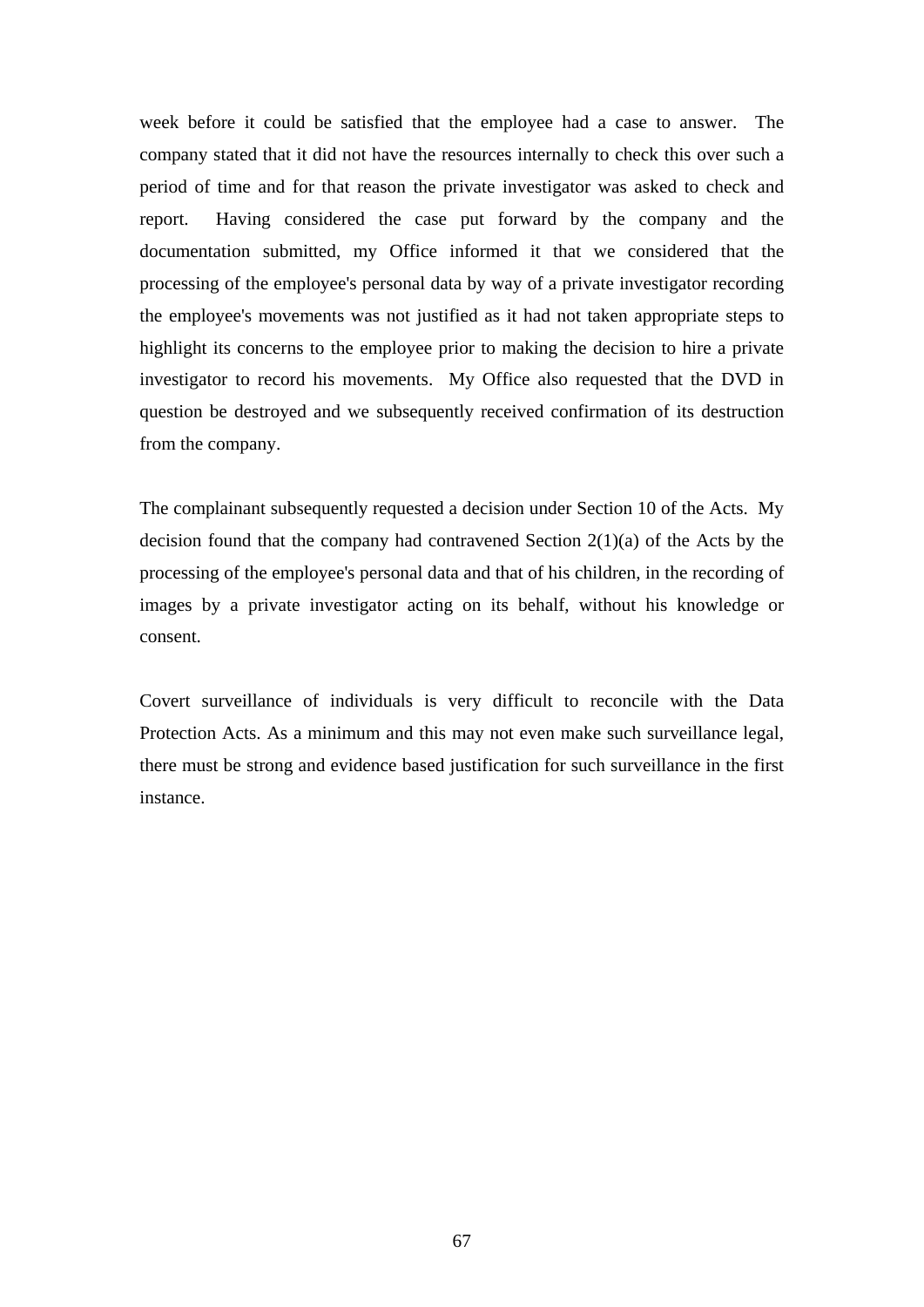## <span id="page-67-0"></span>**Case study 15: Prosecution for sending unsolicited marketing faxes**

Early in 2009 I received a complaint from an individual concerning unsolicited direct marketing fax messages he had received in November 2008 and January 2009. The faxes were sent to his fax number by Prism Fax Services Ltd promoting various holiday offers, competitions, hotel offers, etc. on behalf of a number of advertisers. In support of his complaint, the complainant supplied copies of the faxes he had received.

Regulation 13(1)(a) of S.I. No. 535 of 2003 (as amended) provides that marketing faxes may not be sent to individuals without their consent.

My Office commenced an investigation by contacting Prism Fax Services Ltd. It informed us that the intended recipient of the fax messages in this case was a school. However, it said that it had entered the fax number of the school incorrectly on its database and, as a result, the faxes were sent to the wrong number. It confirmed to my Office that it had now removed the incorrect fax number from its database. I was satisfied that offences had been committed by Prism Fax Services Ltd and I decided to prosecute the company in respect of those offences arising from previous interactions with it on the sending of unsolicited faxes where the legal requirements in this area were made clear.

In December 2009, in the Dublin District Court, Prism Fax Services Ltd pleaded guilty in respect of one offence under Regulation 13(1)(a) of S.I. No. 535 of 2003 and two offences under Regulation 13(1)(a) of S.I. No. 535 of 2003 (as amended), in respect of the sending of direct marketing faxes to an individual without their consent on dates in November 2008 and January 2009. The Judge accepted the guilty pleas and Prism Fax Services Ltd was convicted and fined a total of  $\epsilon$ 2,250.

This was the first occasion on which I brought prosecution proceedings for an offence in respect of the sending of unsolicited marketing fax messages. Prism co-operated fully with my Office's investigation of this matter and indicated a willingness to plead guilty at the earliest opportunity, which further assisted matters.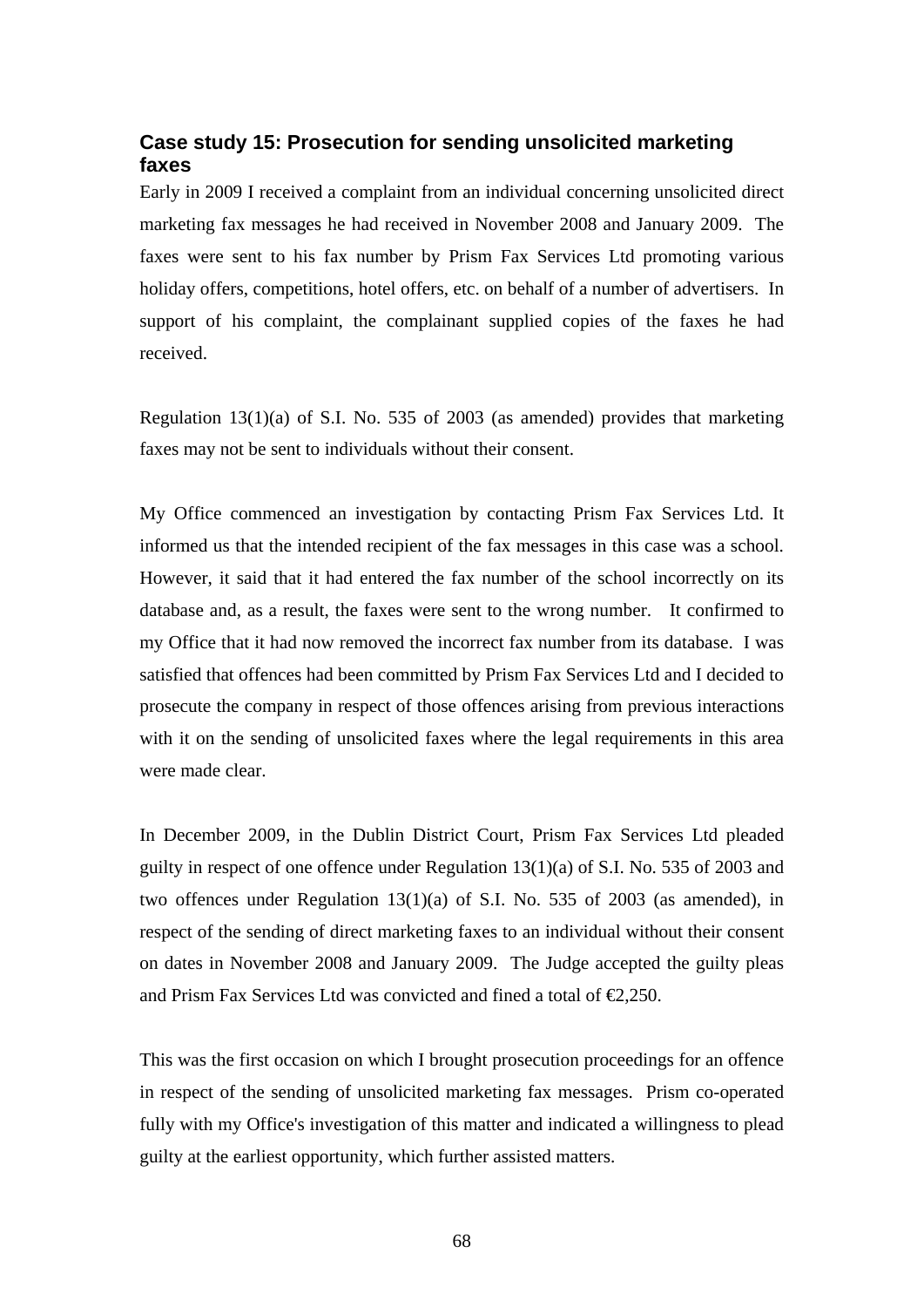## <span id="page-68-0"></span>**Case study 16: Prosecution of Brasserie Sixty6 for the sending of unsolicited direct marketing text messages**

In July 2008 I received complaints from members of the public regarding marketing text messages that were sent to them by a Dublin based restaurant, Brasserie Sixty6. The complainants alleged that they had not consented to the receipt of the text messages.

My Office investigated the matter as it is an offence for a marketer to send a marketing text message to an individual without prior consent. In the course of our investigation, my Office contacted Brasserie Sixty6 to ascertain what consent they had to send the messages to the individuals concerned. However, Brasserie Sixty6 was unable to provide evidence of such consent. It said that some of the telephone numbers used to make reservations had been added to the marketing text messaging field, instead of the reservation field, on its computer system due to human error. It did, however, advise that those numbers were now deleted from the marketing database.

Unfortunately, one of the individuals concerned continued to receive marketing text messages after this, as his number was not removed from the marketing database as a result of human error.

I was very surprised that Brasserie Sixty6 was the subject of complaints about marketing text messages, given that only one year earlier, in July 2007, my Office had investigated several complaints against Brasserie Sixty6 in relation to direct marketing text messages. Following an investigation of those complaints, my Office found that these complainants had provided their mobile numbers in the context of making a reservation and at no stage in the collection of the numbers was their consent sought to subsequently market them. Following the 2007 investigation, I decided, in line with my normal policy in such matters, to seek to amicably resolve those complaints and not take prosecutions, as these were first offences. By way of amicable resolution, Brasserie Sixty6 had agreed to delete the database and to review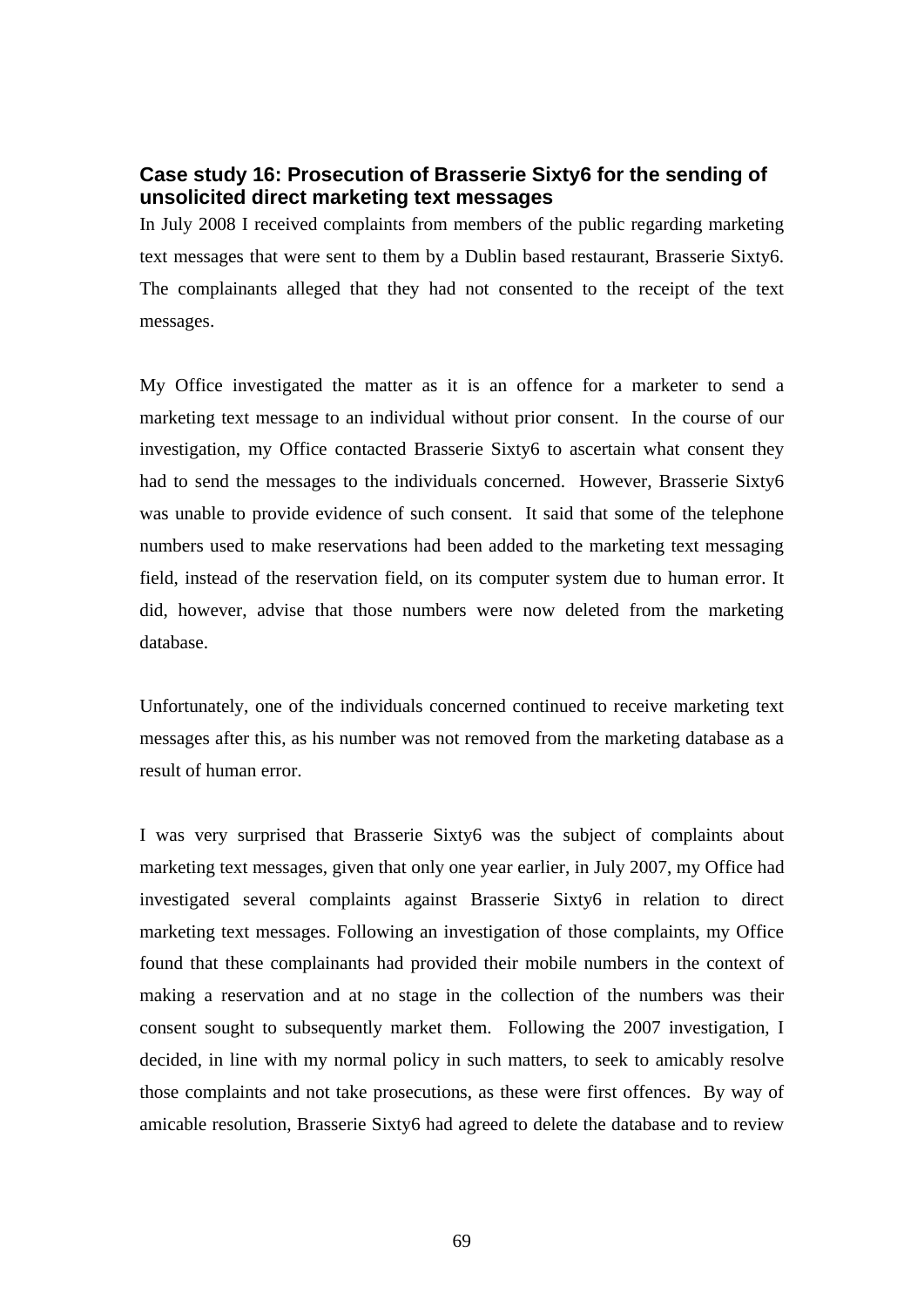its procedures for the collection, storing and use of mobile numbers. It also made a goodwill gesture of a voucher to each of the complainants.

In light of the 2007 investigation in relation to a similar issue, I deemed the subject matter of the 2008 complaints to be repeat offences and I therefore decided to bring a prosecution against Brasserie Sixty6 in relation to four offences which came to my attention.

My Office issued four summonses in the Dublin District Court in relation to these offences. These came before the court in June 2009. Home RBVR Limited, trading as Brasserie Sixty6, pleaded guilty to the charges. Following evidence given by my staff, the Judge recorded four convictions against Home RBVR Limited and imposed a total fine of  $\text{E}3,250$ .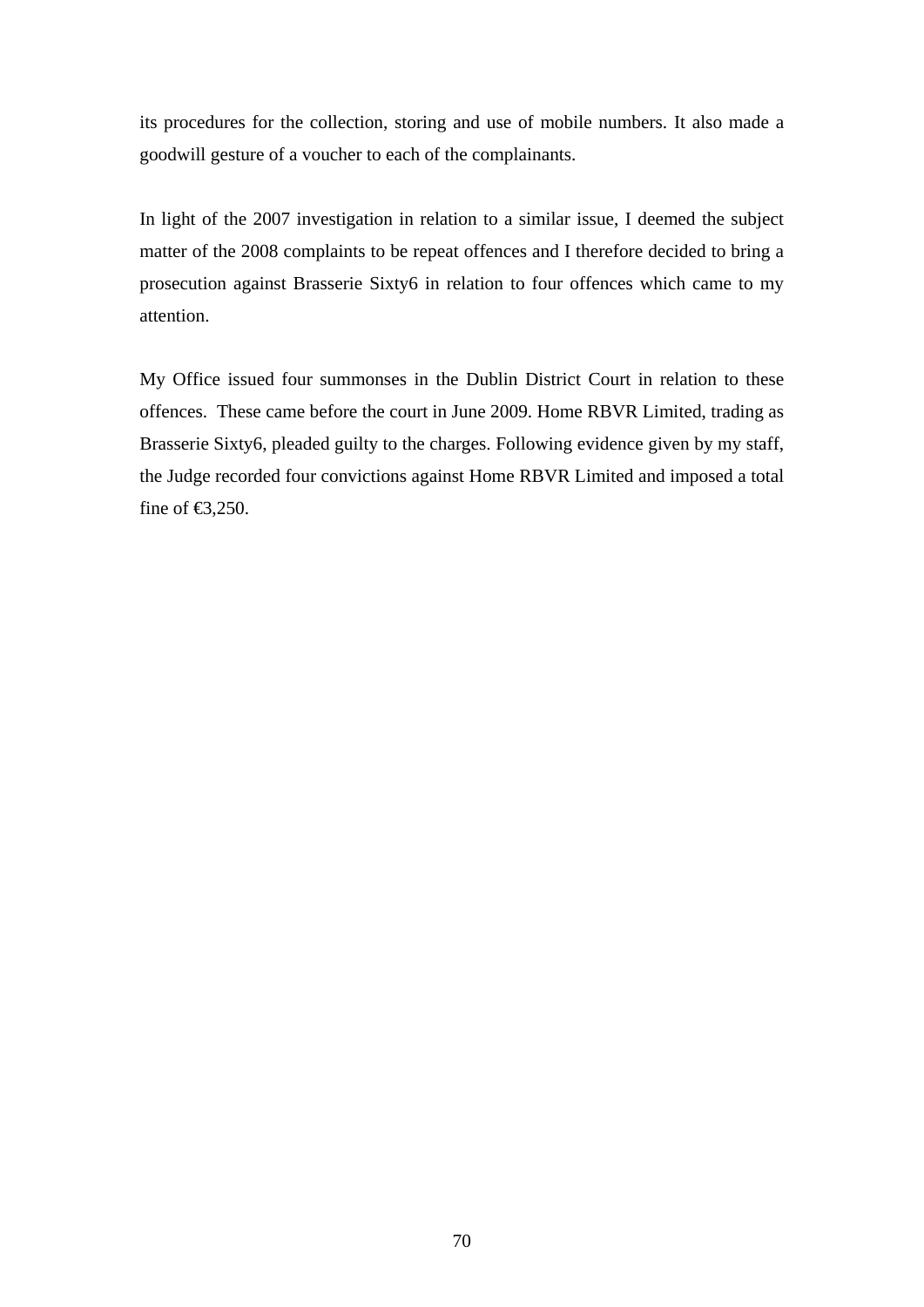**Part 3** 

*Guidance* 

**[Breach Notification Guidance](http://www.dataprotection.ie/docs/Breach_Notification_Guidance/901.htm): http://www.dataprotection.ie/docs/Breach\_Notification\_Guidance/901.htm**

**[Direct Marketing - A General Guide for Data Controllers:](http://www.dataprotection.ie/docs/DIRECT_MARKETING_%E2%80%93_A_GENERAL_GUIDE_FOR_DATA_CONTROLLERS/905.htm)** 

**http://www.dataprotection.ie/docs/DIRECT\_MARKETING\_– \_A\_GENERAL\_GUIDE\_FOR\_DATA\_CONTROLLERS/905.htm**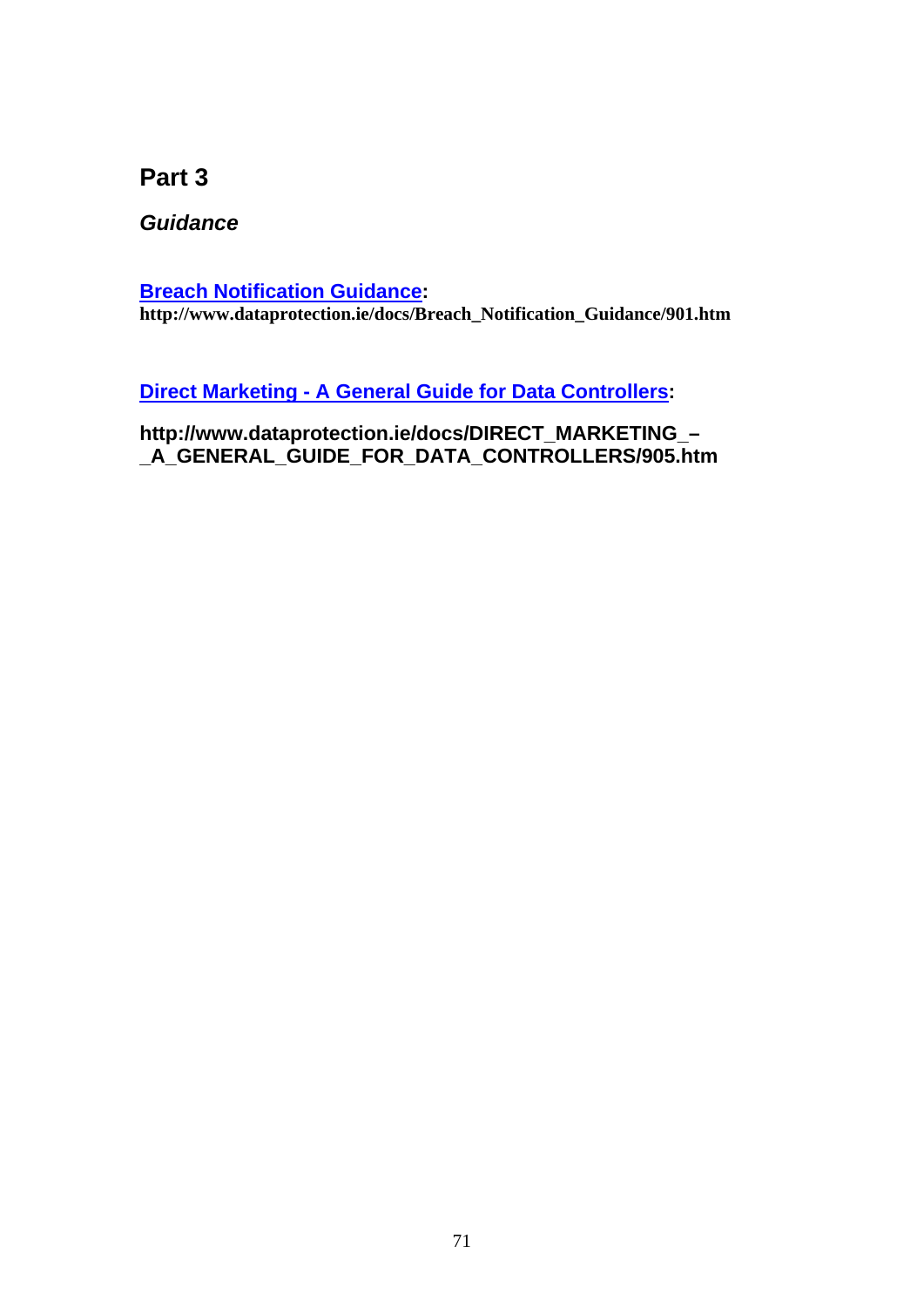# **Appendices**

Appendix 1 – Presentations

Appendix 2 – Registration statistics

Appendix 3 – Account of income and expenditure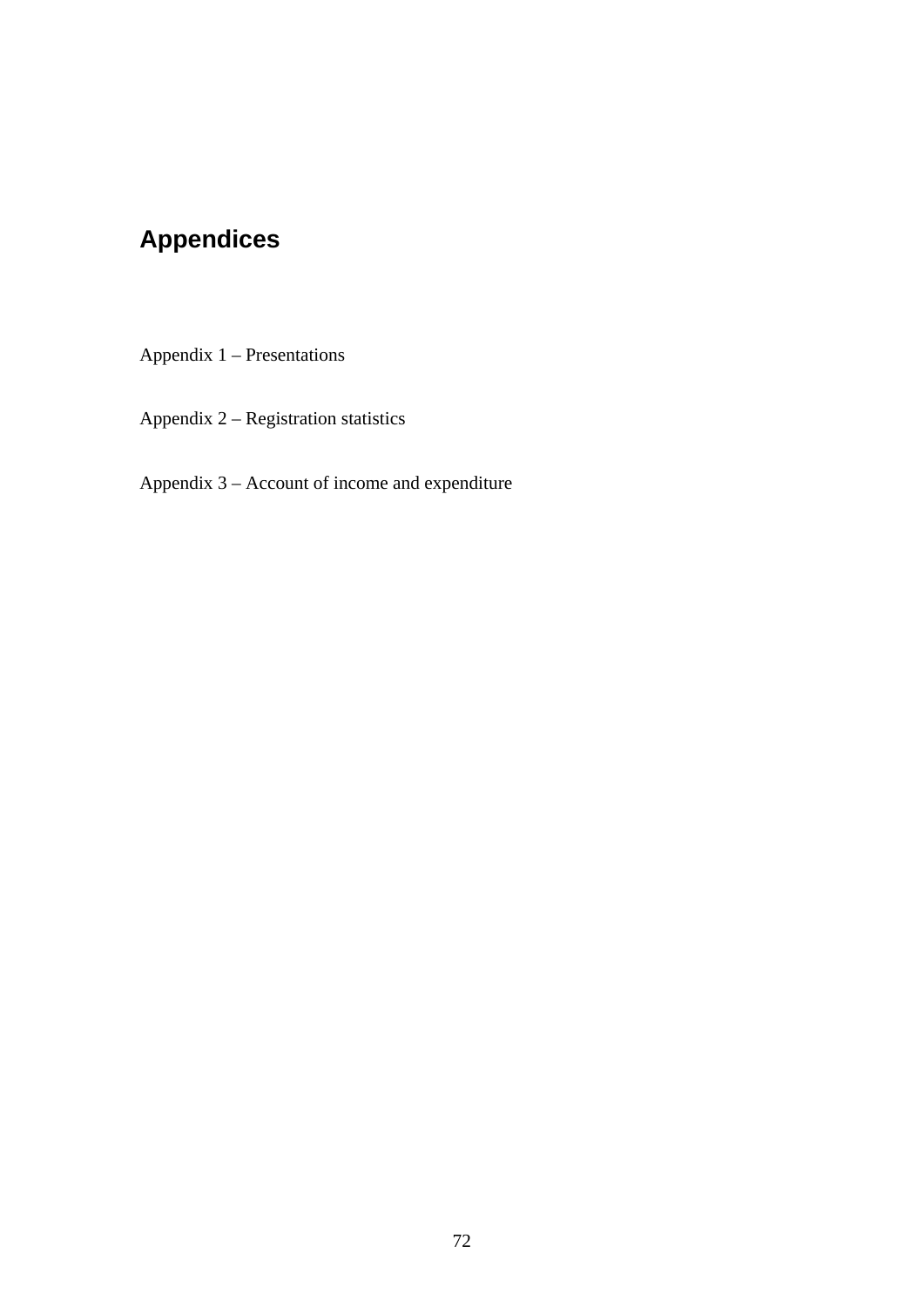# *Appendix 1 – Presentations and Talks*

During 2009 my staff and I gave presentations to the following organisations:

#### **Citizens' Advice**

Citizens' Information (Information Providers Programme)

#### **Educational**

HEAnet **SLSS** Roslyn Park College Institutes of Technology FOI Network

### **Financial Services**

Limerick/Clare Chapter of Credit Unions **ICCA** 

### **Other Commercial**

Irish Credit Bureau Ltd Irish Finance Houses Association IRISS

#### **Government Agencies**

CMOD Department of Social & Family Affairs Public Affairs Ireland (x5) Department of Finance Comhairle North Western Region IPA

### **Direct Marketing**

Irish Direct Marketing Association Irish Internet Association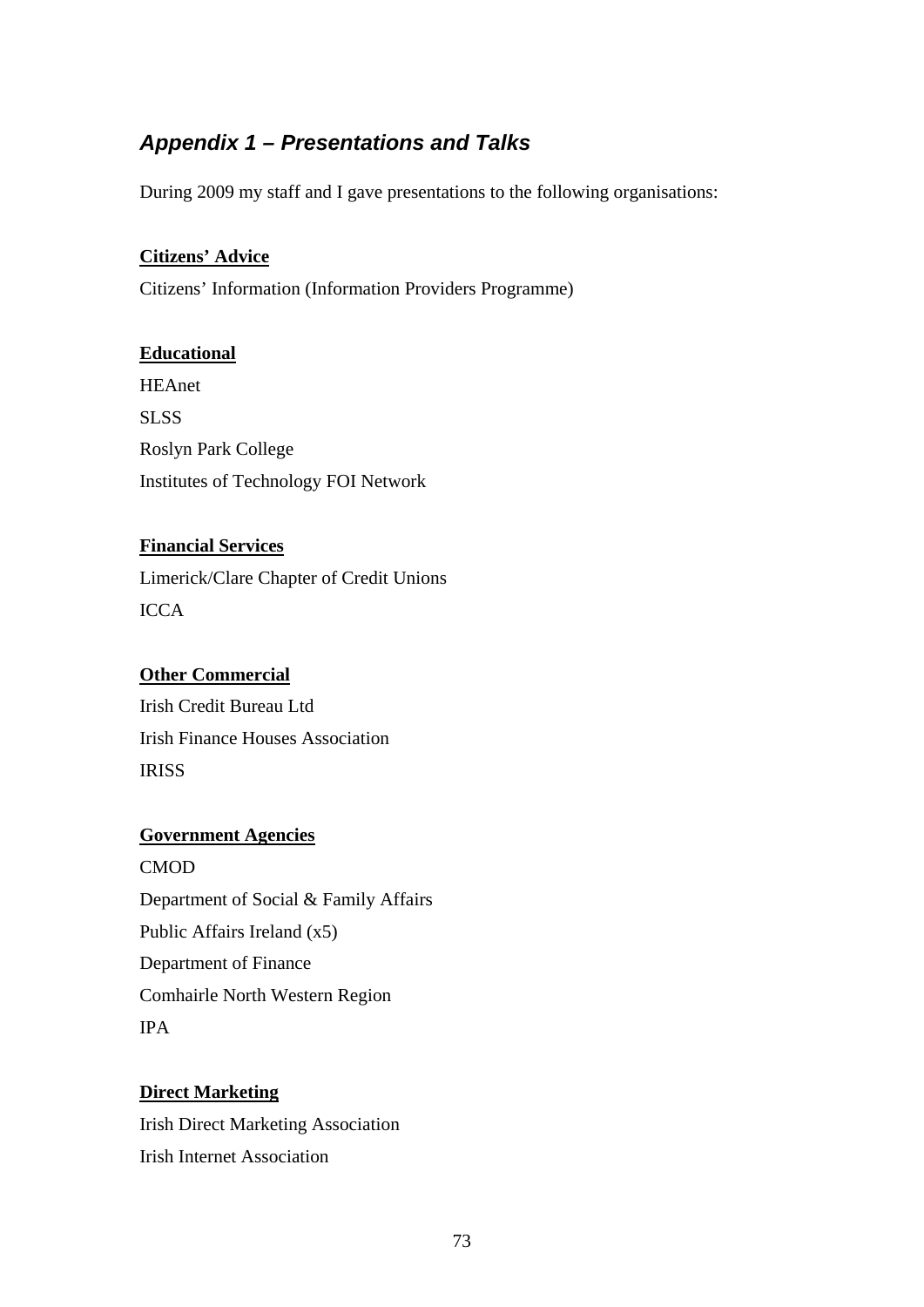Association of Advertisers in Ireland

## **Health Sector**

Royal College of Surgeons in Ireland **HSE** 

**Insurance Sector** The Insurance Institute of Ireland (x5)

### **International**

APEC Data Privacy Seminar, Singapore European Data Protection Conference World Information Technology & Services Alliance, Bermuda

### **Legal**

The Law Society Corporate and Public Sector Committee

## **Mixed Seminars**

Systems Administrators Guild of Ireland PDP DP Practical Compliance Conference Institute of International & European Affairs ICS Association of Compliance Officers in Ireland (x2) Corporate Governance and Administration Conference

### **Voluntary/Charity**

MABS Special Olympics Ireland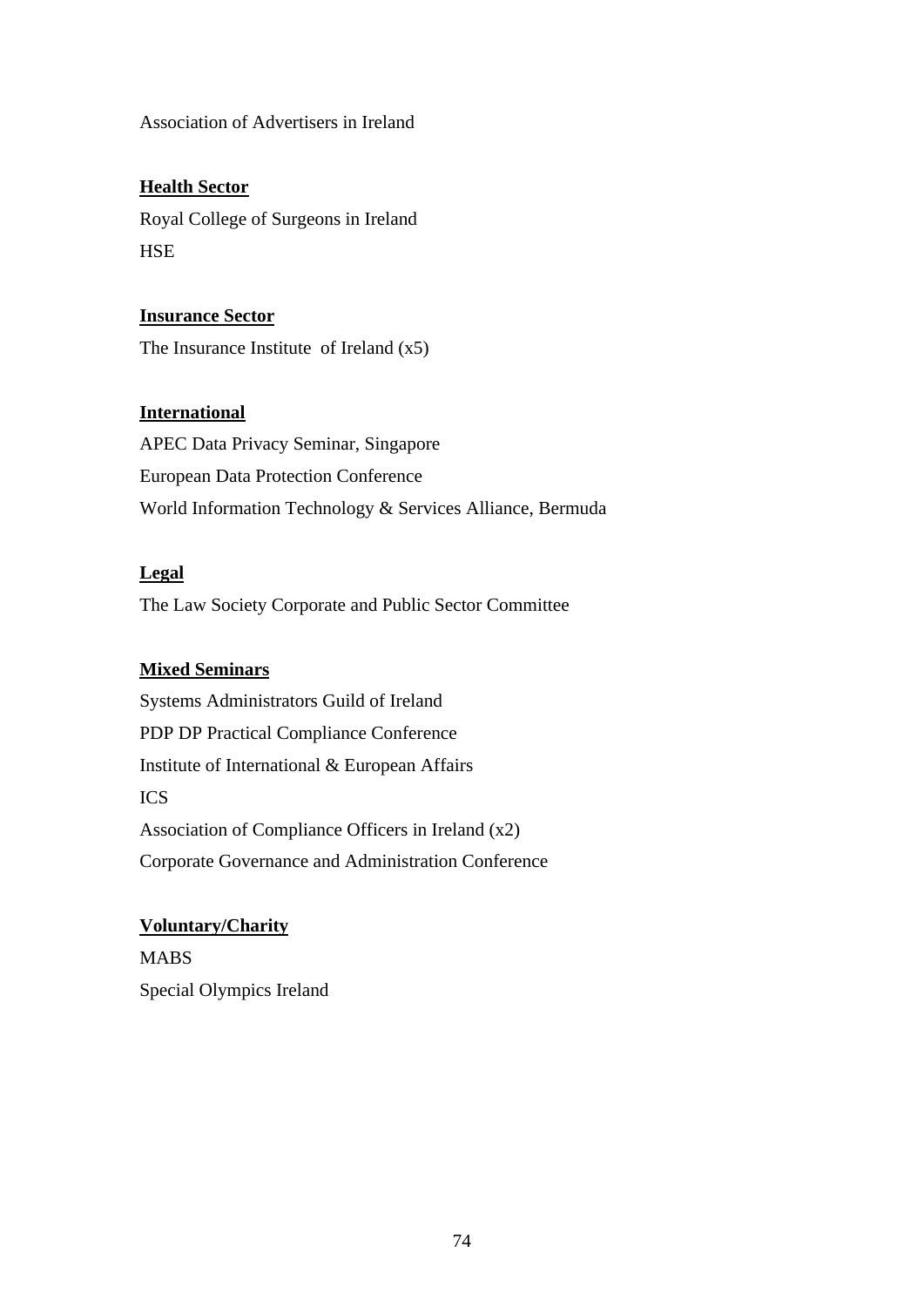# *Appendix 2 - REGISTRATIONS 2009*

**The total number of register entries in 2009 was 4,318. This figure can be broken down into the following categories:**

*(a) Financial and Credit Institutions 540* 

 *(b) Insurance Organisations*  **442** 

*(c) Persons whose business consists wholly or mainly in direct marketing, providing credit references or collecting debts* **78** 

*(d) Telecommunications/Internet access providers 55*

*(é) Health Sector*  **1273** 

*(f) Pharmacists 1043* 

*(g) Miscellaneous*  **374** 

*(h) Data Processors*  **540**

**Total number of registration entries:** 

| 2007 | 2008 | 2009 |
|------|------|------|
| 5699 | 4156 | 4318 |

**In 2009 the number of organisations registered increased by 162 (approximately 4%). This increase reflects efforts to increase awareness among data controllers of their obligations under the Data Protection Acts.**